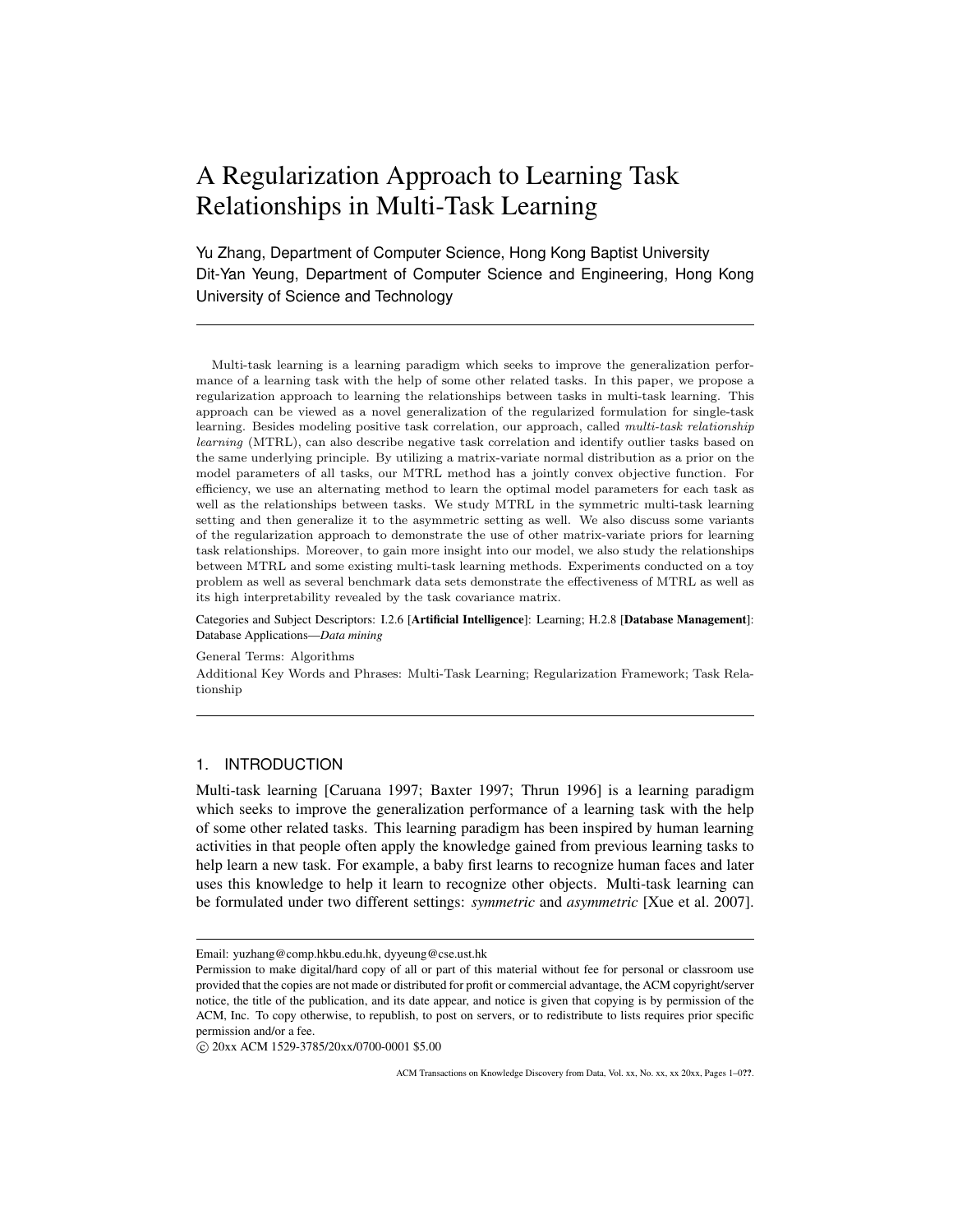While symmetric multi-task learning seeks to improve the performance of all tasks simultaneously, the objective of asymmetric multi-task learning is to improve the performance of some target task using information from the source tasks, typically after the source tasks have been learned using some symmetric multi-task learning method. In this sense, asymmetric multi-task learning is related to *transfer learning* [Pan and Yang 2010], but the major difference is that the source tasks are still learned simultaneously in asymmetric multi-task learning but they are learned independently in transfer learning.

Major advances have been made in multi-task learning over the past decade, although some preliminary ideas actually date back to much earlier work in psychology and cognitive science. Multi-layered feedforward neural networks provide one of the earliest models for multi-task learning. In a multi-layered feedforward neural network, the hidden layer represents the common features for data points from all tasks and each unit in the output layer usually corresponds to the output of one task. Similar to the multi-layered feedforward neural networks, multi-task feature learning [Argyriou et al. 2008] also learns common features for all tasks but under the regularization framework. Unlike these methods, the regularized multi-task support vector machine (SVM) [Evgeniou and Pontil 2004] enforces the SVM parameters for all tasks to be close to each other. Another widely studied approach for multi-task learning is the task clustering approach [Thrun and O'Sullivan 1996; Bakker and Heskes 2003; Xue et al. 2007; Kumar and III 2012]. Its main idea is to group all the tasks into several clusters and then learn similar data features or model parameters for the tasks within each cluster. An advantage of this approach is its robustness against outlier tasks because they reside in separate clusters that do not affect other tasks. As different tasks are related in multi-task learning, model parameters of different tasks are assumed to share a common subspace in [Ando and Zhang 2005; Chen et al. 2009] and to deal with outlier tasks which are not related with other remaining tasks, the methods in [Chen et al. 2010; Jalali et al. 2010; Chen et al. 2011] assumed the model parameter matrix consists of a low-rank part to capture the correlated tasks and a structurally sparse part to model the outlier tasks. Moreover, some Bayesian models have been proposed for multi-task learning by using Gaussian process [Yu et al. 2005; Bonilla et al. 2007], *t* process [Yu et al. 2007; Zhang and Yeung 2010b], Dirichlet process [Xue et al. 2007], Indian buffet process [Rai and III 2010; Zhu et al. 2011; Passos et al. 2012], and sparse Bayesian models [Archambeau et al. 2011; Titsias and Lázaro-Gredilla 2011]. Different from the above global learning methods, some multi-task local learning algorithms are proposed in [Zhang 2013] to extend the *k*-Nearest-Neighbor algorithm and the kernel regression method. Moreover, to improve the interpretability, the multi-task feature selection methods [Obozinski et al. 2006; Obozinski1 et al. 2010; Zhang et al. 2010] are to select one subset of the original features by utilizing some sparsity-inducing priors, e.g.,  $l_1/l_p$  norm  $(p > 1)$ . Most of the above methods focus on *symmetric* multi-task learning, but there also exist some previous works that study *asymmetric* multi-task learning [Xue et al. 2007] or transfer learning [Raina et al. 2006; Kienzle and Chellapilla 2006; Eaton et al. 2008; Zhang and Yeung 2010c; 2012].

Since multi-task learning seeks to improve the performance of a task with the help of other related tasks, a central issue is to characterize the relationships between tasks accurately. Given the training data in multiple tasks, there are two important aspects that distinguish between different methods for characterizing the task relationships. The first aspect is on *what* task relationships can be represented by a method. Generally speaking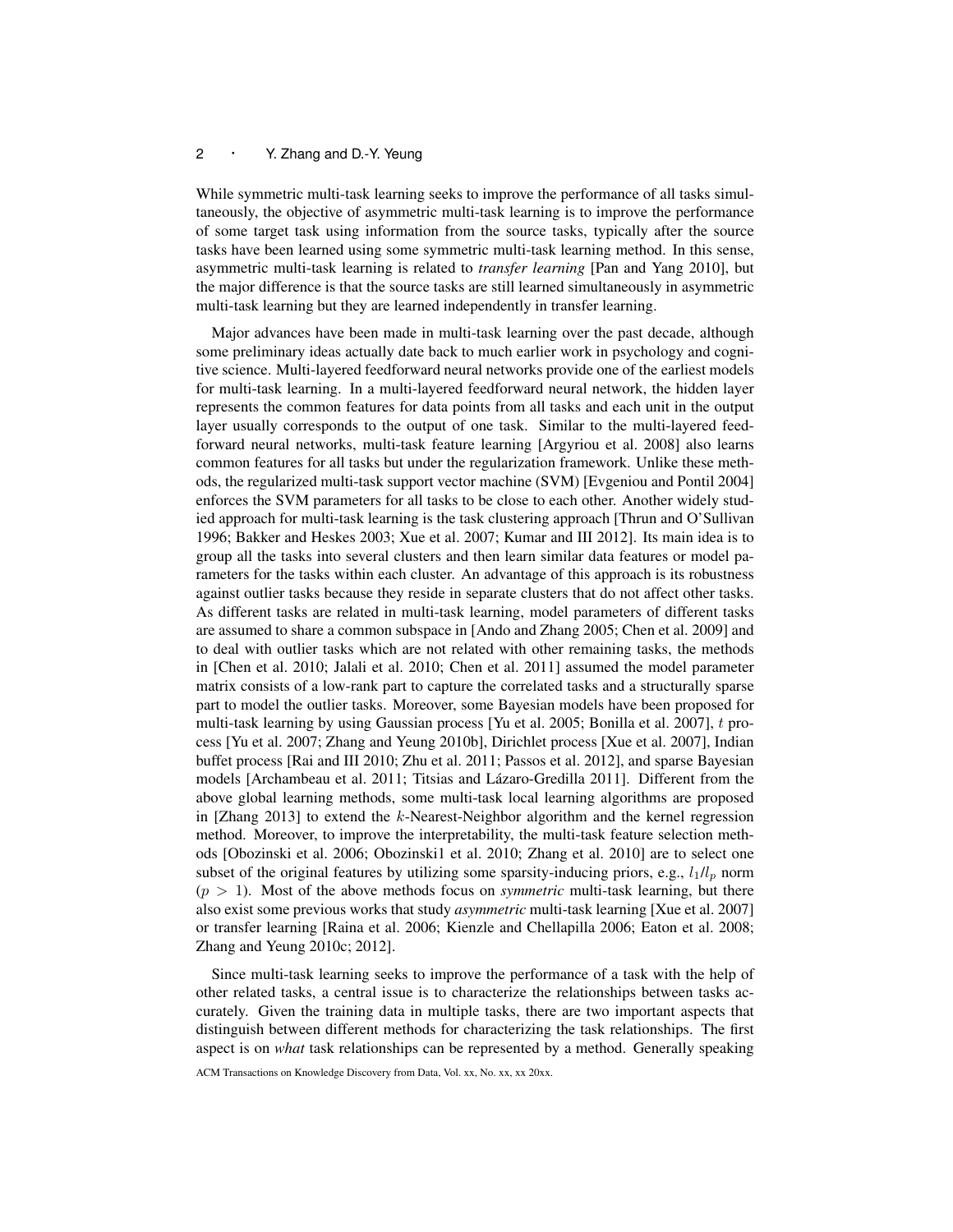there are three types of pairwise task relationships: positive task correlation, negative task correlation, and task unrelatedness (corresponding to outlier tasks). Positive task correlation is very useful for characterizing task relationships since similar tasks are likely to have similar model parameters. For negative task correlation, since the model parameters of two tasks with negative correlation are more likely to be dissimilar, knowing that two tasks are negatively correlated can help to reduce the search space of the model parameters. As for task unrelatedness, identifying outlier tasks can prevent them from impairing the performance of other tasks since outlier tasks are unrelated to other tasks. The second aspect is on *how* to obtain the relationships, either from the model assumption or automatically learned from data. Obviously, learning the task relationships from data automatically is the more favorable option because the model assumption adopted may be incorrect and, even worse, it is not easy to verify the correctness of the assumption from data.

Multi-layered feedforward neural networks and multi-task feature learning assume that all tasks share the same representation without actually learning the task relationships from data automatically. Moreover, they do not consider negative task correlation and are not robust against outlier tasks. The regularization methods in [Evgeniou and Pontil 2004; Evgeniou et al. 2005; Kato et al. 2008] assume that the task relationships are given and then utilize this prior knowledge to learn the model parameters. The task clustering methods in [Thrun and O'Sullivan 1996; Bakker and Heskes 2003; Xue et al. 2007; Jacob et al. 2008] may be viewed as a way to learn the task relationships from data. Similar tasks will be grouped into the same task cluster and outlier tasks will be grouped separately, making these methods more robust against outlier tasks. However, they are *local* methods in the sense that only similar tasks within the same task cluster can interact to help each other, thus ignoring negative task correlation which may exist between tasks residing in different clusters. On the other hand, a multi-task learning method based on Gaussian process (GP) [Bonilla et al. 2007] provides a *global* approach to model and learn task relationships in the form of a task covariance matrix. A task covariance matrix can model all three types of task relationships: positive task correlation, negative task correlation, and task unrelatedness. However, although this method provides a powerful way to model task relationships, learning of the task covariance matrix gives rise to a non-convex optimization problem which is sensitive to parameter initialization. When the number of tasks is large, the authors proposed to use low-rank approximation [Bonilla et al. 2007] which will then weaken the expressive power of the task covariance matrix. Moreover, since the method is based on GP, scaling it to large data sets poses a serious computational challenge.

Our goal in this paper is to inherit the advantages of [Bonilla et al. 2007] while overcoming its disadvantages. Specifically, we propose a regularization approach, called *multi-task relationship learning* (MTRL), which also models the relationships between tasks in a nonparametric manner as a task covariance matrix. By utilizing a matrix-variate normal distribution [Gupta and Nagar 2000] as a prior on the model parameters of all tasks, we obtain a convex objective function which allows us to learn the model parameters and the task relationships simultaneously under the regularization framework. This model can be viewed as a generalization of the regularization framework for single-task learning to the multi-task setting. For efficiency, we use an alternating optimization method in which each subproblem is a convex problem. We study MTRL in the symmetric multi-task learning setting and then generalize it to the asymmetric setting as well. We discuss some variants of the regularization approach to demonstrate the use of other priors for learning task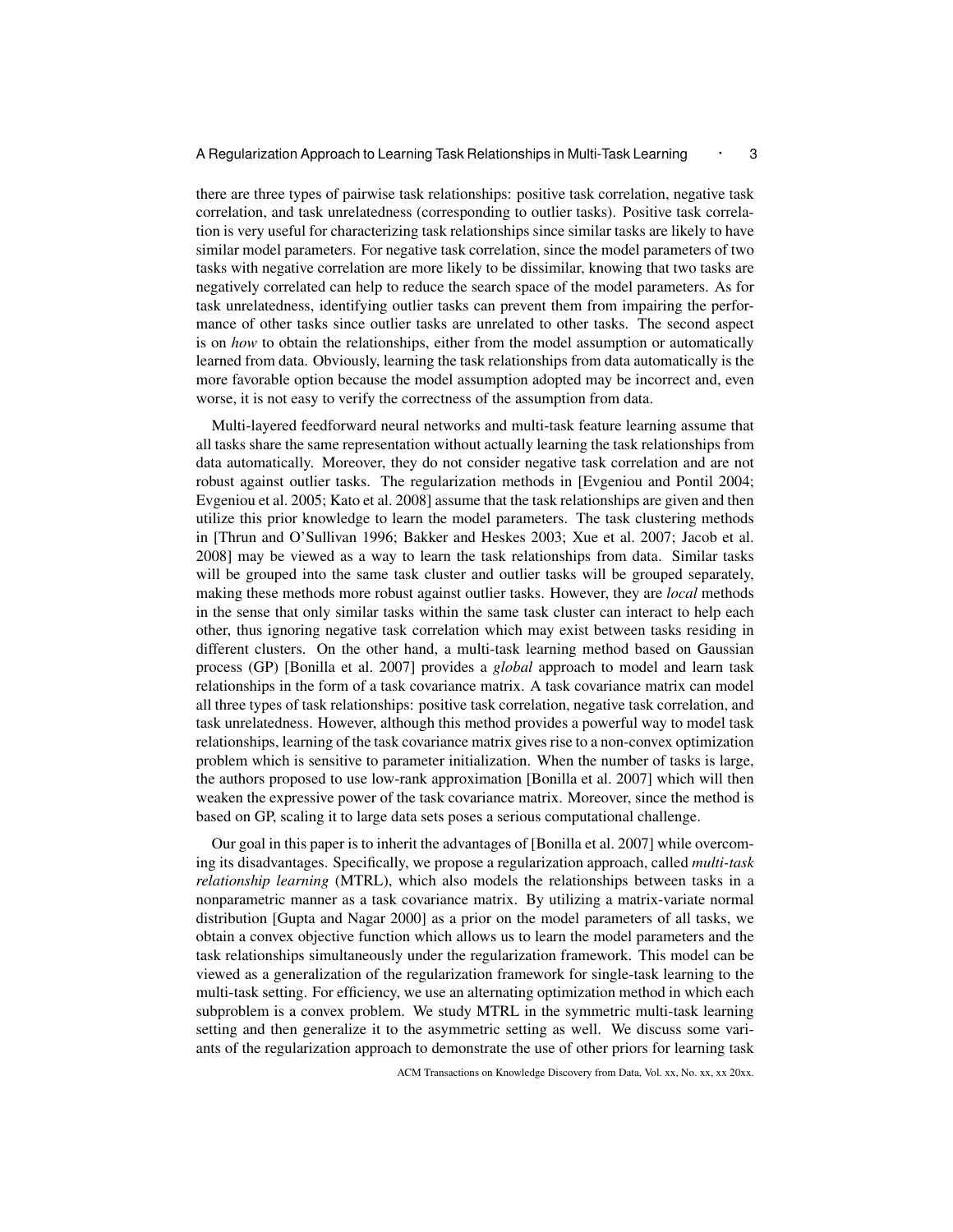relationships. Moreover, to gain more insight into our model, we also study the relationships between MTRL and some existing multi-task learning methods, such as [Evgeniou and Pontil 2004; Evgeniou et al. 2005; Kato et al. 2008; Jacob et al. 2008; Bonilla et al. 2007], showing that the regularized methods in [Evgeniou and Pontil 2004; Evgeniou et al. 2005; Kato et al. 2008; Jacob et al. 2008] can be viewed as special cases of MTRL and the multi-task GP model in [Bonilla et al. 2007] and multi-task feature learning [Argyriou et al. 2008] are related to our model.

The rest of this paper is organized as follows. We present MTRL in Section 2. The relationships between MTRL and some existing multi-task learning methods are analyzed in Section 3. Section 4 reports experimental results based on some benchmark data sets. Concluding remarks are given in the final section.<sup>1</sup>

# 2. MULTI-TASK RELATIONSHIP LEARNING

Suppose we are given *m* learning tasks  $\{T_i\}_{i=1}^m$ . For the *i*th task  $T_i$ , the training set  $D_i$ consists of  $n_i$  data points  $(\mathbf{x}_j^i, y_j^i)$ ,  $j = 1, \dots, n_i$ , with  $\mathbf{x}_j^i \in \mathbb{R}^d$  and its corresponding output  $y_j^i \in \mathbb{R}$  if it is a regression problem and  $y_j^i \in \{-1,1\}$  if it is a binary classification problem. The linear function for  $T_i$  is defined as  $f_i(\mathbf{x}) = \mathbf{w}_i^T \mathbf{x} + b_i$ .

#### 2.1 Objective Function

The likelihood for  $y_j^i$  given  $\mathbf{x}_j^i$ ,  $\mathbf{w}_i$ ,  $b_i$  and  $\varepsilon_i$  is:

$$
y_j^i \mid \mathbf{x}_j^i, \mathbf{w}_i, b_i, \varepsilon_i \sim \mathcal{N}(\mathbf{w}_i^T \mathbf{x}_j^i + b_i, \varepsilon_i^2),
$$
 (1)

where  $\mathcal{N}(\mathbf{m}, \Sigma)$  denotes the multivariate (or univariate) normal distribution with mean **m** and covariance matrix (or variance) **Σ**.

The prior on  $\mathbf{W} = (\mathbf{w}_1, \dots, \mathbf{w}_m)$  is defined as

$$
\mathbf{W} \mid \epsilon_i \sim \left( \prod_{i=1}^m \mathcal{N}(\mathbf{w}_i \mid \mathbf{0}_d, \epsilon_i^2 \mathbf{I}_d) \right) q(\mathbf{W}), \tag{2}
$$

where  $I_d$  is the  $d \times d$  identity matrix and  $O_d$  is the  $d \times 1$  zero vector. The first term of the prior on **W** is to penalize the complexity of each column of **W** separately and the second term is to model the structure of **W**. Since **W** is a matrix variable, it is natural to use a matrix-variate distribution [Gupta and Nagar 2000] to model it. Here we use the matrix-variate normal distribution for  $q(\mathbf{W})$ . More specifically,

$$
q(\mathbf{W}) = \mathcal{MN}_{d \times m}(\mathbf{W} \mid \mathbf{0}_{d \times m}, \mathbf{I}_d \otimes \mathbf{\Omega})
$$
\n(3)

where  $\mathbf{0}_{d \times m}$  is the  $d \times m$  zero matrix and  $\mathcal{MN}_{d \times m}(\mathbf{M}, \mathbf{A} \otimes \mathbf{B})$  denotes the matrix-variate normal distribution whose probability density function is defined as  $p(X | M, A, B)$  $\exp(-\frac{1}{2}\mathrm{tr}\left(\mathbf{A}^{-1}(\mathbf{X}-\mathbf{M})\mathbf{B}^{-1}(\mathbf{X}-\mathbf{M})^T\right))$  $\frac{(\mathbf{X}-\mathbf{M})\mathbf{B}}{(2\pi)^{md/2}|\mathbf{A}|^{m/2}|\mathbf{B}|^{d/2}}$  with mean  $\mathbf{M} \in \mathbb{R}^{d \times m}$ , row covariance matrix  $\mathbf{A} \in \mathbb{R}^{d \times m}$  $\mathbb{R}^{d \times d}$  and column covariance matrix  $\mathbf{B} \in \mathbb{R}^{m \times m}$ . For the prior in Eq. (3), the row covariance matrix  $I_d$  models the relationships between features and the column covariance matrix  $\Omega$  models the relationships between different  $w_i$ 's. In other words,  $\Omega$  models the relationships between tasks.

<sup>1</sup>An abridged version [Zhang and Yeung 2010a] of this paper was published in UAI 2010.

ACM Transactions on Knowledge Discovery from Data, Vol. xx, No. xx, xx 20xx.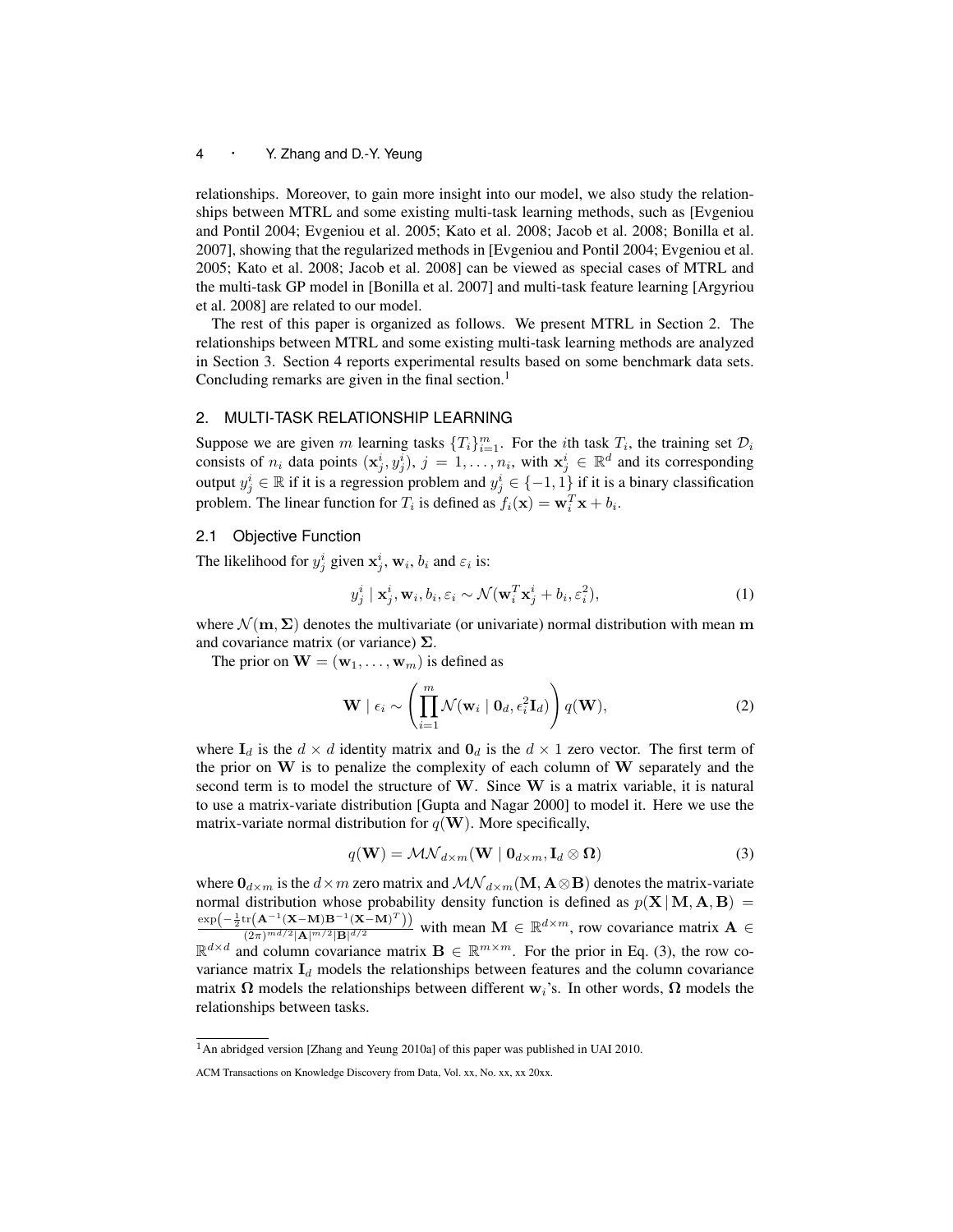When there is only one task and  $\Omega$  is given as a positive scalar value, our model will degenerate to the probabilistic model for regularized least-squares regression and leastsquares SVM [Gestel et al. 2004]. So our model can be viewed as a generalization of the model for single-task learning. However, unlike single-task learning,  $\Omega$  cannot be given *a priori* for most multi-task learning applications and so we seek to estimate it from data automatically.

It follows that the posterior distribution for **W**, which is proportional to the product of the prior and the likelihood function [Bishop 2006], is given by:

$$
p(\mathbf{W} \mid \mathbf{X}, \mathbf{y}, \mathbf{b}, \boldsymbol{\varepsilon}, \boldsymbol{\epsilon}, \boldsymbol{\Omega}) \propto p(\mathbf{y} \mid \mathbf{X}, \mathbf{W}, \mathbf{b}, \boldsymbol{\varepsilon}) p(\mathbf{W} \mid \boldsymbol{\epsilon}, \boldsymbol{\Omega}),
$$
\n(4)

where  $\mathbf{y} = (y_1^1, \dots, y_{n_1}^1, \dots, y_1^m, \dots, y_{n_m}^m)^T$ , **X** denotes the data matrix of all data points in all tasks, and  $\mathbf{b} = (b_1, \ldots, b_m)^T$ . Taking the negative logarithm of Eq. (4) and combining with Eqs. (1)–(3), we obtain the *maximum a posteriori* (MAP) estimation of **W** and the *maximum likelihood estimation* (MLE) of **b** and  $\Omega$  by solving the following problem:

$$
\min_{\mathbf{W},\mathbf{b},\Omega\succeq\mathbf{0}}\ \sum_{i=1}^{m}\frac{1}{\varepsilon_{i}^{2}}\sum_{j=1}^{n_{i}}(y_{j}^{i}-\mathbf{w}_{i}^{T}\mathbf{x}_{j}^{i}-b_{i})^{2}+\sum_{i=1}^{m}\frac{1}{\varepsilon_{i}^{2}}\mathbf{w}_{i}^{T}\mathbf{w}_{i}+\text{tr}(\mathbf{W}\Omega^{-1}\mathbf{W}^{T})+d\ln|\Omega|,
$$
\n(5)

where  $\text{tr}(\cdot)$  denotes the trace of a square matrix,  $|\cdot|$  denotes the determinant of a square matrix, and  $A \succeq 0$  means that the matrix A is positive semidefinite (PSD). Here the PSD constraint on  $\Omega$  holds due to the fact that  $\Omega$  is defined as a task covariance matrix. For simplicity of discussion, we assume that  $\varepsilon = \varepsilon_i$  and  $\epsilon = \epsilon_i, \forall i = 1, \dots, m$ . The effect of the last term in problem (5) is to penalize the complexity of  $\Omega$ . However, as we will see later, the first three terms in problem (5) are jointly convex with respect to all variables but the last term is concave since  $-\ln |\Omega|$  is a convex function with respect to  $\Omega$ , according to [Boyd and Vandenberghe 2004]. Moreover, for kernel extension, we have no idea about *d* which may even be infinite after feature mapping, making problem  $(5)$  difficult to optimize. In the following, we first present a useful lemma which will be used later and present a proof for this well-known result to make this article self-contained.

LEMMA 1. *For any*  $m \times m$  *PSD matrix*  $\Omega$ ,  $\ln |\Omega| \le \text{tr}(\Omega) - m$ .

## Proof:

We denote the eigenvalues of  $\Omega$  by  $e_1, \ldots, e_m$ . Then  $\ln |\Omega| = \sum_{i=1}^m \ln e_i$  and  $\text{tr}(\Omega) =$  $\sum_{i=1}^{m} e_i$ . Due to the concavity of the logarithm function, we can obtain

$$
\ln x \le \ln 1 + \frac{1}{1}(x - 1) = x - 1
$$

by applying the first-order condition. Then

$$
\ln |\Omega| = \sum_{i=1}^m \ln e_i \le \sum_{i=1}^m e_i - m = \text{tr}(\Omega) - m.
$$

This proves the lemma.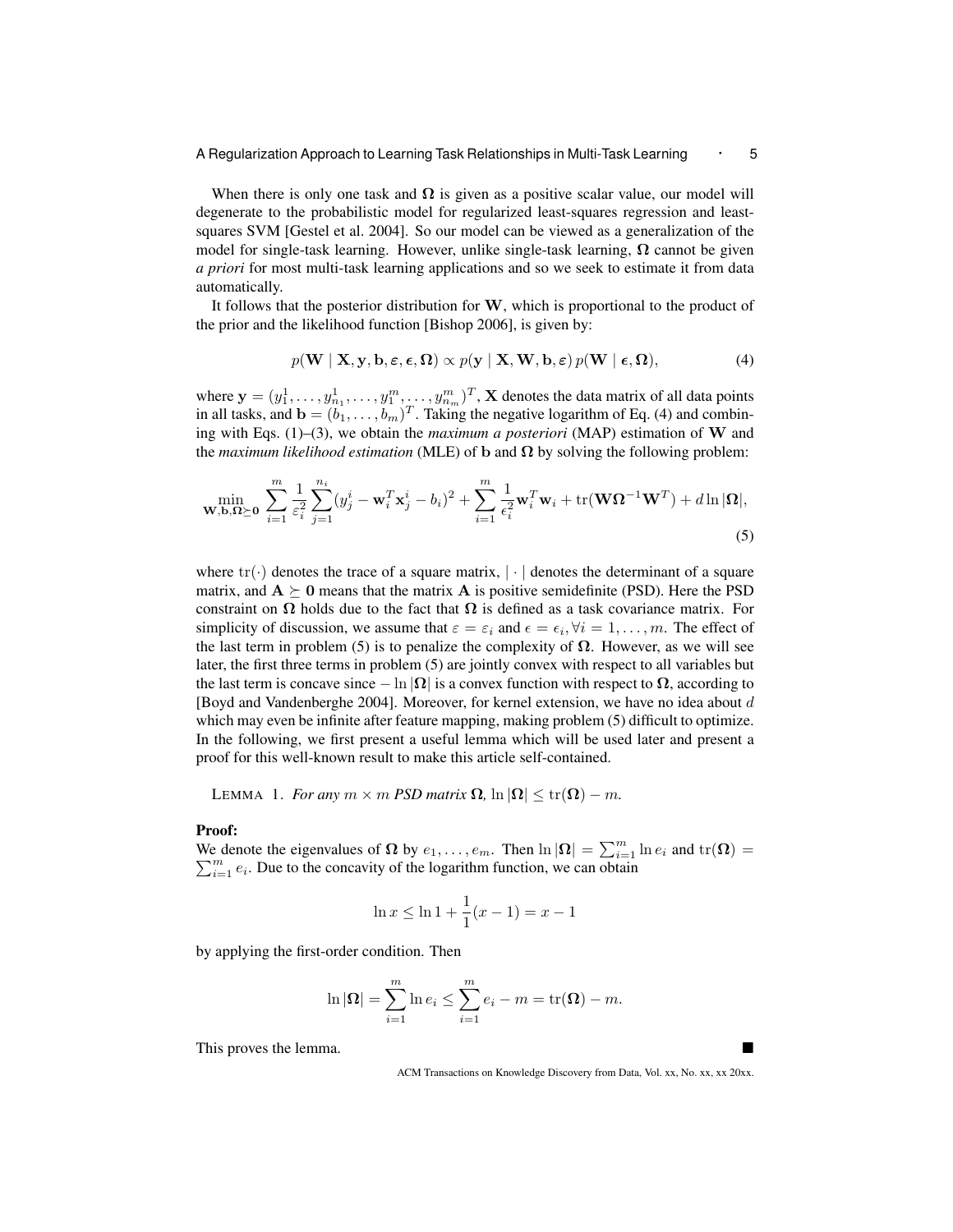Based on Lemma 1, we can relax the optimization problem (5) as

$$
\min_{\mathbf{W},\mathbf{b},\Omega\succeq\mathbf{0}}\sum_{i=1}^{m}\frac{1}{\varepsilon^{2}}\sum_{j=1}^{n_{i}}(y_{j}^{i}-\mathbf{w}_{i}^{T}\mathbf{x}_{j}^{i}-b_{i})^{2}+\sum_{i=1}^{m}\frac{1}{\epsilon^{2}}\mathbf{w}_{i}^{T}\mathbf{w}_{i}+\text{tr}(\mathbf{W}\Omega^{-1}\mathbf{W}^{T})+d\,\text{tr}(\Omega).
$$
\n(6)

However, the last term in problem (6) is still related to the data dimensionality *d* which usually cannot be estimated accurately in kernel methods. So we incorporate the last term into the constraint, leading to the following problem

$$
\min_{\mathbf{W},\mathbf{b},\mathbf{\Omega}} \quad \sum_{i=1}^{m} \sum_{j=1}^{n_i} (y_j^i - \mathbf{w}_i^T \mathbf{x}_j^i - b_i)^2 + \frac{\lambda_1}{2} \text{tr}(\mathbf{W}\mathbf{W}^T) + \frac{\lambda_2}{2} \text{tr}(\mathbf{W}\mathbf{\Omega}^{-1}\mathbf{W}^T)
$$
\n
$$
\text{s.t.} \quad \mathbf{\Omega} \succeq \mathbf{0} \quad \text{tr}(\mathbf{\Omega}) \le c, \tag{7}
$$

where  $\lambda_1 = \frac{2\varepsilon^2}{\epsilon^2}$  $\lambda_2 = 2\varepsilon^2$  and  $\lambda_2 = 2\varepsilon^2$  are regularization parameters. By using the method of Lagrange multipliers, it is easy to show that problems (6) and (7) are equivalent. Here we simply set  $c = 1$ .

The first term in (7) measures the empirical loss on the training data, the second term penalizes the complexity of **W**, and the third term measures the relationships between all tasks based on **W** and **Ω**.

To avoid the task imbalance problem in which one task has so many data points that it dominates the empirical loss, we modify problem (7) as

$$
\min_{\mathbf{W},\mathbf{b},\mathbf{\Omega}} \quad \sum_{i=1}^{m} \frac{1}{n_i} \sum_{j=1}^{n_i} (y_j^i - \mathbf{w}_i^T \mathbf{x}_j^i - b_i)^2 + \frac{\lambda_1}{2} \text{tr}(\mathbf{W}\mathbf{W}^T) + \frac{\lambda_2}{2} \text{tr}(\mathbf{W}\mathbf{\Omega}^{-1}\mathbf{W}^T) \n\text{s.t.} \quad \mathbf{\Omega} \succeq \mathbf{0} \n\text{tr}(\mathbf{\Omega}) \le 1.
$$
\n(8)

Note that (8) is a semi-definite programming (SDP) problem which is computationally demanding. In what follows, we will present an efficient algorithm for solving it.

## 2.2 Optimization Procedure

We first prove the joint convexity of problem  $(8)$  with respect to all variables.

THEOREM 1. *Problem* (8) is jointly convex with respect to **W**, **b** and  $\Omega$ *.* 

#### Proof:

It is easy to see that the first two terms in the objective function of problem (8) are jointly convex with respect to all variables and the constraints in (8) are also convex with respect to all variables. We rewrite the third term in the objective function as

$$
\mathrm{tr}(\mathbf{W}\mathbf{\Omega}^{-1}\mathbf{W}^T) = \sum_t \mathbf{W}(t,:)\mathbf{\Omega}^{-1}\mathbf{W}(t,:)^T,
$$

where  $\mathbf{W}(t,.)$  denotes the *t*th row of  $\mathbf{W}$ .  $\mathbf{W}(t,:) \Omega^{-1} \mathbf{W}(t,:)^T$  is called a matrix fractional function in Example 3.4 (page 76) of [Boyd and Vandenberghe 2004] and it is proved to be a jointly convex function with respect to **W**(*t,* :) and **Ω** there when **Ω** is a PSD matrix (which is satisfied by the first constraint of (8)). Even though **b** and  $\mathbf{W}(\tilde{t},:)$ , where  $\mathbf{W}(\tilde{t},:)$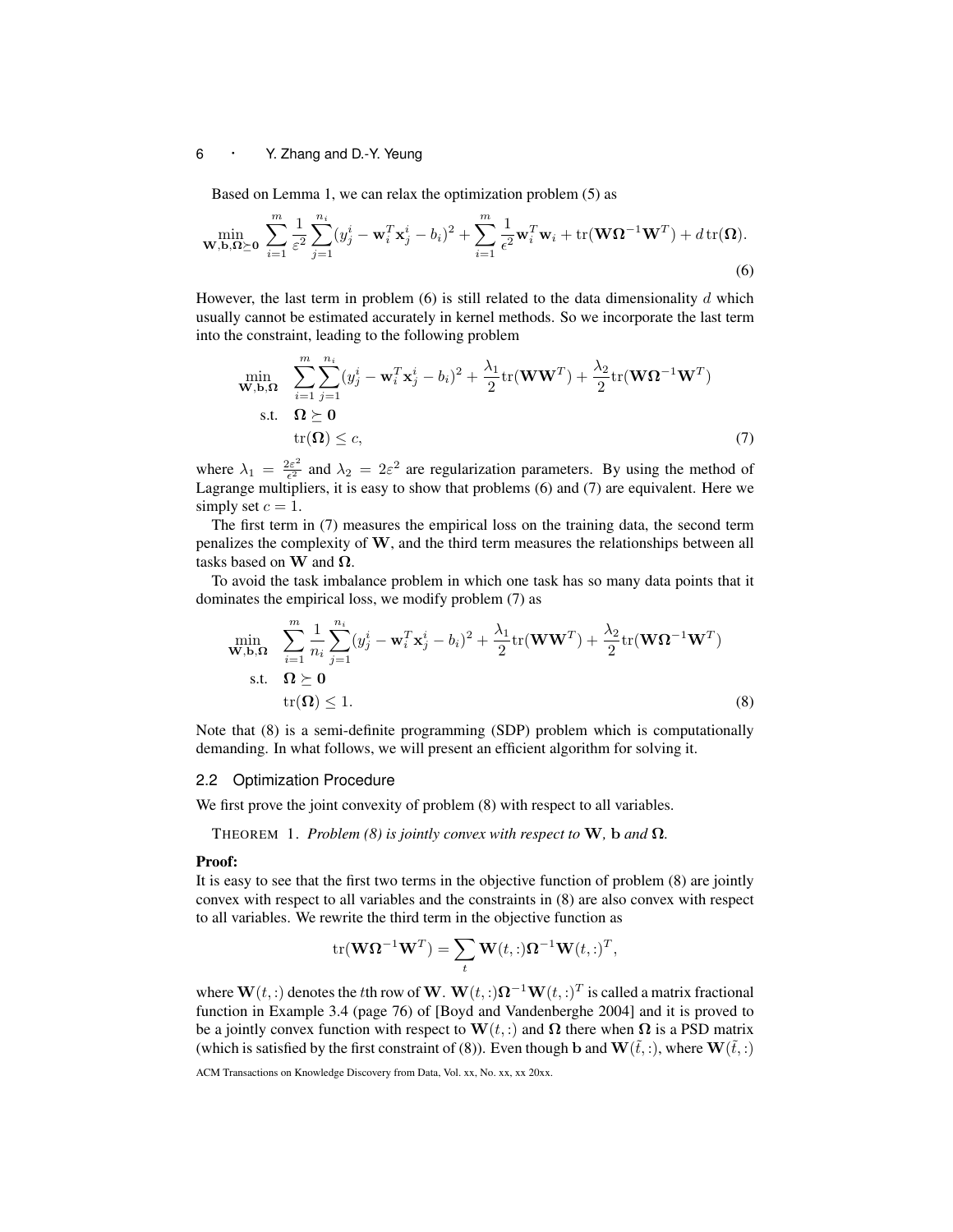is a submatrix of  $\bf{W}$  by eliminating the *t*th row, do not appear in  $\bf{W}(t,:) \Omega^{-1} \bf{W}(t,:)^T$ , it is easy to show that  $\mathbf{W}(t,:) \Omega^{-1} \mathbf{W}(t,:)^T$  is jointly convex with respect to  $\mathbf{W}, \Omega$  and  $\mathbf{b}$ . This is because the Hessian matrix of  $\mathbf{W}(t, \cdot) \mathbf{\Omega}^{-1} \mathbf{W}(t, \cdot)^T$  with respect to  $\mathbf{W}, \mathbf{\Omega}$  and  $\mathbf{b}$ , taking the form of  $\begin{pmatrix} H & 0 \\ 0 & 0 \end{pmatrix}$  after some permutation where 0 denotes a zero matrix of appropriate size and **H** is the PSD Hessian matrix of  $\mathbf{W}(t, \cdot) \mathbf{\Omega}^{-1} \mathbf{W}(t, \cdot)$ <sup>T</sup> with respect to  $\mathbf{W}(t, \cdot)$ and  $\Omega$ , is also a PSD matrix. Because the summation operation can preserve convexity according to the analysis on page 79 of [Boyd and Vandenberghe 2004], tr(**WΩ***<sup>−</sup>*<sup>1</sup>**W***<sup>T</sup>* ) =  $\sum_{t} \mathbf{W}(t, \cdot) \mathbf{\Omega}^{-1} \mathbf{W}(t, \cdot)^{T}$  is jointly convex with respect to **W**, **b** and  $\mathbf{\Omega}$ . So the objective function and the constraints in problem (8) are jointly convex with respect to all variables and hence problem (8) is jointly convex.

Even though the optimization problem (8) is jointly convex with respect to **W**, **b** and  $\Omega$ , it is not easy to optimize the objective function with respect to all the variables simultaneously. Here we propose an alternating method to solve the problem more efficiently. Specifically, we first optimize the objective function with respect to **W** and **b** when **Ω** is fixed, and then optimize it with respect to  $\Omega$  when **W** and **b** are fixed. This procedure is repeated until convergence. In what follows, we will present the two subproblems separately.

## Optimizing w.r.t. W and b when  $\Omega$  is fixed

When  $\Omega$  is given and fixed, the optimization problem for finding **W** and **b** is an unconstrained convex optimization problem. The optimization problem can be stated as:

$$
\min_{\mathbf{W},\mathbf{b}} \sum_{i=1}^{m} \frac{1}{n_i} \sum_{j=1}^{n_i} (y_j^i - \mathbf{w}_i^T \mathbf{x}_j^i - b_i)^2 + \frac{\lambda_1}{2} \text{tr}(\mathbf{W}\mathbf{W}^T) + \frac{\lambda_2}{2} \text{tr}(\mathbf{W}\mathbf{\Omega}^{-1}\mathbf{W}^T).
$$
 (9)

To facilitate a kernel extension to be given later for the general nonlinear case, we reformulate the optimization problem into a dual form by first expressing problem (9) as a constrained optimization problem:

$$
\min_{\mathbf{W},\mathbf{b},\{\varepsilon_j^i\}} \quad \sum_{i=1}^m \frac{1}{n_i} \sum_{j=1}^{n_i} (\varepsilon_j^i)^2 + \frac{\lambda_1}{2} \text{tr}(\mathbf{W}\mathbf{W}^T) + \frac{\lambda_2}{2} \text{tr}(\mathbf{W}\mathbf{\Omega}^{-1}\mathbf{W}^T)
$$
\n
$$
\text{s.t.} \quad y_j^i - (\mathbf{w}_i^T \mathbf{x}_j^i + b_i) = \varepsilon_j^i \quad \forall i, j. \tag{10}
$$

The Lagrangian of problem (10) is given by

$$
G = \sum_{i=1}^{m} \frac{1}{n_i} \sum_{j=1}^{n_i} (\varepsilon_j^i)^2 + \frac{\lambda_1}{2} \text{tr}(\mathbf{W}\mathbf{W}^T) + \frac{\lambda_2}{2} \text{tr}(\mathbf{W}\mathbf{\Omega}^{-1}\mathbf{W}^T) + \sum_{i=1}^{m} \sum_{j=1}^{n_i} \alpha_j^i \left[ y_j^i - (\mathbf{w}_i^T \mathbf{x}_j^i + b_i) - \varepsilon_j^i \right].
$$
 (11)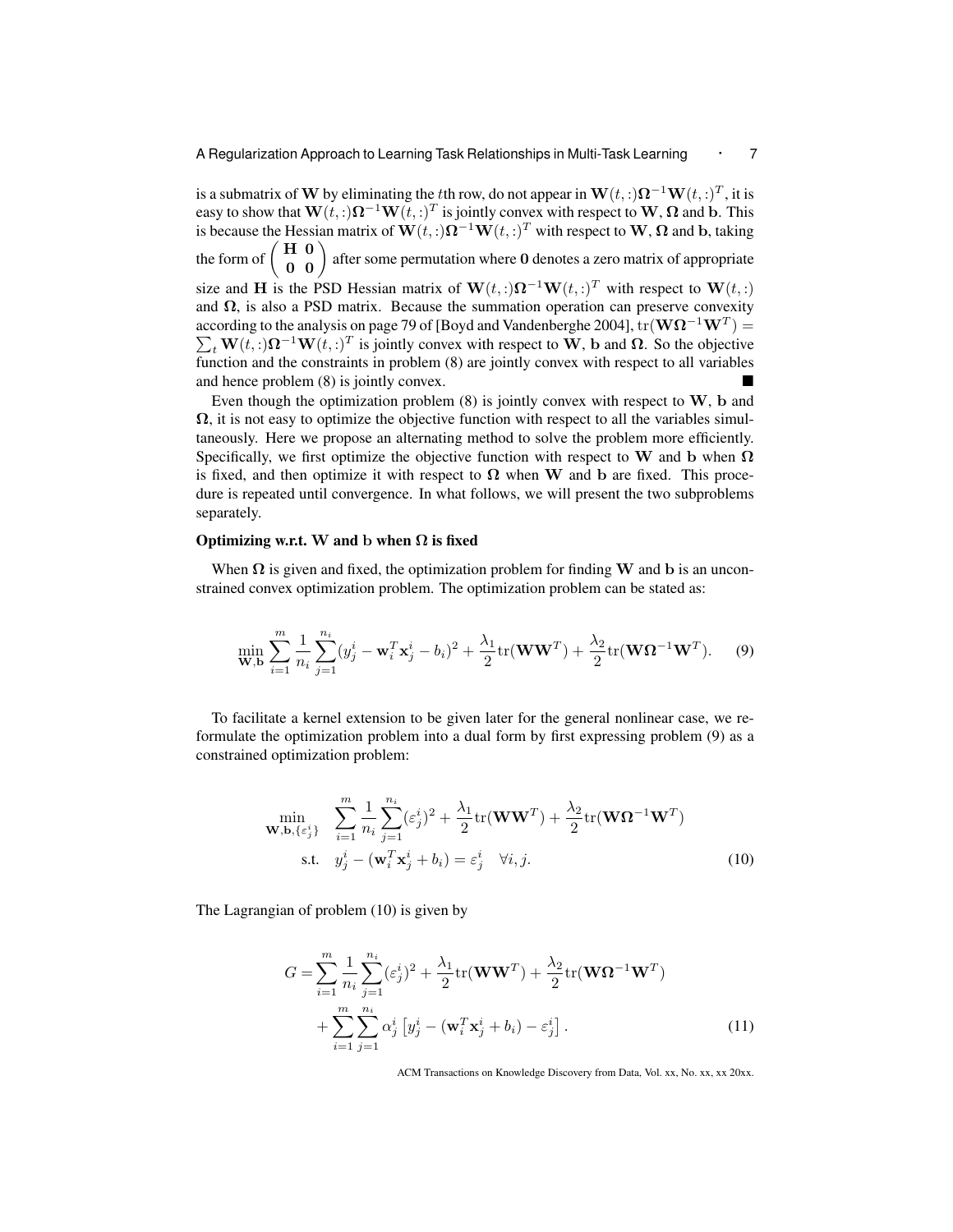We calculate the gradients of *G* with respect to **W**,  $b_i$  and  $\varepsilon^i_j$  and set them to 0 to obtain

$$
\frac{\partial G}{\partial \mathbf{W}} = \mathbf{W}(\lambda_1 \mathbf{I}_m + \lambda_2 \mathbf{\Omega}^{-1}) - \sum_{i=1}^m \sum_{j=1}^{n_i} \alpha_j^i \mathbf{x}_j^i \mathbf{e}_i^T = 0
$$
  
\n
$$
\Rightarrow \mathbf{W} = \sum_{i=1}^m \sum_{j=1}^{n_i} \alpha_j^i \mathbf{x}_j^i \mathbf{e}_i^T \mathbf{\Omega} (\lambda_1 \mathbf{\Omega} + \lambda_2 \mathbf{I}_m)^{-1}
$$
  
\n
$$
\frac{\partial G}{\partial b_i} = -\sum_{j=1}^{n_i} \alpha_j^i = 0
$$
  
\n
$$
\frac{\partial G}{\partial \varepsilon_j^i} = \frac{2}{n_i} \varepsilon_j^i - \alpha_j^i = 0,
$$

where  $e_i$  is the *i*th column vector of  $I_m$ . Combining the above equations, we obtain the following linear system:

$$
\begin{pmatrix} \mathbf{K} + \frac{1}{2}\mathbf{\Lambda} & \mathbf{M}_{12} \\ \mathbf{M}_{21} & \mathbf{0}_{m \times m} \end{pmatrix} \begin{pmatrix} \alpha \\ \mathbf{b} \end{pmatrix} = \begin{pmatrix} \mathbf{y} \\ \mathbf{0}_{m \times 1} \end{pmatrix},
$$
(12)

where  $k_{MT}(\mathbf{x}_{j_1}^{i_1}, \mathbf{x}_{j_2}^{i_2}) = \mathbf{e}_{i_1}^T \Omega(\lambda_1 \Omega + \lambda_2 \mathbf{I}_m)^{-1} \mathbf{e}_{i_2}(\mathbf{x}_{j_1}^{i_1})^T \mathbf{x}_{j_2}^{i_2}$  is the linear multi-task kernel, **K** is the kernel matrix defined on all data points for all tasks using the linear multi-task kernel,  $\alpha = (\alpha_1^1, \dots, \alpha_{n_m}^m)^T$ ,  $\Lambda$  is a diagonal matrix whose diagonal element is equal to  $n_i$  if the corresponding data point belongs to the *i*th task,  $N_i = \sum_{j=1}^i n_j$ , and  $M_{12} =$  $M_{21}^T = (\mathbf{e}_{N_0+1}^{N_1}, \mathbf{e}_{N_1+1}^{N_2}, \dots, \mathbf{e}_{N_{m-1}+1}^{N_m})$  where  $\mathbf{e}_q^p$  is a zero vector with only the elements whose indices are in [*q, p*] being equal to 1.

When the total number of data points for all tasks is very large, the computational cost required to solve the linear system (12) directly will be very high. In this situation, we can use another optimization method to solve it. It is easy to show that the dual form of problem (10) can be formulated as:

$$
\min_{\mathbf{\alpha}} \quad h(\mathbf{\alpha}) = \frac{1}{2} \mathbf{\alpha}^T \tilde{\mathbf{K}} \mathbf{\alpha} - \sum_{i,j} \alpha_j^i y_j^i
$$
\n
$$
\text{s.t.} \quad \sum_j \alpha_j^i = 0 \quad \forall i,
$$
\n(13)

where  $\tilde{\mathbf{K}} = \mathbf{K} + \frac{1}{2}\boldsymbol{\Lambda}$ . Note that it is similar to the dual form of least-squares SVM [Gestel et al. 2004] except that there is only one constraint in least-squares SVM but here there are *m* constraints with each constraint corresponding to one task. Here we use an SMO algorithm similar to that for least-squares SVM [Keerthi and Shevade 2003]. The detailed SMO algorithm is given in Appendix A.

#### Optimizing w.r.t. **Ω** when **W** and **b** are fixed

When **W** and **b** are fixed, the optimization problem for finding  $\Omega$  becomes

$$
\min_{\Omega} \quad tr(\Omega^{-1} \mathbf{W}^T \mathbf{W})
$$
  
s.t. 
$$
\Omega \succeq 0
$$
  

$$
tr(\Omega) \le 1.
$$
 (14)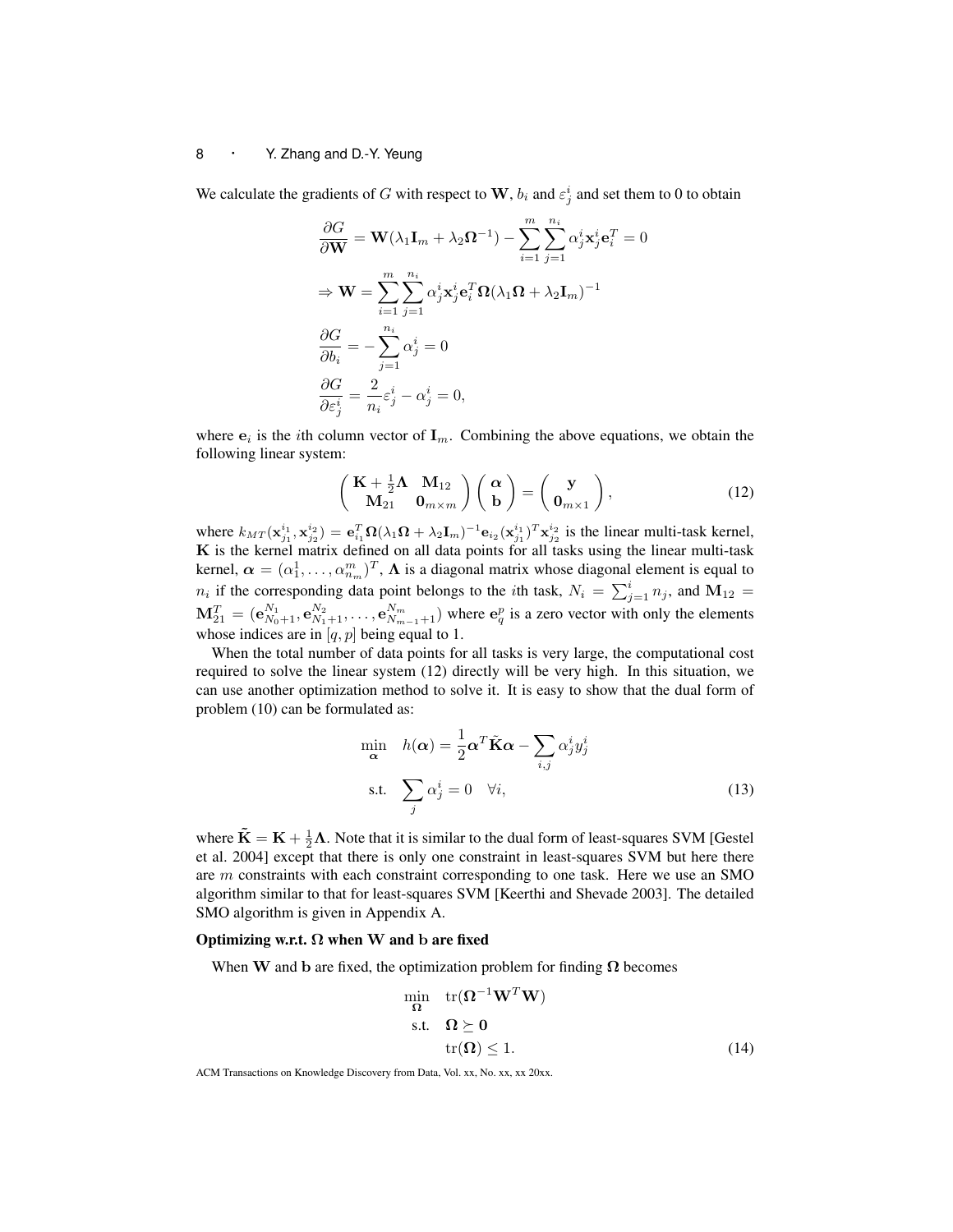Then we have

$$
\begin{aligned} \mathrm{tr}(\boldsymbol{\Omega}^{-1}\mathbf{A}) &\geq \mathrm{tr}(\boldsymbol{\Omega}^{-1}\mathbf{A})\mathrm{tr}(\boldsymbol{\Omega}) \\&= \mathrm{tr}((\boldsymbol{\Omega}^{-\frac{1}{2}}\mathbf{A}^{\frac{1}{2}})(\mathbf{A}^{\frac{1}{2}}\boldsymbol{\Omega}^{-\frac{1}{2}}))\mathrm{tr}(\boldsymbol{\Omega}^{\frac{1}{2}}\boldsymbol{\Omega}^{\frac{1}{2}}) \\&\geq (\mathrm{tr}(\boldsymbol{\Omega}^{-\frac{1}{2}}\mathbf{A}^{\frac{1}{2}}\boldsymbol{\Omega}^{\frac{1}{2}}))^2 = (\mathrm{tr}(\mathbf{A}^{\frac{1}{2}}))^2, \end{aligned}
$$

where  $\mathbf{A} = \mathbf{W}^T \mathbf{W}$ . The first inequality holds because of the last constraint in problem (14), and the last inequality holds because of the Cauchy-Schwarz inequality for the Frobenius norm. Moreover,  $tr(\Omega^{-1}A)$  attains its minimum value  $(tr(A^{\frac{1}{2}}))^2$  if and only if  $\Omega^{-\frac{1}{2}}A^{\frac{1}{2}} = a\Omega^{\frac{1}{2}}$  for some constant *a* and tr( $\Omega$ ) = 1. So we can get the analytical solution  $\boldsymbol{\Omega} = \frac{(\mathbf{W}^T\mathbf{W})^{\frac{1}{2}}}{\left\| \boldsymbol{\Omega} - \boldsymbol{\Omega} \right\|_2^2}$  $\frac{(\mathbf{W} - \mathbf{W})^2}{\ln((\mathbf{W}^T \mathbf{W})^{\frac{1}{2}})}$ . By plugging the analytical solution of  $\Omega$  into the original problem (8),

we can see the last term in the objective function is related to the trace norm.

We set the initial value of  $\Omega$  to  $\frac{1}{m}$ **I**<sub>*m*</sub> which corresponds to the assumption that all tasks are unrelated initially.

After learning the optimal values of  $W$ ,  $b$  and  $\Omega$ , we can make prediction for a new data point. Given a test data point  $\mathbf{x}_{\star}^{i}$  for task  $T_{i}$ , the predictive output  $y_{\star}^{i}$  is given by

$$
y_{\star}^{i} = \sum_{p=1}^{m} \sum_{q=1}^{n_p} \alpha_q^p k_{MT}(\mathbf{x}_q^p, \mathbf{x}_{\star}^i) + b_i.
$$

#### 2.3 Incorporation of New Tasks

The method described above can only learn from multiple tasks simultaneously which is the setting for symmetric multi-task learning. In asymmetric multi-task learning, when a new task arrives, we could add the data for this new task to the training set and then train a new model from scratch for the  $m + 1$  tasks using the above method. However, it is undesirable to incorporate new tasks in this way due to the high computational cost incurred. Here we introduce an algorithm for asymmetric multi-task learning which is more efficient.

For notational simplicity, let  $\tilde{m}$  denote  $m + 1$ . We denote the new task by  $T_{\tilde{m}}$  and its training set by  $\mathcal{D}_{\tilde{m}} = \{ (\mathbf{x}_j^{\tilde{m}}, y_j^{\tilde{m}}) \}_{j=1}^{n_{\tilde{m}}}$ . The task covariances between  $T_{\tilde{m}}$  and the *m* existing tasks are represented by the vector  $\omega_{\tilde{m}} = (\omega_{\tilde{m},1}, \dots, \omega_{\tilde{m},m})^T$  and the task variance for  $T_{\tilde{m}}$  is defined as  $\sigma$ . Thus the augmented task covariance matrix for the  $m+1$ tasks is:

$$
\tilde{\mathbf{\Omega}}=\left(\begin{array}{cc}(1-\sigma)\mathbf{\Omega}&\boldsymbol{\omega}_{\tilde{m}}\\ \boldsymbol{\omega}_{\tilde{m}}^T&\sigma\end{array}\right),
$$

where  $\Omega$  is scaled by  $(1 - \sigma)$  to make  $\tilde{\Omega}$  satisfy the constraint  $tr(\tilde{\Omega}) = 1$ .<sup>2</sup> The linear function for task  $T_{m+1}$  is defined as  $f_{m+1}(\mathbf{x}) = \mathbf{w}^T \mathbf{x} + b$ .

With  $W_m = (w_1, \ldots, w_m)$  and  $\Omega$  at hand, the optimization problem can be formulated

<sup>&</sup>lt;sup>2</sup>Due to the analysis in the above section, we find that the optimal solution of  $\Omega$  satisfies  $tr(\Omega) = 1$ . So here we directly apply this optimality condition.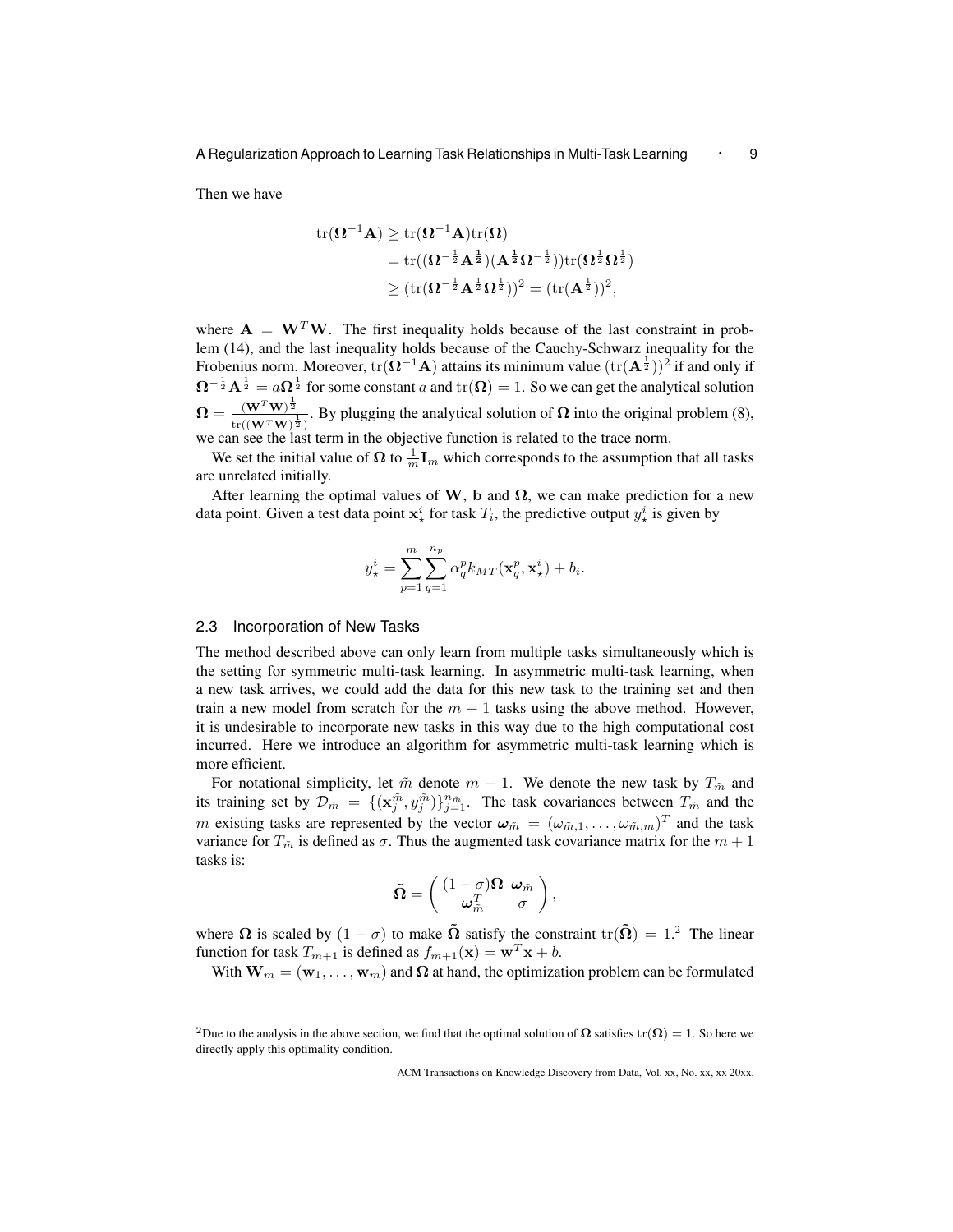as follows:

$$
\min_{\mathbf{w},b,\omega_{\tilde{m}},\sigma} \quad \frac{1}{n_{\tilde{m}}} \sum_{j=1}^{n_{\tilde{m}}} (y_j^{\tilde{m}} - \mathbf{w}^T \mathbf{x}_j^{\tilde{m}} - b)^2 + \frac{\lambda_1}{2} ||\mathbf{w}||_2^2 + \frac{\lambda_2}{2} \text{tr}(\mathbf{W}_{\tilde{m}} \tilde{\mathbf{\Omega}}^{-1} \mathbf{W}_{\tilde{m}}^T)
$$
\n
$$
\text{s.t.} \quad \tilde{\mathbf{\Omega}} \succeq \mathbf{0}, \tag{15}
$$

where  $\|\cdot\|_2$  denotes the 2-norm of a vector and  $\mathbf{W}_{m} = (\mathbf{W}_{m}, \mathbf{w})$ . Problem (15) is an SDP problem. Here we assume  $\Omega$  is positive definite.<sup>3</sup> So if the constraint in (15) holds, then according to the Schur complement [Boyd and Vandenberghe 2004], this constraint is equivalent to  $\omega_{\tilde{m}}^T \Omega^{-1} \omega_{\tilde{m}} \leq \sigma - \sigma^2$ . Thus problem (15) becomes

$$
\min_{\mathbf{w}, b, \omega_{\tilde{m}}, \sigma} \quad \frac{1}{n_{\tilde{m}}} \sum_{j=1}^{n_{\tilde{m}}} (y_j^{\tilde{m}} - \mathbf{w}^T \mathbf{x}_j^{\tilde{m}} - b)^2 + \frac{\lambda_1}{2} ||\mathbf{w}||_2^2 + \frac{\lambda_2}{2} \text{tr}(\mathbf{W}_{\tilde{m}} \tilde{\mathbf{\Omega}}^{-1} \mathbf{W}_{\tilde{m}}^T)
$$
\n
$$
\text{s.t.} \quad \omega_{\tilde{m}}^T \mathbf{\Omega}^{-1} \omega_{\tilde{m}} \le \sigma - \sigma^2. \tag{16}
$$

Similar to Theorem 1, it is easy to show that this is a jointly convex problem with respect to all variables and thus we can also use an alternating method to solve it.

When using the alternating method to optimize with respect to **w** and *b*, from the block matrix inversion formula, we can get

$$
\tilde{\mathbf{\Omega}}^{-1} = \left( \begin{array}{cc} \left( (1-\sigma) \mathbf{\Omega} - \frac{1}{\sigma} \omega_{\tilde{m}} \omega_{\tilde{m}}^T \right)^{-1} & -\frac{1}{(1-\sigma)\sigma'} \mathbf{\Omega}^{-1} \omega_{\tilde{m}} \\ -\frac{1}{(1-\sigma)\sigma'} \omega_{\tilde{m}}^T \mathbf{\Omega}^{-1} & \frac{1}{\sigma'} \end{array} \right),
$$

where  $\sigma' = \sigma - \frac{1}{1-\sigma} \omega_{m}^T \Omega^{-1} \omega_{m}$ . Then the optimization problem is formulated as

$$
\min_{\mathbf{w},b} \frac{1}{n_{\tilde{m}}} \sum_{j=1}^{n_{\tilde{m}}} (y_j^{\tilde{m}} - \mathbf{w}^T \mathbf{x}_j^{\tilde{m}} - b)^2 + \frac{\lambda_1'}{2} ||\mathbf{w}||_2^2 - \lambda_2' \mathbf{u}^T \mathbf{w},
$$
\n(17)

where  $\lambda'_1 = \lambda_1 + \frac{\lambda_2}{\sigma'}$ ,  $\lambda'_2 = \frac{\lambda_2}{(1-\sigma)\sigma'}$  and  $\mathbf{u} = \mathbf{W}_m \Omega^{-1} \boldsymbol{\omega}_{\tilde{m}}$ . We first investigate the physical meaning of problem (17) before giving the detailed optimization procedure. We rewrite problem (17) as

$$
\min_{\mathbf{w},b} \ \ \frac{1}{n_{\tilde{m}}} \sum_{j=1}^{n_{\tilde{m}}} (y^{\tilde{m}}_j - \mathbf{w}^T \mathbf{x}^{\tilde{m}}_j - b)^2 + \frac{\lambda'_1}{2} ||\mathbf{w} - \frac{\lambda'_2}{\lambda'_1} \mathbf{u}||_2^2,
$$

which enforces **w** to approach the scaled **u** as *a priori* information. This problem is similar to that of [Wu and Dietterich 2004], but there exist crucial differences between them. For example, the model in [Wu and Dietterich 2004] can only handle the situation that  $m = 1$ but our method can handle the situations  $m = 1$  and  $m > 1$  in a unified framework. Moreover, **u** also has explicit physical meaning. Considering a special case when  $\Omega \propto I_m$ which means the existing tasks are uncorrelated. We can show that **u** is proportional to a weighted combination of the model parameters learned from the existing tasks where each combination weight is the task covariance between an existing task and the new task. This is in line with our intuition that a positively correlated existing task has a large weight on the prior of **w**, an outlier task has negligible contribution and a negatively correlated task

<sup>&</sup>lt;sup>3</sup>When  $\Omega$  is positive semi-definite, the optimization procedure is similar.

ACM Transactions on Knowledge Discovery from Data, Vol. xx, No. xx, xx 20xx.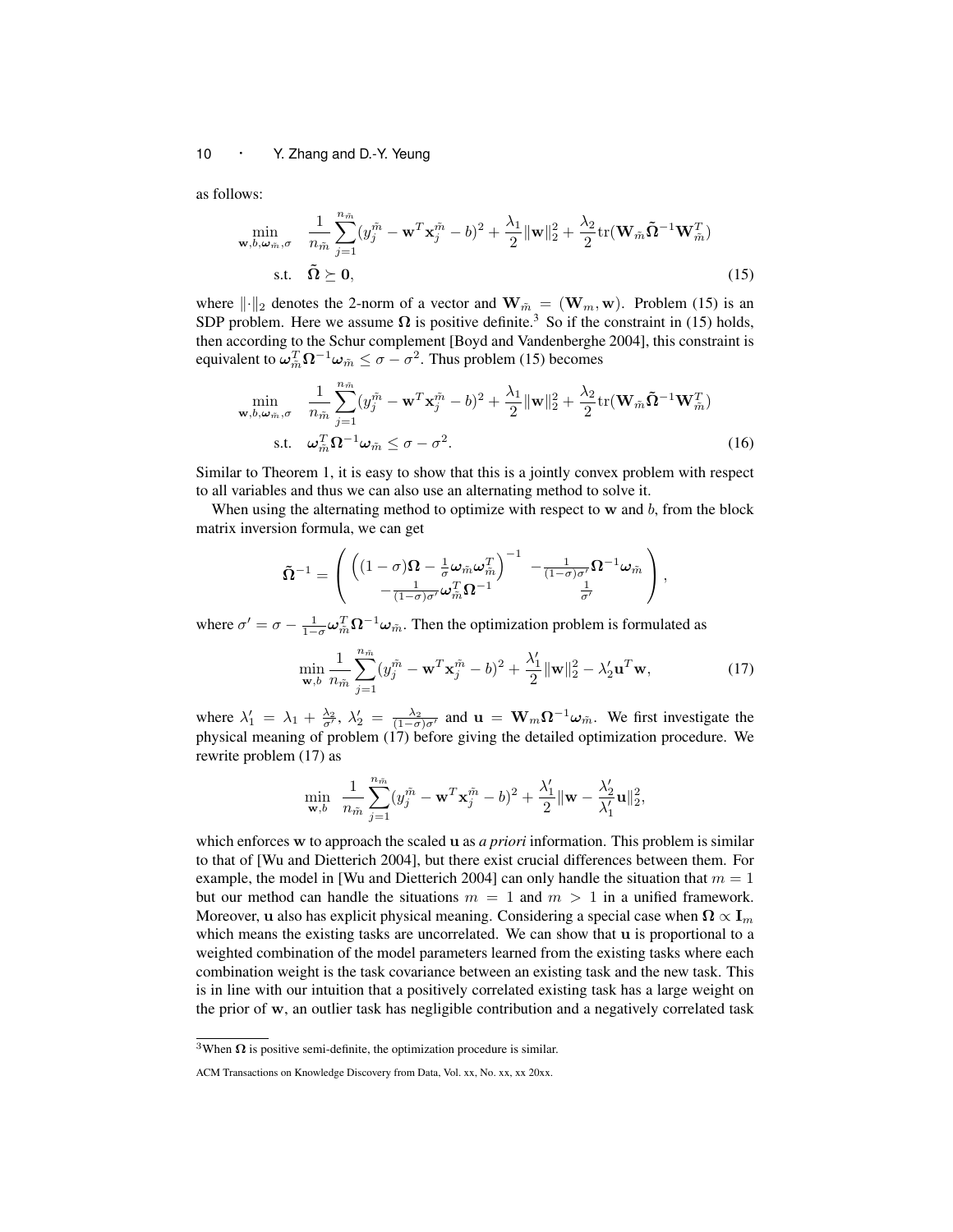even has opposite effect. We reformulate the problem (17) as a constrained optimization problem:

$$
\min_{\mathbf{w}, \mathbf{b}, \{\varepsilon_j\}} \quad \frac{1}{n_{\tilde{m}}} \sum_{j=1}^{n_{\tilde{m}}} \varepsilon_j^2 + \frac{\lambda'_1}{2} ||\mathbf{w}||_2^2 - \lambda'_2 \mathbf{u}^T \mathbf{w}
$$
\n
$$
\text{s.t.} \quad y_j^{\tilde{m}} - \mathbf{w}^T \mathbf{x}_j^{\tilde{m}} - b = \varepsilon_j \quad \forall j.
$$

The Lagrangian is given by

$$
G' = \frac{1}{n_{\tilde{m}}} \sum_{j=1}^{n_{\tilde{m}}} \varepsilon_j^2 + \frac{\lambda'_1}{2} ||\mathbf{w}||_2^2 - \lambda'_2 \mathbf{u}^T \mathbf{w} + \sum_{j=1}^{n_{\tilde{m}}} \beta_j \left[ y_j^{\tilde{m}} - \mathbf{w}^T \mathbf{x}_j^{\tilde{m}} - b - \varepsilon_j \right].
$$

We calculate the gradients of *G'* with respect to **w**, *b* and  $\varepsilon_j$  and set them to 0 to obtain

$$
\frac{\partial G'}{\partial \mathbf{w}} = \lambda'_1 \mathbf{w} - \lambda'_2 \mathbf{u} - \sum_{j=1}^{n_{\tilde{m}}} \beta_j \mathbf{x}_j^{\tilde{m}} = 0
$$
\n
$$
\frac{\partial G'}{\partial b} = -\sum_{j=1}^{n_{\tilde{m}}} \beta_j = 0
$$
\n
$$
\frac{\partial G'}{\partial \varepsilon_j} = \frac{2}{n_{\tilde{m}}} \varepsilon_j - \beta_j = 0.
$$
\n(18)

Combining the above equations, we obtain the following linear system:

$$
\begin{pmatrix}\n\frac{1}{\lambda_1'}\mathbf{K}' + \frac{n_{\tilde{m}}}{2}\mathbf{I}_{n_{\tilde{m}}}\n\end{pmatrix}\n\begin{pmatrix}\n\boldsymbol{\beta} \\
b\n\end{pmatrix} =\n\begin{pmatrix}\n\mathbf{y}' - \frac{\lambda_2'}{\lambda_1'}(\mathbf{X}')^T\mathbf{u} \\
0\n\end{pmatrix},
$$
\n(19)

where  $\beta = (\beta_1, \dots, \beta_{n_{\tilde{m}}})^T$ ,  $\mathbf{1}_p$  is the  $p \times 1$  vector of all ones,  $\mathbf{X}' = (\mathbf{x}_1^{\tilde{m}}, \dots, \mathbf{x}_{n_{\tilde{m}}}^{\tilde{m}})$ ,  $y' = (y_1^{\tilde{m}}, \dots, y_{n_{\tilde{m}}}^{\tilde{m}})^T$  and  $\mathbf{K}' = (\mathbf{X}')^T \mathbf{X}'$  is the linear kernel matrix on the training set of the new task.

When optimizing with respect to  $\omega_{m+1}$  and  $\sigma$ , the optimization problem is formulated as

$$
\min_{\omega_{\tilde{m}}, \sigma, \tilde{\Omega}} \text{tr}(\mathbf{W}_{\tilde{m}} \tilde{\Omega}^{-1} \mathbf{W}_{\tilde{m}}^T) \n\text{s.t.} \quad \omega_{\tilde{m}}^T \Omega^{-1} \omega_{\tilde{m}} \le \sigma - \sigma^2 \n\tilde{\Omega} = \begin{pmatrix} (1 - \sigma) \Omega & \omega_{\tilde{m}} \\ \omega_{\tilde{m}}^T & \sigma \end{pmatrix}.
$$
\n(20)

We impose a constraint as  $\mathbf{W}_{\tilde{m}}\tilde{\mathbf{\Omega}}^{-1}\mathbf{W}_{\tilde{m}}^T \preceq \frac{1}{t}\mathbf{I}_d$  and the objective function becomes min  $\frac{1}{t}$  which is equivalent to min  $-t$  since  $t > 0$ . Using the Schur complement, we can get

$$
\mathbf{W}_{\tilde{m}}\mathbf{\tilde{\Omega}}^{-1}\mathbf{W}_{\tilde{m}}^T \preceq \frac{1}{t}\mathbf{I}_d \Longleftrightarrow \left(\begin{array}{cc} \mathbf{\tilde{\Omega}} & \mathbf{W}_{\tilde{m}}^T \\ \mathbf{W}_{\tilde{m}} & \frac{1}{t}\mathbf{I}_d \end{array}\right) \succeq \mathbf{0}.
$$

By using the Schur complement again, we get

$$
\left(\begin{array}{cc} \tilde{\mathbf{\Omega}} & \mathbf{W}_{\tilde{m}}^T \\ \mathbf{W}_{\tilde{m}} & \frac{1}{t} \mathbf{I}_d \end{array}\right) \succeq \mathbf{0} \Longleftrightarrow \tilde{\mathbf{\Omega}} - t \mathbf{W}_{\tilde{m}}^T \mathbf{W}_{\tilde{m}} \succeq \mathbf{0}.
$$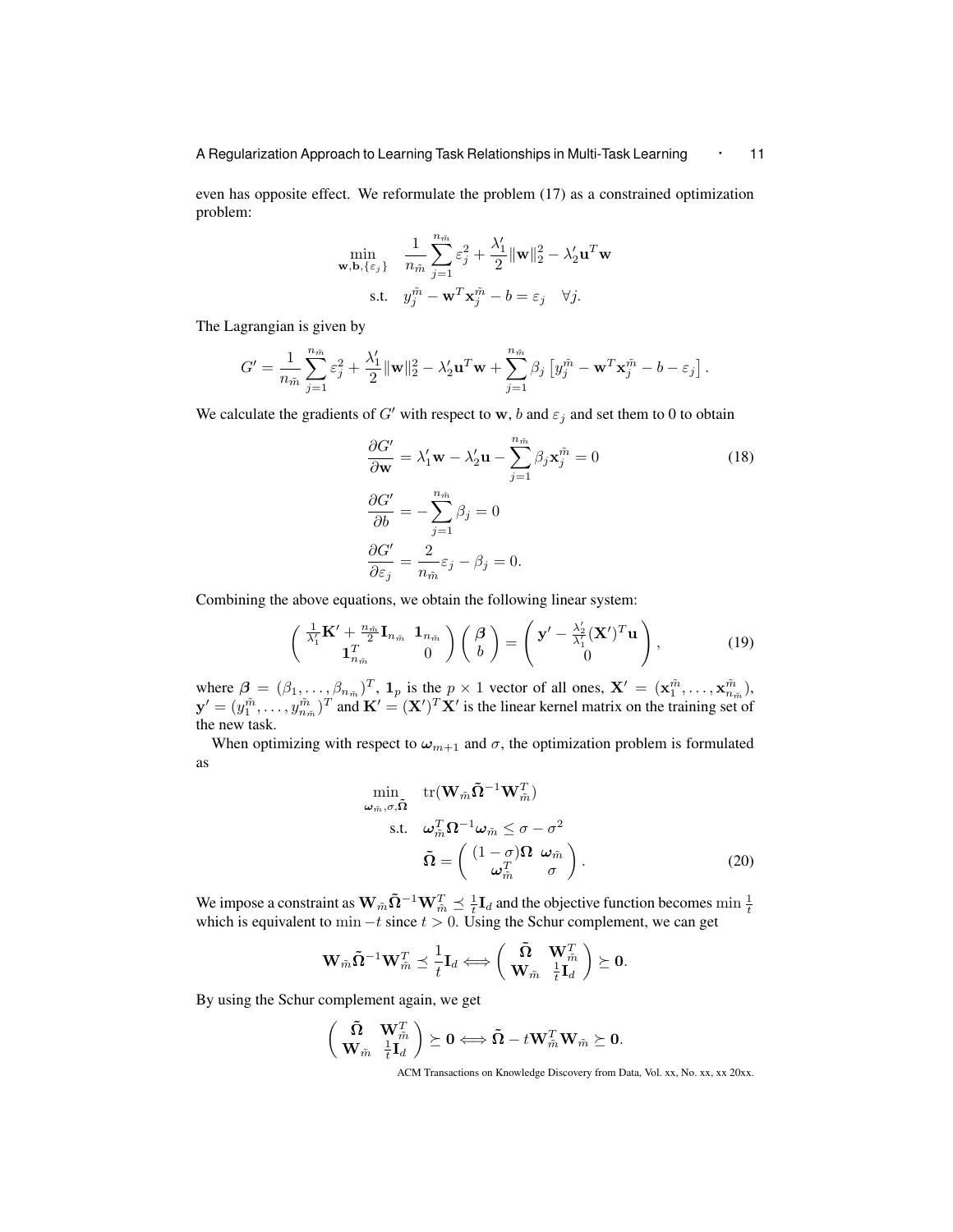So problem (20) can be formulated as

*ωm*˜ *,σ,***Ω˜***,t*

$$
\min_{\tilde{m}, \sigma, \tilde{\Omega}, t} -t
$$
\n
$$
\text{s.t.} \quad \omega_{\tilde{m}}^T \Omega^{-1} \omega_{\tilde{m}} \le \sigma - \sigma^2
$$
\n
$$
\tilde{\Omega} = \begin{pmatrix} (1 - \sigma) \Omega & \omega_{\tilde{m}} \\ \omega_{\tilde{m}}^T & \sigma \end{pmatrix}.
$$
\n
$$
\tilde{\Omega} - t \mathbf{W}_{\tilde{m}}^T \mathbf{W}_{\tilde{m}} \succeq \mathbf{0}, \tag{21}
$$

which is an SDP problem. In real applications, the number of tasks  $m$  is usually not very large and we can use a standard SDP solver to solve problem (21). Moreover, we may also reformulate problem (21) as a second-order cone programming (SOCP) problem [Lobo et al. 1998] which is more efficient than SDP when *m* is large. We will present the procedure in Appendix B.

In case two or more new tasks arrive together, the above formulation only needs to be modified slightly to accommodate all the new tasks simultaneously.

#### 2.4 Kernel Extension

So far we have only considered the linear case for MTRL. In this section, we will apply the kernel trick to provide a nonlinear extension of the algorithm presented above.

The optimization problem for the kernel extension is essentially the same as that for the linear case, with the only difference being that the data point  $\mathbf{x}_j^i$  is mapped to  $\Phi(\mathbf{x}_j^i)$ in some reproducing kernel Hilbert space where Φ(*·*) denotes the feature map. Then the corresponding kernel function  $k(\cdot, \cdot)$  satisfies  $k(\mathbf{x}_1, \mathbf{x}_2) = \Phi(\mathbf{x}_1)^T \Phi(\mathbf{x}_2)$ .

For symmetric multi-task learning, we can also use an alternating method to solve the optimization problem. In the first step of the alternating method, we use the nonlinear multi-task kernel

$$
k_{MT}(\mathbf{x}_{j_1}^{i_1}, \mathbf{x}_{j_2}^{i_2}) = \mathbf{e}_{i_1}^T \mathbf{\Omega} (\lambda_1 \mathbf{\Omega} + \lambda_2 \mathbf{I}_m)^{-1} \mathbf{e}_{i_2} k(\mathbf{x}_{j_1}^{i_1}, \mathbf{x}_{j_2}^{i_2}).
$$

The rest is the same as the linear case. For the second step, the change needed is in the calculation of **W***<sup>T</sup>***W**. Since

$$
\mathbf{W} = \sum_{i=1}^{m}\sum_{j=1}^{n_i} \alpha_j^i \Phi(\mathbf{x}_j^i) \mathbf{e}_i^T \mathbf{\Omega} (\lambda_1 \mathbf{\Omega} + \lambda_2 \mathbf{I}_m)^{-1}
$$

which is similar to the representer theorem in single-task learning, we have

$$
\mathbf{W}^T \mathbf{W} = \sum_{i,j} \sum_{p,q} \alpha_j^i \alpha_q^p k(\mathbf{x}_j^i, \mathbf{x}_q^p) (\lambda_1 \mathbf{\Omega} + \lambda_2 \mathbf{I}_m)^{-1} \mathbf{\Omega} \mathbf{e}_i \mathbf{e}_p^T \mathbf{\Omega} (\lambda_1 \mathbf{\Omega} + \lambda_2 \mathbf{I}_m)^{-1}.
$$
 (22)

In the asymmetric setting, when a new task arrives, we still use the alternating method to solve the problem. In the first step of the alternating method, the analytical solution (19) needs to calculate  $(\Phi(\mathbf{X}'))^T \mathbf{u}$  where  $\Phi(\mathbf{X}') = (\Phi(\mathbf{x}_1^{\tilde{m}}), \dots, \Phi(\mathbf{x}_{n_{\tilde{m}}}))$  denotes the data matrix of the new task after feature mapping and  $\mathbf{u} = \mathbf{W}_m \mathbf{\Omega}^{-1} \boldsymbol{\omega}_{\tilde{m}}$ . Since  $\mathbf{W}_m$  is derived from symmetric multi-task learning, we get

$$
\mathbf{W}_{m} = \sum_{i=1}^{m}\sum_{j=1}^{n_{i}} \alpha_{j}^{i} \Phi(\mathbf{x}_{j}^{i}) \mathbf{e}_{i}^{T} \mathbf{\Omega} (\lambda_{1} \mathbf{\Omega} + \lambda_{2} \mathbf{I}_{m})^{-1}
$$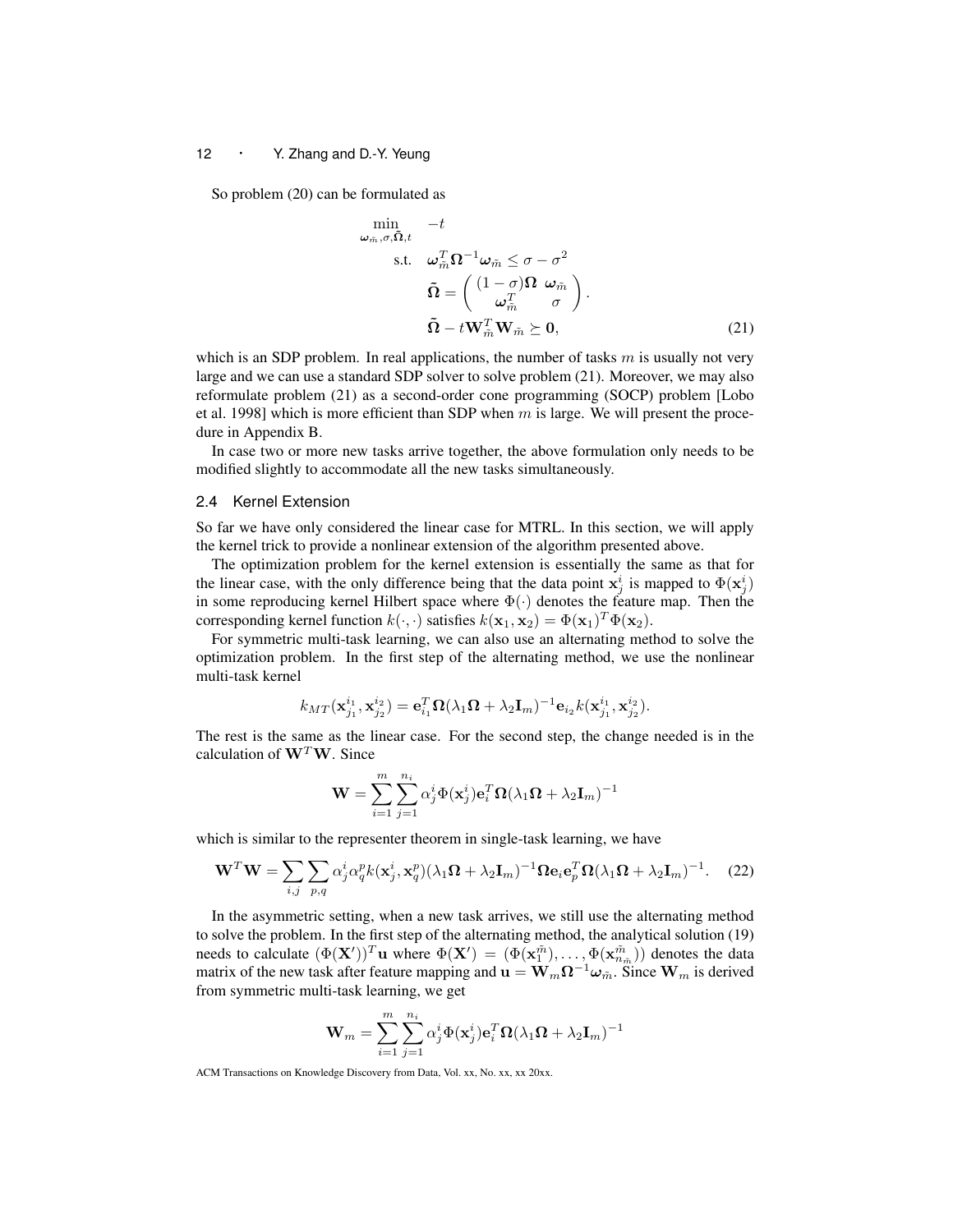Then

$$
(\Phi(\mathbf{X}'))^T\mathbf{u}=(\Phi(\mathbf{X}'))^T\mathbf{W}_m\mathbf{\Omega}^{-1}\boldsymbol{\omega}_{\tilde{m}}=\mathbf{M}\mathbf{\Omega}^{-1}\boldsymbol{\omega}_{\tilde{m}}
$$

where

$$
\mathbf{M} = (\Phi(\mathbf{X}'))^T \mathbf{W}_m
$$
  
=  $(\Phi(\mathbf{X}'))^T \sum_{i=1}^m \sum_{j=1}^{n_i} \alpha_j^i \Phi(\mathbf{x}_j^i) \mathbf{e}_i^T \mathbf{\Omega} (\lambda_1 \mathbf{\Omega} + \lambda_2 \mathbf{I}_m)^{-1}$   
=  $\sum_{i=1}^m \sum_{j=1}^{n_i} \alpha_j^i \tilde{\mathbf{k}}_j^i \mathbf{e}_i^T \mathbf{\Omega} (\lambda_1 \mathbf{\Omega} + \lambda_2 \mathbf{I}_m)^{-1}$ 

and  $\tilde{\mathbf{k}}^i_j=\left(k(\mathbf{x}^i_j,\mathbf{x}^{\tilde{m}}_1),\ldots,k(\mathbf{x}^i_j,\mathbf{x}^{\tilde{m}}_{n_{\tilde{m}}})\right)^T.$  In the second step of the alternating method, we need to calculate  $\mathbf{W}_{\tilde{m}}^T \mathbf{W}_{\tilde{m}}$  where  $\mathbf{W}_{\tilde{m}} = (\mathbf{W}_m, \mathbf{w})$ . Following the notations in Appendix B, we denote  $\mathbf{W}_{\tilde{m}}^T \mathbf{W}_{\tilde{m}}$  as  $\mathbf{W}_{\tilde{m}}^T \mathbf{W}_{\tilde{m}} = \begin{pmatrix} \Psi_{11} & \Psi_{12} \\ \Psi_{11}^T & \Psi_{12} \end{pmatrix}$  $\mathbf{\Psi}_{11} \mathbf{\Psi}_{12} \ \mathbf{\Psi}_{12}^T \mathbf{\Psi}_{22}$  where  $\mathbf{\Psi}_{11} \in \mathbb{R}^{m \times m}$ ,  $\mathbf{\Psi}_{12} \in$  $\mathbb{R}^{m \times 1}$  and  $\Psi_{22} \in \mathbb{R}$ . Then  $\Psi_{11} = \mathbf{W}_m^T \mathbf{W}_m$ ,  $\Psi_{12} = \mathbf{W}_m^T \mathbf{w}$  and  $\Psi_{22} = \mathbf{w}^T \mathbf{w}$ . It is easy to show that  $\Psi_{11}$  can be calculated as in Eq. (22) which only need to be computed once. Recall that

$$
\mathbf{w} = \frac{\lambda_2'}{\lambda_1'} \mathbf{u} + \frac{1}{\lambda_1'} \Phi(\mathbf{X}')\boldsymbol{\beta} = \frac{\lambda_2'}{\lambda_1'} \mathbf{W}_m \boldsymbol{\Omega}^{-1} \boldsymbol{\omega}_{\tilde{m}} + \frac{1}{\lambda_1'} \Phi(\mathbf{X}')\boldsymbol{\beta}
$$

from Eq. (18). So we can get

$$
\begin{aligned} &\boldsymbol{\Psi}_{12}\\ &=\mathbf{W}_{m}^{T}\Big[\frac{\lambda_{2}^{\prime}}{\lambda_{1}^{\prime}}\mathbf{W}_{m}\boldsymbol{\Omega}^{-1}\boldsymbol{\omega}_{\tilde{m}}+\frac{1}{\lambda_{1}^{\prime}}\boldsymbol{\Phi}(\mathbf{X}^{\prime})\boldsymbol{\beta}\Big] \\ &=\frac{\lambda_{2}^{\prime}}{\lambda_{1}^{\prime}}\boldsymbol{\Psi}_{11}\boldsymbol{\Omega}^{-1}\boldsymbol{\omega}_{\tilde{m}}+\frac{1}{\lambda_{1}^{\prime}}\mathbf{M}^{T}\boldsymbol{\beta} \end{aligned}
$$

and

$$
\begin{split} &\Psi_{22}\\ &=\Big\|\frac{\lambda_2'}{\lambda_1'}\mathbf{W}_m\boldsymbol{\Omega}^{-1}\boldsymbol{\omega}_{\tilde{m}}+\frac{1}{\lambda_1'}\boldsymbol{\Phi}(\mathbf{X}')\boldsymbol{\beta}\Big\|_2^2\\ &=\frac{(\lambda_2')^2}{(\lambda_1')^2}\boldsymbol{\omega}_{\tilde{m}}^T\boldsymbol{\Omega}^{-1}\mathbf{W}_m^T\mathbf{W}_m\boldsymbol{\Omega}^{-1}\boldsymbol{\omega}_{\tilde{m}}+\frac{1}{(\lambda_1')^2}\boldsymbol{\beta}^T\boldsymbol{\Phi}(\mathbf{X}')^T\boldsymbol{\Phi}(\mathbf{X}')\boldsymbol{\beta}+\frac{2\lambda_2'}{(\lambda_1')^2}\boldsymbol{\omega}_{\tilde{m}}^T\boldsymbol{\Omega}^{-1}\mathbf{W}_m^T\boldsymbol{\Phi}(\mathbf{X}')\boldsymbol{\beta}\\ &=\frac{(\lambda_2')^2}{(\lambda_1')^2}\boldsymbol{\omega}_{\tilde{m}}^T\boldsymbol{\Omega}^{-1}\boldsymbol{\Psi}_{11}\boldsymbol{\Omega}^{-1}\boldsymbol{\omega}_{\tilde{m}}+\frac{1}{(\lambda_1')^2}\boldsymbol{\beta}^T\mathbf{K}'\boldsymbol{\beta}+\frac{2\lambda_2'}{(\lambda_1')^2}\boldsymbol{\omega}_{\tilde{m}}^T\boldsymbol{\Omega}^{-1}\mathbf{M}^T\boldsymbol{\beta}\end{split}
$$

where **K***′* is the kernel matrix. In the testing phrase, when given a test data point **x***⋆*, the ACM Transactions on Knowledge Discovery from Data, Vol. xx, No. xx, xx 20xx.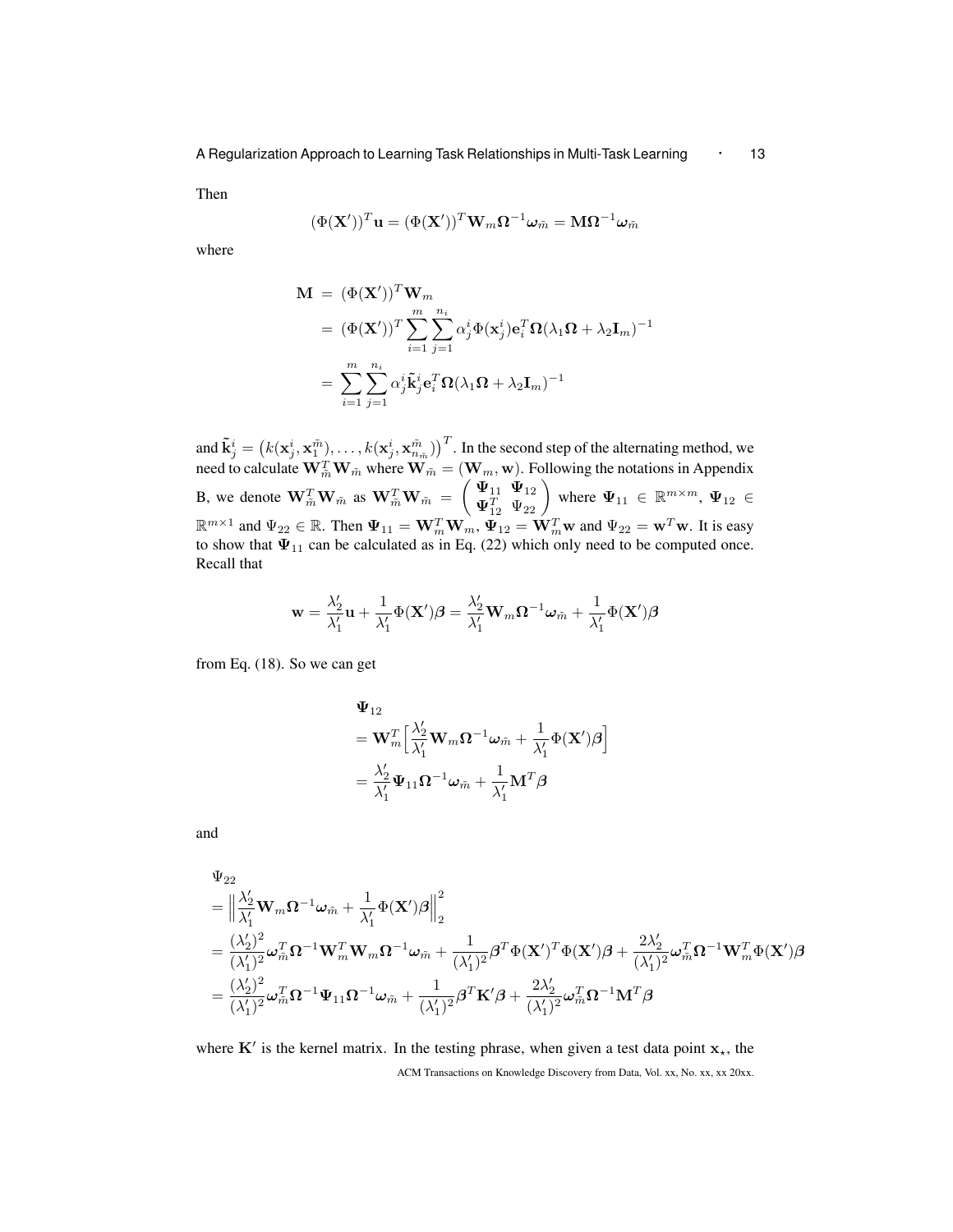output can be calculated as

$$
y_{\star} = \mathbf{w}^{T} \Phi(\mathbf{x}_{\star}) + b
$$
  
\n
$$
= \left(\frac{\lambda_{2}'}{\lambda_{1}'} \mathbf{W}_{m} \mathbf{\Omega}^{-1} \boldsymbol{\omega}_{\tilde{m}} + \frac{1}{\lambda_{1}'} \Phi(\mathbf{X}') \boldsymbol{\beta}\right)^{T} \Phi(\mathbf{x}_{\star}) + b
$$
  
\n
$$
= \frac{\lambda_{2}'}{\lambda_{1}'} \boldsymbol{\omega}_{\tilde{m}}^{T} \mathbf{\Omega}^{-1} \mathbf{W}_{m}^{T} \Phi(\mathbf{x}_{\star}) + \frac{1}{\lambda_{1}'} \boldsymbol{\beta}^{T} \mathbf{k}_{\star} + b
$$
  
\n
$$
= \frac{\lambda_{2}'}{\lambda_{1}'} \boldsymbol{\omega}_{\tilde{m}}^{T} \mathbf{\Omega}^{-1} (\lambda_{1} \mathbf{\Omega} + \lambda_{2} \mathbf{I}_{m})^{-1} \mathbf{\Omega} \sum_{i=1}^{m} \sum_{j=1}^{n_{i}} \alpha_{j}^{i} k(\mathbf{x}_{j}^{i}, \mathbf{x}_{\star}) \mathbf{e}_{i} + \frac{1}{\lambda_{1}'} \boldsymbol{\beta}^{T} \mathbf{k}_{\star} + b
$$
  
\n
$$
= \frac{\lambda_{2}'}{\lambda_{1}'} \boldsymbol{\omega}_{\tilde{m}}^{T} (\lambda_{1} \mathbf{\Omega} + \lambda_{2} \mathbf{I}_{m})^{-1} \sum_{i=1}^{m} \sum_{j=1}^{n_{i}} \alpha_{j}^{i} k(\mathbf{x}_{j}^{i}, \mathbf{x}_{\star}) \mathbf{e}_{i} + \frac{1}{\lambda_{1}'} \boldsymbol{\beta}^{T} \mathbf{k}_{\star} + b,
$$

where  $\mathbf{k}_{\star} = (k(\mathbf{x}_{\star}, \mathbf{x}_{1}^{\tilde{m}}), \ldots, k(\mathbf{x}_{\star}, \mathbf{x}_{n_{\tilde{m}}}^{\tilde{m}}))^{T}$ .

# 2.5 Discussions

By replacing  $\ln |\Omega|$  with tr( $\Omega$ ), problem (6) is a convex relaxation of problem (5). It is easy to show that the optimal solution of  $\Omega$  in problem (5) is proportional to  $W^T W$ and that in problem (6) is proportional to  $(\mathbf{W}^T \mathbf{W})^{\frac{1}{2}}$  when **W** is given. We denote the singular value decomposition (SVD) of **W** as  $W = U \Delta V^T$ . So by reparameterization, the optimal solution of  $\Omega$  in problem (5) is proportional to  $V\Delta^2V^T$  and that in problem (6) is proportional to  $V\Delta V^T$ . So the optimal solution of  $\Omega$  in problem (5) overemphasizes the right singular vectors in **V** with large singular values and neglects those with small singular values. Different from problem (5), the solution of  $\Omega$  in problem (6) depends on both large and small singular vectors in **V** and thus can utilize the full spectrum of **W** more effectively.

In some applications, there may exist prior knowledge about the relationships between some tasks, e.g., two tasks are more similar than other two tasks, some tasks are from the same task cluster, etc. It is easy to incorporate the prior knowledge by introducing additional constraints into problem (8). For example, if tasks  $T_i$  and  $T_j$  are more similar than tasks  $T_p$  and  $T_q$ , then the corresponding constraint can be represented as  $\Omega_{ij} > \Omega_{pq}$ ; if we know that some tasks are from the same cluster, then we can enforce the covariances between these tasks very large while their covariances with other tasks very close to 0.

# 2.6 Some Variants

In our regularized model, the prior on **W** given in Eq. (2) is very general. Here we discuss some different choices for  $q(\mathbf{W})$ .

2.6.1 *Utilizing Other Matrix-Variate Normal Distributions.* When we choose another matrix-variate normal distribution for  $q(\mathbf{W})$ , such as  $q(\mathbf{W}) = \mathcal{MN}_{d \times m}(\mathbf{W} \mid \mathbf{0}_{d \times m}, \Sigma \otimes$ **I***m*), it leads to a formulation similar to multi-task feature learning [Argyriou et al. 2008;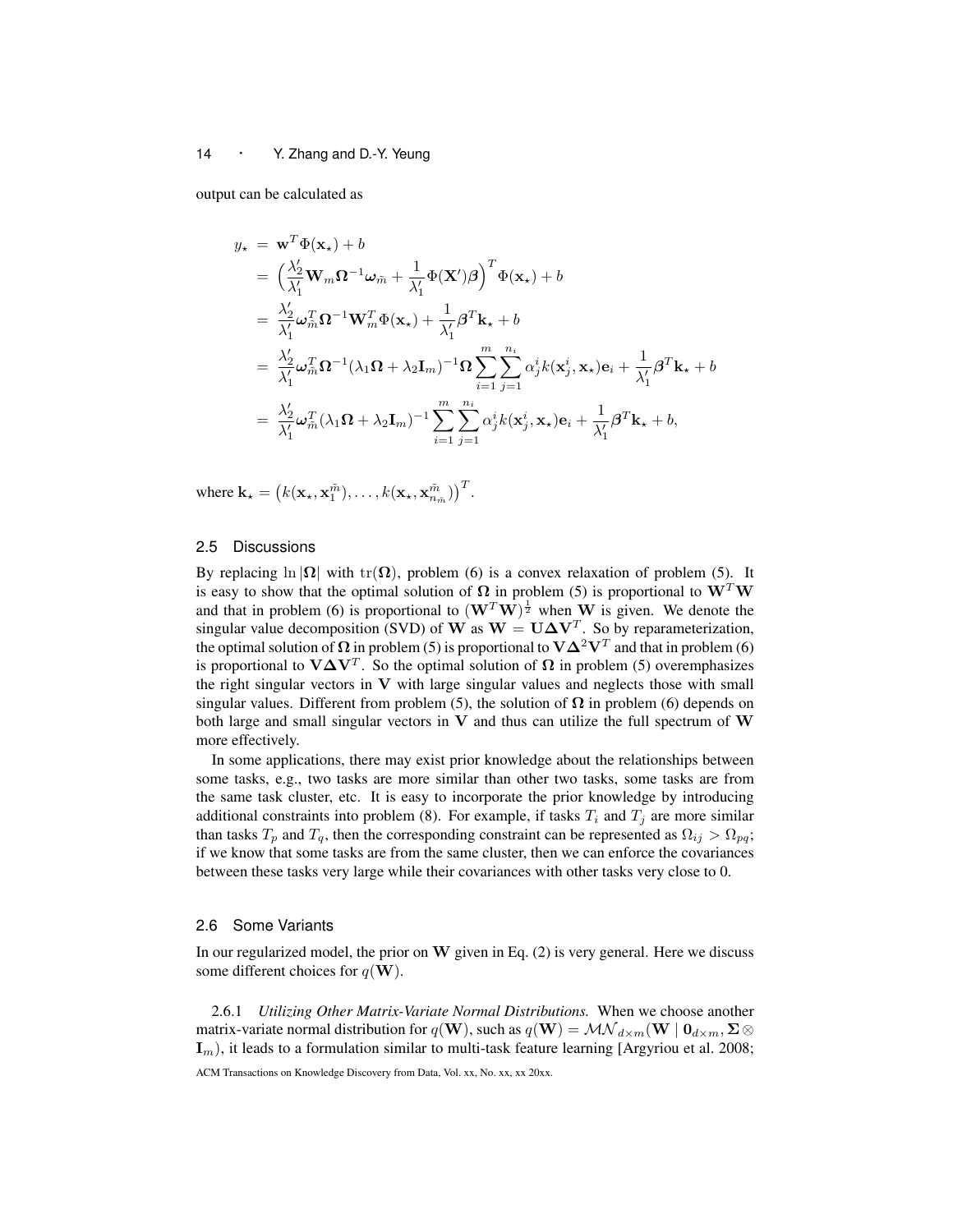Argyriou et al. 2008]:

$$
\min_{\mathbf{W},\mathbf{b},\mathbf{\Sigma}} \sum_{i=1}^{m} \frac{1}{n_i} \sum_{j=1}^{n_i} (y_j^i - \mathbf{w}_i^T \mathbf{x}_j^i - b_i)^2 + \frac{\lambda_1}{2} \text{tr}(\mathbf{W}\mathbf{W}^T) + \frac{\lambda_2}{2} \text{tr}(\mathbf{W}^T \mathbf{\Sigma}^{-1} \mathbf{W})
$$
\n
$$
\text{s.t.} \quad \mathbf{\Sigma} \succeq \mathbf{0}
$$
\n
$$
\text{tr}(\mathbf{\Sigma}) \le 1.
$$

From this aspect, we can understand the difference between our method and multi-task feature learning even though those two methods are both related to trace norm. Multitask feature learning is to learn the covariance structure on the model parameters and the parameters of different tasks are independent given the covariance structure. However, the task relationship is not very clear in this method in that we do not know which task is helpful. In our formulation (8), the relationships between tasks are described explicitly in the task covariance matrix  $\Omega$ . Another advantage of formulation (8) is that kernel extension is very natural as that in single-task learning. For multi-task feature learning, however, Gram-Schmidt orthogonalization on the kernel matrix is needed [Argyriou et al. 2008] and hence it will incur additional computational cost.

The above choices for  $q(\mathbf{W})$  either assume the tasks are correlated but the data features are independent, or the data features are correlated but the tasks are independent. Here we can generalize them to the case which assumes that the tasks and the data features are both correlated by defining  $q(\mathbf{W})$  as  $q(\mathbf{W}) = \mathcal{MN}_{d \times m}(\mathbf{W} \mid \mathbf{0}_{d \times m}, \Sigma \otimes \Omega)$  where  $\Sigma$ describes the correlations between data features and  $\Omega$  models the correlations between tasks. Then the corresponding optimization problem becomes

$$
\min_{\mathbf{W},\mathbf{b},\Sigma,\Omega} \sum_{i=1}^{m} \frac{1}{n_i} \sum_{j=1}^{n_i} (y_j^i - \mathbf{w}_i^T \mathbf{x}_j^i - b_i)^2 + \frac{\lambda_1}{2} \text{tr}(\mathbf{W}\mathbf{W}^T) + \frac{\lambda_2}{2} \text{tr}(\mathbf{W}^T \Sigma^{-1} \mathbf{W} \Omega^{-1})
$$
\n
$$
\text{s.t. } \Sigma \succeq \mathbf{0}, \text{ tr}(\Sigma) \le 1
$$
\n
$$
\Omega \succeq \mathbf{0}, \text{ tr}(\Omega) \le 1. \tag{23}
$$

Unfortunately this optimization problem is non-convex due to the third term in the objective function which makes the performance of this model sensitive to the initial values of the model parameters. But we can also use an alternating method to obtain a locally optimal solution. Moreover, the kernel extension of this method is not very easy to derive since we cannot estimate the covariance matrix  $\Sigma$  for feature correlation in an infinite-dimensional kernel space. But we can also get an approximation by assuming that the primal space of  $\Sigma$  is spanned by the training data points in the kernel space, which is similar to the representer theorem in [Argyriou et al. 2008]. Compared with this problem, problem (8) is jointly convex and its kernel extension is very natural. Moreover, for problem (8), the feature correlations can be considered in the construction of the kernel function by using the following linear and RBF kernels:

$$
k_{linear}(\mathbf{x}_1, \mathbf{x}_2) = \mathbf{x}_1^T \mathbf{\Sigma}^{-1} \mathbf{x}_2
$$
  
\n
$$
k_{rbf}(\mathbf{x}_1, \mathbf{x}_2) = \exp\left(-(\mathbf{x}_1 - \mathbf{x}_2)^T \mathbf{\Sigma}^{-1} (\mathbf{x}_1 - \mathbf{x}_2)/2\right).
$$

Moreover, by placing sparse priors, such as Laplace distribution, on the inverse of **Σ** and **Ω**, we can recover the method proposed in [Zhang and Schneider 2010], which is also non-convex.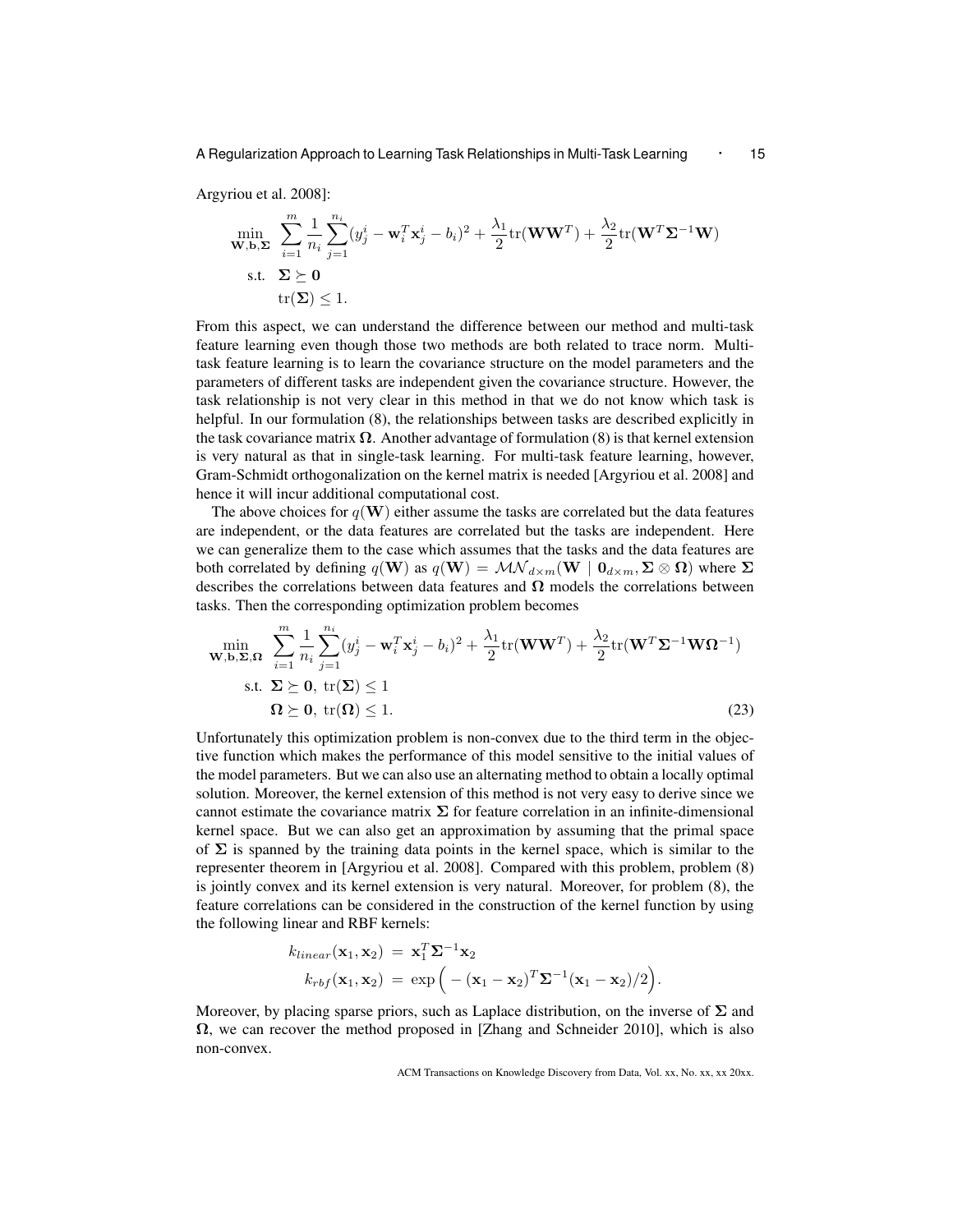2.6.2 *Utilizing Matrix-Variate t Distribution.* It is well known that the *t* distribution has heavy-tail behavior which makes it more robust against outliers than the corresponding normal distribution. This also holds for the matrix-variate normal distribution and the matrix-variate *t* distribution [Gupta and Nagar 2000]. So we can use the matrix-variate *t* distribution for  $q(\mathbf{W})$  to make the model more robust.

We assign the matrix-variate *t* distribution to  $q(\mathbf{W})$ :

 $q(\mathbf{W}) = \mathcal{MT}_{d \times m}(\nu, \mathbf{0}_{d \times m}, \mathbf{I}_d \otimes \mathbf{\Omega}),$ 

where  $MT_{d \times m}(\nu, \mathbf{M}, \mathbf{A} \otimes \mathbf{B})$  denotes the matrix-variate *t* distribution [Gupta and Nagar 2000] with the degree of freedom  $\nu$ , mean  $\mathbf{M} \in \mathbb{R}^{d \times m}$ , row covariance matrix  $\mathbf{A} \in \mathbb{R}^{d \times d}$ and column covariance matrix  $\mathbf{B} \in \mathbb{R}^{m \times m}$ . Its probability density function is

$$
\frac{\Gamma_d(\nu'/2)\left|\mathbf{I}_d + \mathbf{A}^{-1}(\mathbf{W} - \mathbf{M})\mathbf{B}^{-1}(\mathbf{W} - \mathbf{M})^T\right|^{-\nu'/2}}{\pi^{dm/2}\Gamma_d((\nu' - m)/2)|\mathbf{A}|^{m/2}|\mathbf{B}|^{d/2}},
$$

where  $\nu' = \nu + d + m - 1$  and  $\Gamma_d(\cdot)$  is the multivariate gamma function. Then the corresponding optimization problem can be formulated as

$$
\min_{\mathbf{W},\mathbf{b},\mathbf{\Omega}} \quad \sum_{i=1}^{m} \frac{1}{n_i} \sum_{j=1}^{n_i} (y_j^i - \mathbf{w}_i^T \mathbf{x}_j^i - b_i)^2 + \frac{\lambda_1}{2} \text{tr}(\mathbf{W}\mathbf{W}^T) + \frac{\lambda_2}{2} \ln|\mathbf{I}_d + \mathbf{W}\mathbf{\Omega}^{-1}\mathbf{W}^T|
$$
\n
$$
\text{s.t.} \quad \mathbf{\Omega} \succeq \mathbf{0}
$$
\n
$$
\text{tr}(\mathbf{\Omega}) \le 1.
$$

This is a non-convex optimization problem due to the non-convexity of the last term in the objective function. By using Lemma 1, we can obtain

$$
\ln|\mathbf{I}_d + \mathbf{W}\Omega^{-1}\mathbf{W}^T| \le \text{tr}(\mathbf{I}_d + \mathbf{W}\Omega^{-1}\mathbf{W}^T) - d = \text{tr}(\mathbf{W}\Omega^{-1}\mathbf{W}^T). \tag{24}
$$

So the objective function of problem (8) is the upper bound of that in this problem and hence this problem can be relaxed to the convex problem (8). Moreover, we may also use the MM algorithm [Lange et al. 2000] to solve this problem. The MM algorithm is an iterative algorithm which seeks an upper bound of the objective function based on the solution from the previous iteration as a surrogate function for the minimization problem and then optimizes with respect to the surrogate function. The MM algorithm is guaranteed to find a local optimum and is widely used in many optimization problems. For our problem, we denote the solution of **W**, **b** and  $\Omega$  in the *t*-th iteration as  $\mathbf{W}^{(t)}$ ,  $\mathbf{b}^{(t)}$  and  $\Omega^{(t)}$ . Then by using Lemma 1, we can obtain

$$
\begin{aligned} &\ln|\mathbf{I}_d + \mathbf{W}\mathbf{\Omega}^{-1}\mathbf{W}^T| - \ln|\mathbf{M}| \\ &= \ln|\mathbf{M}^{-1}(\mathbf{I}_d + \mathbf{W}\mathbf{\Omega}^{-1}\mathbf{W}^T)| \\ &\leq \text{tr}(\mathbf{M}^{-1}(\mathbf{I}_d + \mathbf{W}\mathbf{\Omega}^{-1}\mathbf{W}^T)) - d, \end{aligned}
$$

where  $M = I_d + W^{(t)}(\Omega^{(t)})^{-1}(W^{(t)})^T$ . So we can get

$$
\ln|\mathbf{I}_d + \mathbf{W}\Omega^{-1}\mathbf{W}^T| \le \text{tr}(\mathbf{M}^{-1}(\mathbf{I}_d + \mathbf{W}\Omega^{-1}\mathbf{W}^T)) + \ln|\mathbf{M}| - d. \tag{25}
$$

We can prove that this bound is tighter than the previous one in Eq. (24) and the proof is given in Appendix C. So in the  $(t + 1)$ -th iteration, the MM algorithm is to solve the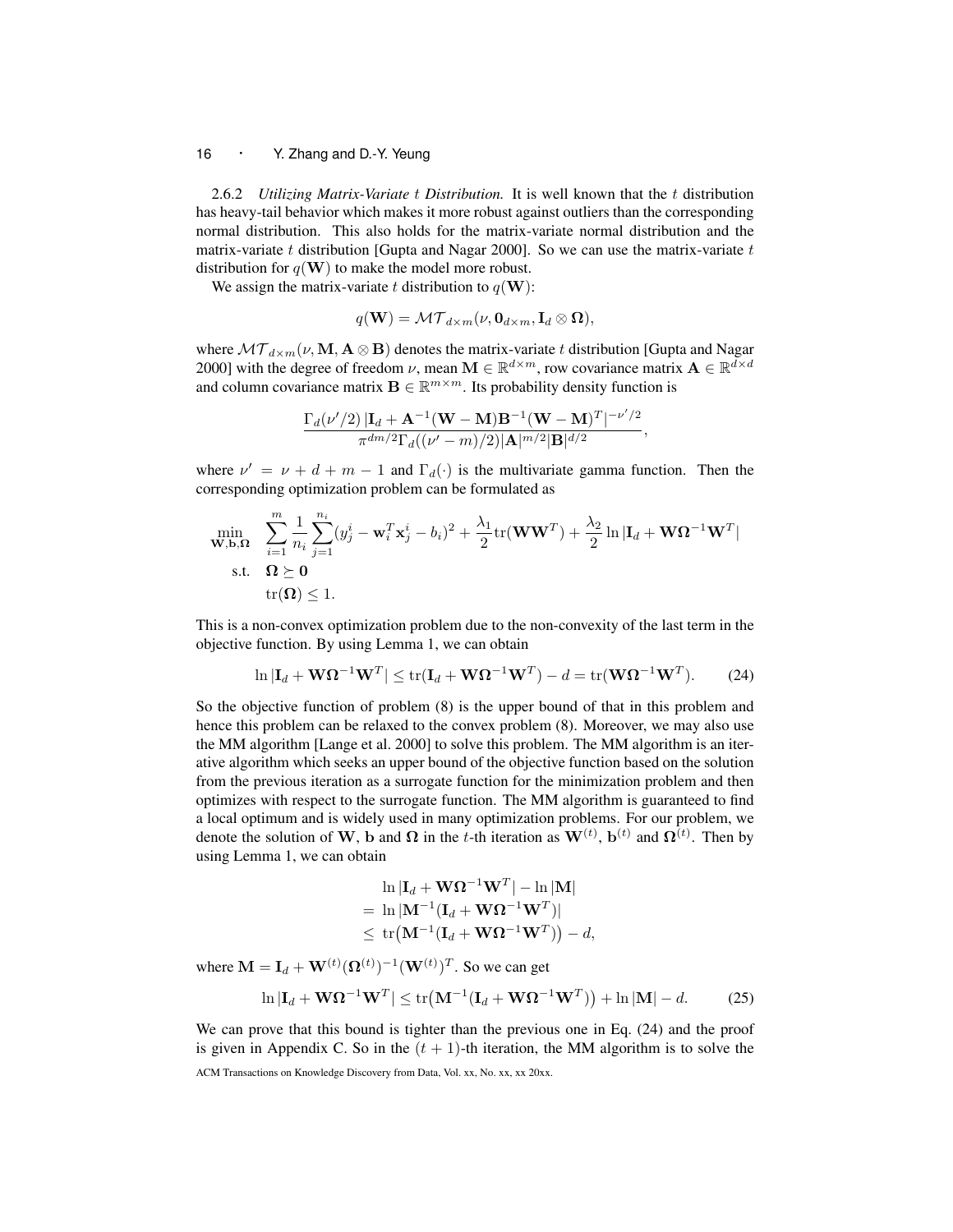A Regularization Approach to Learning Task Relationships in Multi-Task Learning *·* <sup>17</sup>

following optimization problem:

$$
\min_{\mathbf{W},\mathbf{b},\mathbf{\Omega}} \sum_{i=1}^{m} \frac{1}{n_i} \sum_{j=1}^{n_i} (y_j^i - \mathbf{w}_i^T \mathbf{x}_j^i - b_i)^2 + \frac{\lambda_1}{2} \text{tr}(\mathbf{W}\mathbf{W}^T) + \frac{\lambda_2}{2} \text{tr}(\mathbf{W}^T \mathbf{M}^{-1} \mathbf{W} \mathbf{\Omega}^{-1})
$$
\n
$$
\text{s.t.} \quad \mathbf{\Omega} \succeq \mathbf{0}
$$
\n
$$
\text{tr}(\mathbf{\Omega}) \le 1.
$$

This problem is similar to problem (23) with the difference that  $\Sigma$  in problem (23) is a variable but here **M** is a constant matrix. Similar formulations lead to similar limitations though. For example, the kernel extension is not very natural.

# 3. RELATIONSHIPS WITH EXISTING METHODS

In this section, we discuss some connection between our method and other existing multitask learning methods.

# 3.1 Relationships with Existing Regularized Multi-Task Learning Methods

Some existing multi-task learning methods [Evgeniou and Pontil 2004; Evgeniou et al. 2005; Kato et al. 2008; Jacob et al. 2008] also model the relationships between tasks under the regularization framework. The methods in [Evgeniou and Pontil 2004; Evgeniou et al. 2005; Kato et al. 2008] assume that the task relationships are given *a priori* and then utilize this prior knowledge to learn the model parameters. On the other hand, the method in [Jacob et al. 2008] learns the task cluster structure from data. In this section, we discuss the relationships between MTRL and these methods.

The objective functions of the methods in [Evgeniou and Pontil 2004; Evgeniou et al. 2005; Kato et al. 2008; Jacob et al. 2008] are all of the following form which is similar to that of problem (8):

$$
J = \sum_{i=1}^{m} \sum_{j=1}^{n_i} l(y_j^i, \mathbf{w}_i^T \mathbf{x}_j^i + b_i) + \frac{\lambda_1}{2} tr(\mathbf{W} \mathbf{W}^T) + \frac{\lambda_2}{2} f(\mathbf{W}),
$$

with different choices for the formulation of  $f(\cdot)$ .

The method in [Evgeniou and Pontil 2004] assumes that all tasks are similar and so the parameter vector of each task is similar to the average parameter vector. The corresponding formulation for  $f(\cdot)$  is given by

$$
f(\mathbf{W}) = \sum_{i=1}^{m} ||\mathbf{w}_i - \frac{1}{m} \sum_{j=1}^{m} \mathbf{w}_j ||_2^2.
$$

After some algebraic operations, we can rewrite  $f(\mathbf{W})$  as

$$
f(\mathbf{W}) = \sum_{i=1}^{m} \sum_{j=1}^{m} \frac{1}{2m} ||\mathbf{w}_i - \mathbf{w}_j||_2^2 = \text{tr}(\mathbf{W} \mathbf{L} \mathbf{W}^T),
$$

where **L** is the Laplacian matrix defined on a fully connected graph with edge weights equal to  $\frac{1}{2m}$ . This corresponds to a special case of MTRL with  $\Omega^{-1} = L$ . Obviously, a limitation of this method is that only positive task correlation can be modeled.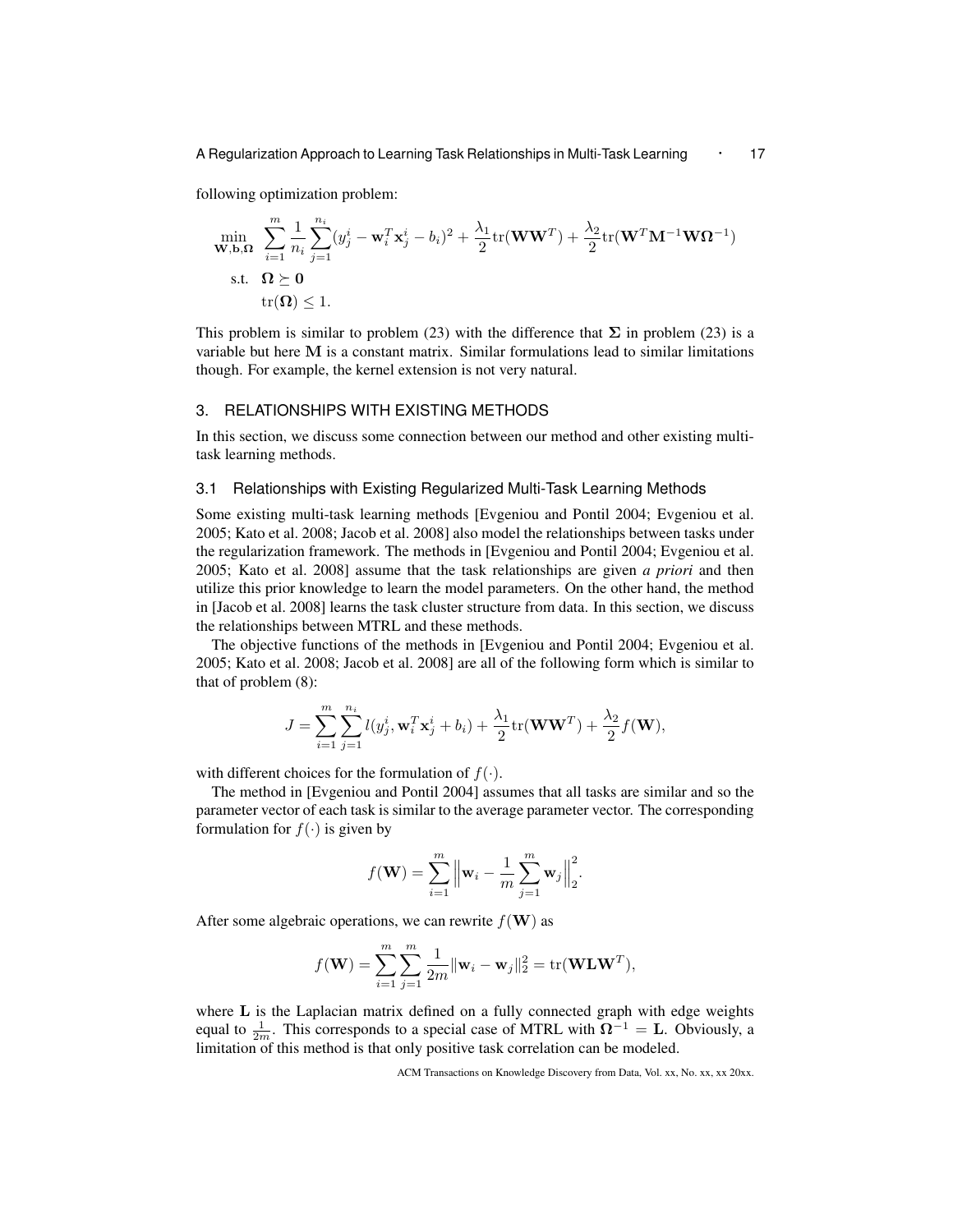The methods in [Evgeniou et al. 2005] assume that the task cluster structure or the task similarity between tasks is given.  $f(\cdot)$  is formulated as

$$
f(\mathbf{W}) = \sum_{i,j} s_{ij} ||\mathbf{w}_i - \mathbf{w}_j||_2^2 = \text{tr}(\mathbf{W} \mathbf{L} \mathbf{W}^T),
$$

where  $s_{ij} \geq 0$  denotes the similarity between tasks  $T_i$  and  $T_j$  and  $\bf{L}$  is the Laplacian matrix defined on the graph based on *{sij}*. Again, it corresponds to a special case of MTRL with  $\Omega^{-1}$  = **L**. Note that this method requires that  $s_{ij} \geq 0$  and so it also can only model positive task correlation and task unrelatedness. If negative task correlation is modeled as well, the problem will become non-convex making it more difficult to solve. Moreover, in many real-world applications, prior knowledge about  $s_{ij}$  is not available.

In [Kato et al. 2008] the authors assume the existence of a task network and that the neighbors in the task network, encoded as index pairs  $(p_k, q_k)$ , are very similar.  $f(\cdot)$  can be formulated as

$$
f(\mathbf{W}) = \sum_{k} \|\mathbf{w}_{p_k} - \mathbf{w}_{q_k}\|_2^2.
$$

We can define a similarity matrix *G* whose the  $(p_k, q_k)$ th elements are equal to 1 for all *k* and 0 otherwise. Then  $f(\mathbf{W})$  can be simplified as  $f(\mathbf{W}) = \text{tr}(\mathbf{W} \mathbf{L} \mathbf{W}^T)$  where **L** is the Laplacian matrix of *G*, which is similar to [Evgeniou et al. 2005]. Thus it also corresponds to a special case of MTRL with  $\Omega^{-1} = L$ . Similar to [Evgeniou et al. 2005], a difficulty of this method is that prior knowledge in the form of a task network is not available in many applications.

The method in [Jacob et al. 2008] is more general in that it learns the task cluster structure from data, making it more suitable for real-world applications. The formulation for  $f(\cdot)$  is described as

$$
f(\mathbf{W}) = \text{tr}(\mathbf{W}\big[\alpha \mathbf{H}_m + \beta(\mathbf{M} - \mathbf{H}_m) + \gamma(\mathbf{I}_m - \mathbf{M})\big]\mathbf{W}^T),
$$

where  $\mathbf{H}_m$  is the centering matrix and  $\mathbf{M} = \mathbf{E}(\mathbf{E}^T \mathbf{E})\mathbf{E}^T$  with the cluster assignment matrix **E**. If we let  $\mathbf{\Omega}^{-1} = \alpha \mathbf{H}_m + \beta(\mathbf{M} - \mathbf{H}_m) + \gamma(\mathbf{I}_m - \mathbf{M})$  or  $\mathbf{\Omega} = \frac{1}{\alpha} \mathbf{H}_m + \frac{1}{\beta}(\mathbf{M} - \mathbf{M})$  $\mathbf{H}_{m}$ ) +  $\frac{1}{\gamma}(\mathbf{I}_{m} - \mathbf{M})$ , MTRL will reduce to this method. However, [Jacob et al. 2008] is a local method which can only model positive task correlations within each cluster but cannot model negative task correlations among different task clusters. Another difficulty of this method lies in determining the number of task clusters.

Compared with existing methods, MTRL is very appealing in that it can learn all three types of task relationships in a nonparametric way. This makes it easy to identify the tasks that are useful for multi-task learning and those that should not be exploited.

#### 3.2 Relationships with Multi-Task Gaussian Process

The multi-task GP model in [Bonilla et al. 2007] directly models the task covariance matrix **Σ** by incorporating it into the GP prior as follows:

$$
\langle f_j^i, f_s^r \rangle = \Sigma_{ir} k(\mathbf{x}_j^i, \mathbf{x}_s^r), \tag{26}
$$

where  $\langle \cdot, \cdot \rangle$  denotes the covariance of two random variables,  $f_j^i$  is the latent function value for  $\mathbf{x}_j^i$ , and  $\Sigma_{ir}$  is the  $(i, r)$ th element of  $\Sigma$ . The output  $y_j^i$  given  $f_j^i$  is distributed as

$$
y_j^i \mid f_j^i \sim \mathcal{N}(f_j^i, \sigma_i^2),
$$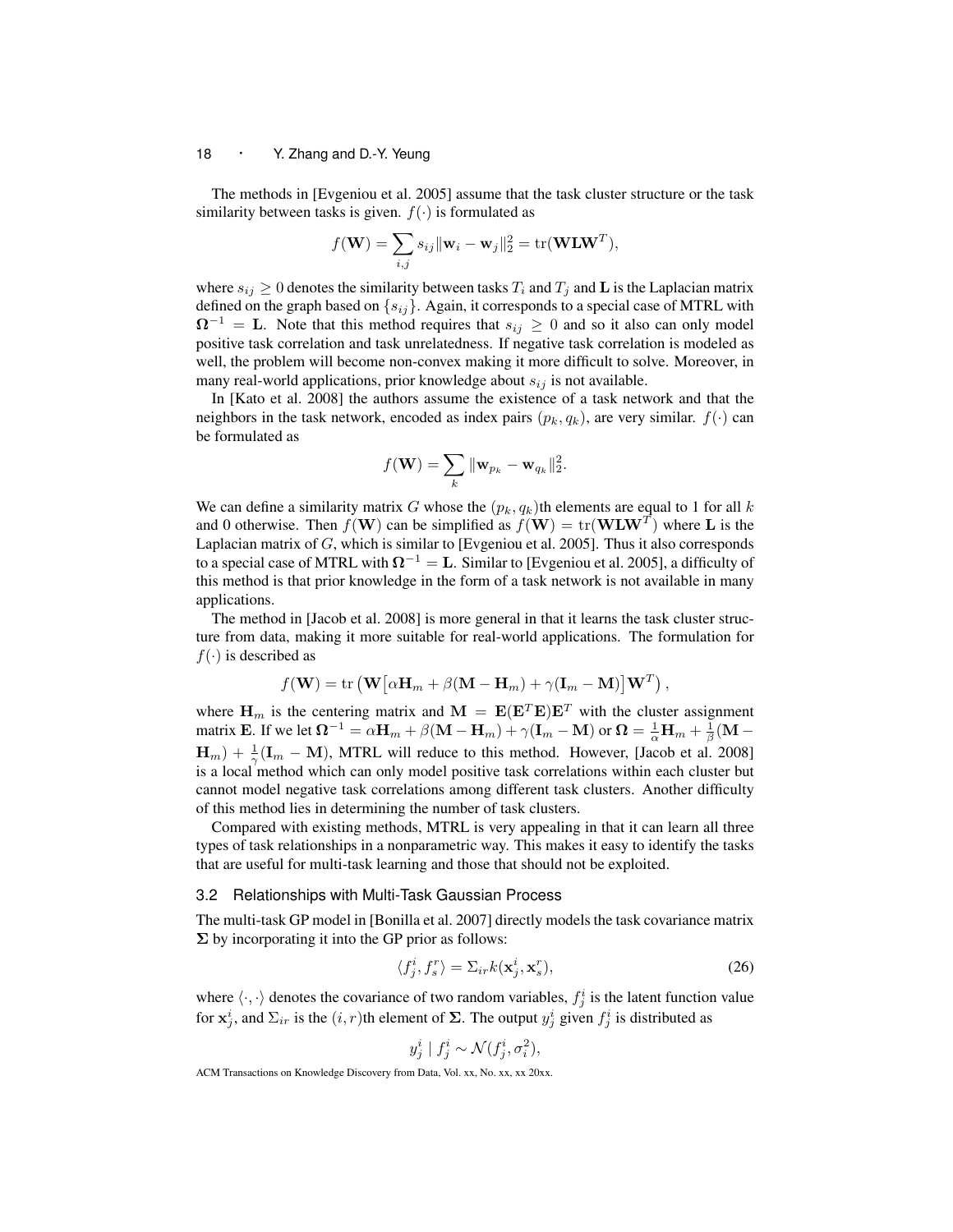which defines the likelihood for  $\mathbf{x}_j^i$ . Here  $\sigma_i^2$  is the noise level of the *i*th task.

Recall that GP has an interpretation from the weight-space view [Rasmussen and Williams 2006]. In our previous work [Zhang and Yeung 2010b], we also give a weight-space view of this multi-task GP model:

$$
y_j^i = \mathbf{w}_i^T \phi(\mathbf{x}_j^i) + \varepsilon_j^i
$$
  

$$
\mathbf{W} = [\mathbf{w}_1, \dots, \mathbf{w}_m] \sim \mathcal{MN}_{d' \times m}(\mathbf{0}_{d' \times m}, \mathbf{I}_{d'} \otimes \mathbf{\Sigma})
$$
  

$$
\varepsilon_j^i \sim \mathcal{N}(0, \sigma_i^2),
$$
 (27)

where  $\phi(\cdot)$ , which maps  $\mathbf{x} \in \mathbb{R}^d$  to  $\phi(\mathbf{x}) \in \mathbb{R}^{d'}$  and may have no explicit form, denotes a feature mapping corresponding to the kernel function  $k(\cdot, \cdot)$ . The equivalence between the model formulations in (26) and (27) is due to the following which is a consequence of the property of the matrix-variate normal distribution:<sup>4</sup>

$$
f_j^i \stackrel{\text{def}}{=} \phi(\mathbf{x}_j^i)^T \mathbf{w}_i = \phi(\mathbf{x}_j^i)^T \mathbf{W} \mathbf{e}_{m,i} \sim \mathcal{N}(0, \Sigma_{ii} k(\mathbf{x}_j^i, \mathbf{x}_j^i))
$$
(28)

$$
\langle f_j^i, f_s^r \rangle = \int \phi(\mathbf{x}_j^i)^T \mathbf{W} \mathbf{e}_{m,i} \mathbf{e}_{m,r}^T \mathbf{W}^T \phi(\mathbf{x}_s^r) p(\mathbf{W}) d\mathbf{W} = \Sigma_{ir} k(\mathbf{x}_j^i, \mathbf{x}_s^r), \qquad (29)
$$

where  $e_{m,i}$  is the *i*th column of  $I_m$ . The weight-space view of the conventional GP can be seen as a special case of that of the multi-task GP with  $m = 1$ , under which the prior for **W** in (27) will become the ordinary normal distribution with zero mean and identity covariance matrix by setting  $\Sigma = 1$ .

It is easy to see that the weight-space view model (27) is similar to our model which shows the relationship of our method with multi-task GP. However, the optimization problem in [Bonilla et al. 2007] is non-convex which makes the multi-task GP more sensitive to the initial values of model parameters. To reduce the number of model parameters, multitask GP seeks a low-rank approximation of the task covariance matrix which may weaken the expressive power of the task covariance matrix and limit the performance of the model. Moreover, since multi-task GP is based on the GP model, the complexity of multi-task GP is cubic with respect to the number of data points in all tasks. This high complexity requirement may limit the use of multi-task GP for large-scale applications.

Recently Dinuzzo et al. [Dinuzzo et al. 2011; Dinuzzo and Fukumizu 2011] proposed methods to learn an output kernel which has similar objective as our method. One advantage of our method over [Dinuzzo et al. 2011; Dinuzzo and Fukumizu 2011] is that the objective function of our method is jointly convex with respect to all model parameters which may bring some additional computational benefits.

#### 4. EXPERIMENTS

In this section, we study MTRL empirically on some data sets and compare it with a single-task learning (STL) method, multi-task feature learning (MTFL) [Argyriou et al. 2008] method<sup>5</sup> and a multi-task GP (MTGP) method [Bonilla et al. 2007] which can also learn the global task relationships.

<sup>4</sup>The proofs for the following two equations can be found in Appendix D.

<sup>5</sup>http://www0.cs.ucl.ac.uk/staff/A.Argyriou/code/.

ACM Transactions on Knowledge Discovery from Data, Vol. xx, No. xx, xx 20xx.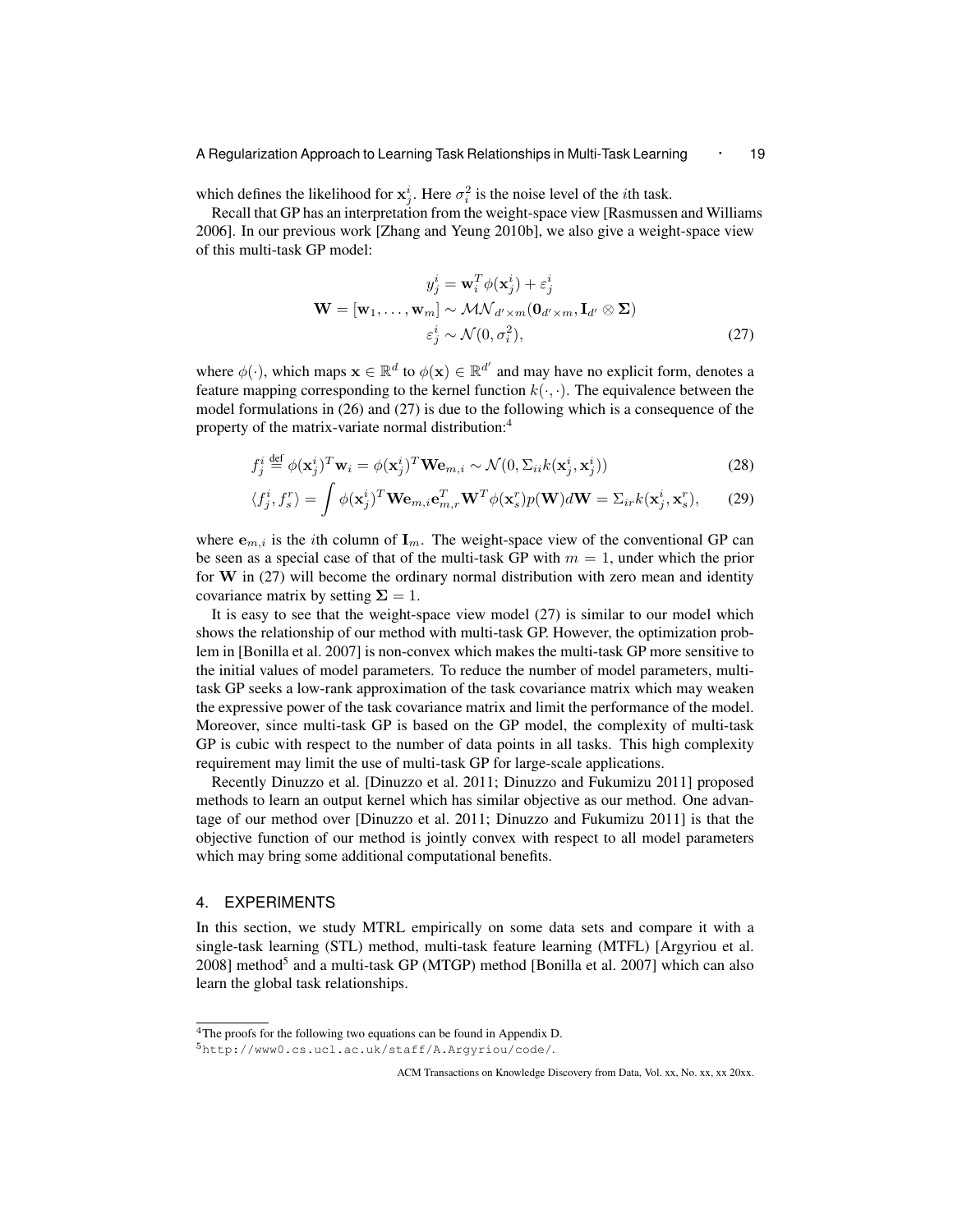#### 4.1 Toy Problem

We first generate a toy data set to conduct a "proof of concept" experiment before we do experiments on real data sets. The toy data set is generated as follows. The regression functions corresponding to three regression tasks are defined as  $y = 3x + 10$ ,  $y = -3x - 5$ and  $y = 1$ . For each task, we randomly sample five points uniformly from [0, 10]. Each function output is corrupted by a Gaussian noise process with zero mean and variance equal to 0.1. One example of the data set is plotted in Figure 1, with each color (and point type) corresponding to one task. We repeat the experiment 10 times. From the coefficients of the regression functions, we expect the correlation between the first two tasks to approach *−*1 and those for the other two pairs of tasks to approach 0. To apply MTRL, we use the linear kernel and set  $\lambda_1$  to 0.01 and  $\lambda_2$  to 0.005. After the learning procedure converges, we find that the mean estimated regression functions for the three tasks are  $y = 2.9964x + 10.0381$ , *y* = −3*.*0022*x* − 4*.*9421 and *y* = 0*.0073x* + 0*.9848.* Based on the task covariance matrix learned, we obtain the following the mean task correlation matrix:

$$
\mathbf{C} = \left( \begin{array}{ccc} 1.0000 & -0.9985 & 0.0632 \\ -0.9985 & 1.0000 & -0.0623 \\ 0.0632 & -0.0623 & 1.0000 \end{array} \right),
$$

where the calculation of the task correlation matrix **C** follows the relation between covariance matrices and correlation matrices that the  $(i, j)$ th element in **C** equals  $\frac{\omega_{ij}}{\sqrt{\omega_{ij}\omega_{ji}}}$ with  $\omega_{ij}$  being the  $(i, j)$ th element in the task covariance matrix  $\Omega$ . We can see that the task correlations learned confirm our expectation, showing that MTRL can indeed learn the relationships between tasks for this toy problem.



Fig. 1. One example of the toy problem. The data points with each color (and point type) correspond to one task.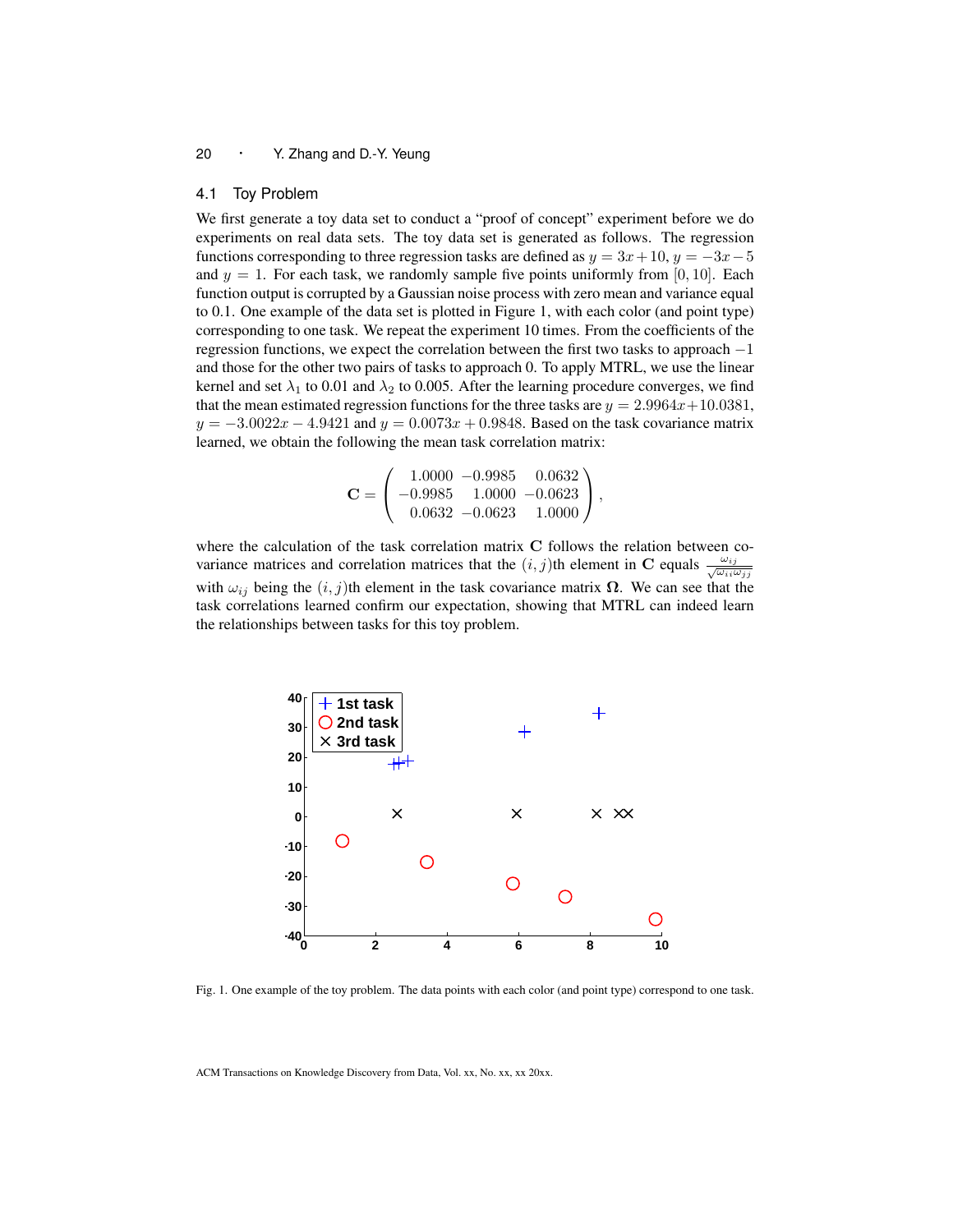#### 4.2 Robot Inverse Dynamics

We now study the problem of learning the inverse dynamics of a 7-DOF SARCOS anthropomorphic robot arm<sup>6</sup>. Each observation in the SARCOS data set consists of 21 input features, corresponding to seven joint positions, seven joint velocities and seven joint accelerations, as well as seven joint torques for the seven degrees of freedom (DOF). Thus the input has 21 dimensions and there are seven tasks. We randomly select 600 data points for each task to form the training set and 1400 data points for each task for the test set. The performance measure used is the normalized mean squared error (nMSE), which is the mean squared error divided by the variance of the ground truth. The single-task learning method is kernel ridge regression. The kernel used is the RBF kernel. Five-fold cross validation is used to determine the values of the kernel parameter and the regularization parameters  $\lambda_1$  and  $\lambda_2$ . We perform 10 random splits of the data and report the mean and standard derivation over the 10 trials. The results are summarized in Table I and the mean task correlation matrix over 10 trials is recorded in Table II. From the results, we can see that the performance of MTRL is better than that of STL, MTFL and MTGP. From Table II, we can see that some tasks are positively correlated (e.g., third and sixth tasks), some are negatively correlated (e.g., second and third tasks), and some are uncorrelated (e.g., first and seventh tasks).

| Method      | lst DOF | 2nd DOF | 3rd DOF | 4th DOF | 5th DOF | 6th DOF | 7th DOF |
|-------------|---------|---------|---------|---------|---------|---------|---------|
| <b>STL</b>  | 0.2874  | 0.2356  | 0.2310  | 0.2366  | 0.0500  | 0.5208  | 0.6748  |
|             | 0.0067  | 0.0043  | 0.0068  | 0.0042  | 0.0034  | 0.0205  | 0.0048  |
| <b>MTFL</b> | 0.2876  | 0.1611  | 0.2125  | 0.2215  | 0.0858  | 0.5224  | 0.7135  |
|             | 0.0178  | 0.0105  | 0.0225  | 0.0151  | 0.0225  | 0.0269  | 0.0196  |
| <b>MTGP</b> | 0.3430  | 0.7890  | 0.5560  | 0.3147  | 0.0100  | 0.0690  | 0.6455  |
|             | 0.1038  | 0.0480  | 0.0511  | 0.1235  | 0.0067  | 0.0171  | 0.4722  |
| <b>MTRL</b> | 0.0968  | 0.0229  | 0.0625  | 0.0422  | 0.0045  | 0.0851  | 0.3450  |
|             | 0.0047  | 0.0023  | 0.0044  | 0.0027  | 0.0002  | 0.0095  | 0.0127  |

Table I. Comparison of different methods on SARCOS data. Each column represents one task. The first row of each method records the mean of nMSE over 10 trials and the second row records the standard derivation.

Moreover, we plot in Figure 2 the change in value of the objective function in problem (8). We find that the objective function value decreases rapidly and then levels off, showing the fast convergence of the algorithm which takes no more than 15 iterations.

#### 4.3 Multi-Domain Sentiment Application

We next study a multi-domain sentiment classification application<sup>7</sup> which is a multi-task classification problem. Its goal is to classify the reviews of some products into two classes: positive and negative reviews. In the data set, there are four different products (tasks) from

<sup>6</sup>http://www.gaussianprocess.org/gpml/data/

<sup>7</sup>http://www.cs.jhu.edu/*∼*mdredze/datasets/sentiment/

ACM Transactions on Knowledge Discovery from Data, Vol. xx, No. xx, xx 20xx.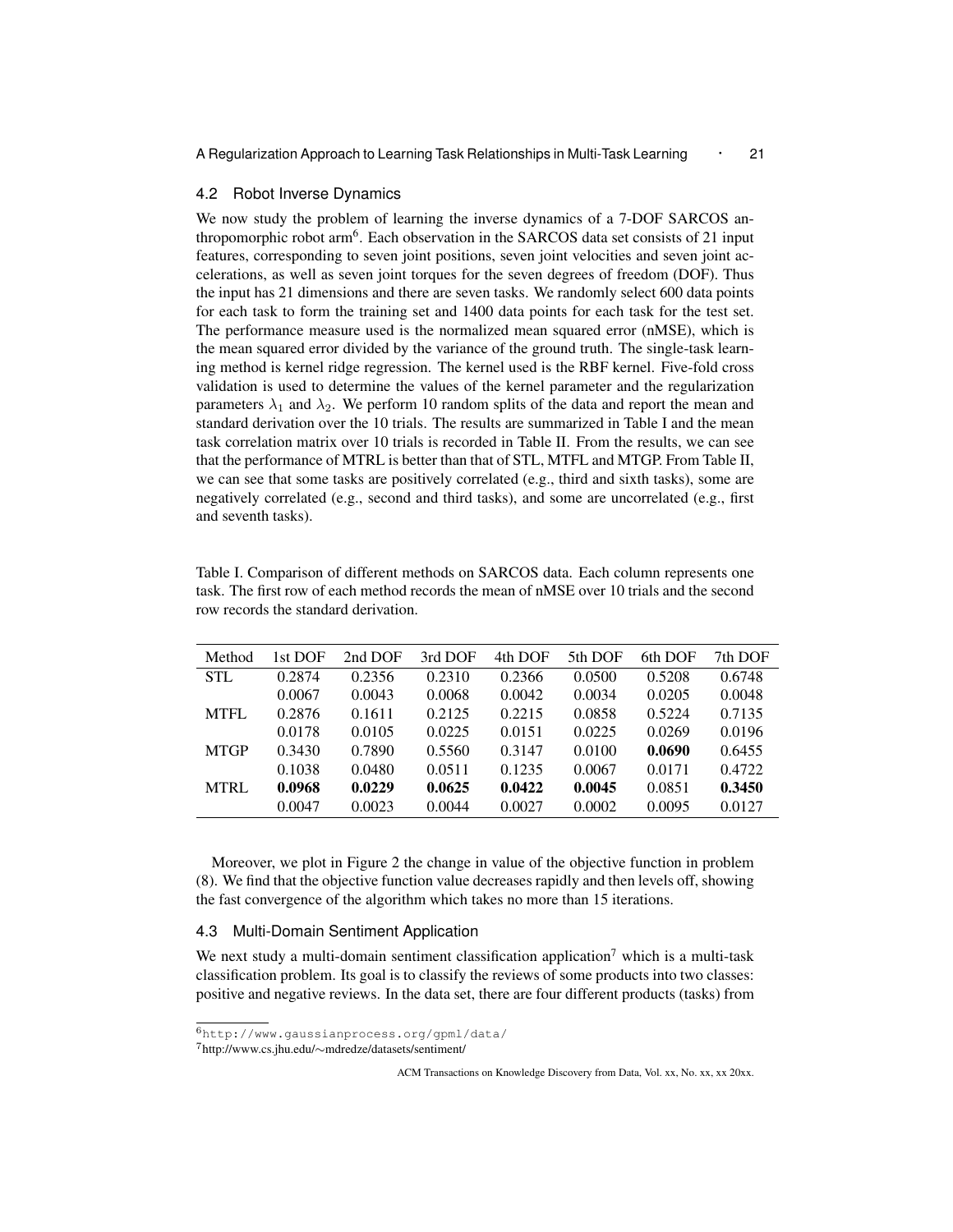|     | 1st       | 2nd       | 3rd       | 4th       | 5th       | 6th       | 7th       |
|-----|-----------|-----------|-----------|-----------|-----------|-----------|-----------|
| 1st | 1.0000    | 0.7435    | $-0.7799$ | 0.4819    | $-0.5325$ | $-0.4981$ | 0.0493    |
| 2nd | 0.7435    | 1.0000    | $-0.9771$ | 0.1148    | $-0.0941$ | $-0.7772$ | $-0.4419$ |
| 3rd | $-0.7799$ | $-0.9771$ | 1.0000    | $-0.1872$ | 0.1364    | 0.8145    | 0.3987    |
| 4th | 0.4819    | 0.1148    | $-0.1872$ | 1.0000    | $-0.1889$ | $-0.3768$ | 0.7662    |
| 5th | $-0.5325$ | $-0.0941$ | 0.1364    | $-0.1889$ | 1.0000    | $-0.3243$ | $-0.2834$ |
| 6th | $-0.4981$ | $-0.7772$ | 0.8145    | $-0.3768$ | $-0.3243$ | 1.0000    | 0.2282    |
| 7th | 0.0493    | $-0.4419$ | 0.3987    | 0.7662    | $-0.2834$ | 0.2282    | 1.0000    |

Table II. Mean task correlation matrix learned from SARCOS data on different tasks.



Fig. 2. Convergence of objective function value for SARCOS data

Amazon.com: books, DVDs, electronics, and kitchen appliances. For each task, there are 1000 positive and 1000 negative data points corresponding to positive and negative reviews, respectively. Each data point has 473856 feature dimensions. To see the effect of varying the training set size, we randomly select 10%, 30% and 50% of the data for each task to form the training set and the rest for the test set. The performance measure used is the classification error. We use SVM as the single-task learning method. The kernel used is the linear kernel which is widely used for text applications with high feature dimensionality. Five-fold cross validation is used to determine the values of the regularization parameters  $\lambda_1$  and  $\lambda_2$ . We perform 10 random splits of the data and report the mean and standard derivation over the 10 trials. The results are summarized in the left column of Table III. From the table, we can see that the performance of MTRL is better than that of STL, MTFL and MTGP on every task under different training set sizes. Moreover, the mean task correlation matrices over 10 trials for different training set sizes are recorded in the right column of Table III. From Table III, we can see that the first task 'books' is more correlated with the second task 'DVDs' than with the other tasks; the third and fourth tasks achieve the largest correlation among all pairs of tasks. The findings from Table III can be easily interpreted as follows: 'books' and 'DVDs' are mainly for entertainment; almost all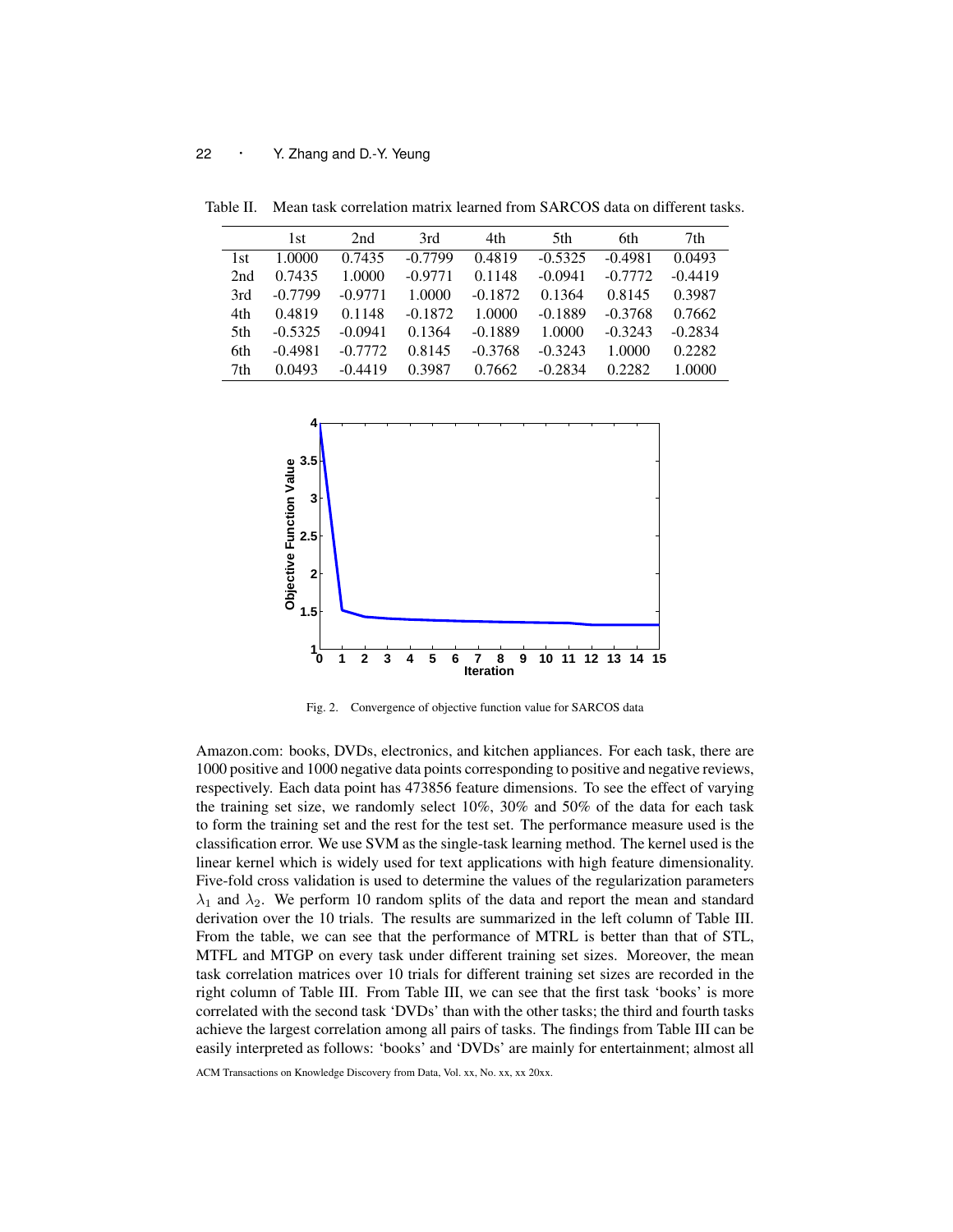the elements in 'kitchen appliances' belong to 'electronics'. So the knowledge found by our method about the relationships between tasks matches our intuition. Moreover, some interesting patterns exist in the mean task correlation matrices for different training set sizes. For example, the correlation between the third and fourth tasks is always the largest when training size varies; the correlation between the first and second tasks is larger than that between the first and third tasks, and also between the first and fourth tasks.

Table III. Comparison of different methods on multi-domain sentiment data for different training set sizes. The three tables in the left column record the classification errors of different methods when 10%, 30% and 50%, respectively, of the data are used for training. For each method, the first row records the mean classification error over 10 trials and the second row records the standard derivation. The three tables in the right column record the mean task correlations when 10%, 30% and 50%, respectively, of the data are used for training.

| <b>STL</b><br>0.2680<br>0.3142<br>0.2891<br>0.2401<br>3rd<br>2nd<br>0.0112<br>0.0110<br>0.0113<br>0.0154<br>1st<br>0.7675<br><b>MTFL</b><br>0.2880<br>0.2407<br>1.0000<br>0.6878<br>0.2667<br>0.3071<br>1st<br>0.0160<br>0.0136<br>0.0193<br>0.0160<br>2nd<br>0.7675<br>1.0000<br>0.6937<br><b>MTGP</b><br>0.2332<br>0.2739<br>0.2624<br>0.2061<br>3rd<br>0.6878<br>0.6937<br>1.0000<br>4th<br>0.6805<br>0.0159<br>0.0231<br>0.0150<br>0.0152<br>0.6993<br>0.8793<br>0.2564<br>0.2472<br>0.2027<br><b>MTRL</b><br>0.2233<br>0.0055<br>0.0082<br>0.0050<br>0.0044<br>2nd Task<br>3rd Task<br>4th Task<br>1st Task<br>Method<br><b>STL</b><br>0.1946<br>0.2333<br>0.2143<br>0.1795<br>3rd<br>2nd<br>4th<br>1st<br>0.0102<br>0.0119<br>0.0110<br>0.0076<br><b>MTFL</b><br>0.2321<br>0.2089<br>0.1821<br>1.0000<br>0.6275<br>0.5098<br>0.5936<br>0.1932<br>1st<br>0.6275<br>1.0000<br>0.5345<br>0.0094<br>0.0115<br>0.0054<br>0.0078<br>2nd<br>0.4900<br>0.5098<br>0.4900<br>0.7286<br><b>MTGP</b><br>0.1852<br>0.2155<br>0.2088<br>0.1695<br>3rd<br>1.0000<br>0.0109<br>0.0120<br>4th<br>0.5936<br>0.5345<br>0.7286<br>0.0101<br>0.0074<br>1.0000<br><b>MTRL</b><br>0.1688<br>0.1987<br>0.1975<br>0.1482<br>0.0103<br>0.0120<br>0.0094<br>0.0087<br>2nd Task<br>3rd Task<br>4th Task<br>1st Task<br>Method<br><b>STL</b><br>0.1854<br>0.2162<br>0.2072<br>0.1706<br>3rd<br>1st<br>2nd<br>4th<br>0.0102<br>0.0147<br>0.0133<br>0.0024<br>0.6252<br><b>MTFL</b><br>1.0000<br>0.5075<br>0.5901<br>0.1821<br>0.2096<br>0.2128<br>0.1681<br>1st<br>0.0106<br>0.6252<br>1.0000<br>0.5328<br>0.0095<br>0.0095<br>0.0085<br>2nd<br>0.4891<br><b>MTGP</b><br>0.7256<br>0.1722<br>0.2040<br>0.1992<br>0.1496<br>3rd<br>0.5075<br>0.4891<br>1.0000<br>0.0051<br>4th<br>0.5901<br>0.5328<br>0.7256<br>1.0000<br>0.0101<br>0.0152<br>0.0083<br><b>MTRL</b><br>0.1796<br>0.1538<br>0.1874<br>0.1334<br>0.0096<br>0.0084<br>0.0036<br>0.0149 | Method | 1st Task | 2nd Task | 3rd Task | 4th Task |  |  |        |
|----------------------------------------------------------------------------------------------------------------------------------------------------------------------------------------------------------------------------------------------------------------------------------------------------------------------------------------------------------------------------------------------------------------------------------------------------------------------------------------------------------------------------------------------------------------------------------------------------------------------------------------------------------------------------------------------------------------------------------------------------------------------------------------------------------------------------------------------------------------------------------------------------------------------------------------------------------------------------------------------------------------------------------------------------------------------------------------------------------------------------------------------------------------------------------------------------------------------------------------------------------------------------------------------------------------------------------------------------------------------------------------------------------------------------------------------------------------------------------------------------------------------------------------------------------------------------------------------------------------------------------------------------------------------------------------------------------------------------------------------------------------------------------------------------------------------------------------------------------------------------------------------------------------------------|--------|----------|----------|----------|----------|--|--|--------|
|                                                                                                                                                                                                                                                                                                                                                                                                                                                                                                                                                                                                                                                                                                                                                                                                                                                                                                                                                                                                                                                                                                                                                                                                                                                                                                                                                                                                                                                                                                                                                                                                                                                                                                                                                                                                                                                                                                                            |        |          |          |          |          |  |  |        |
|                                                                                                                                                                                                                                                                                                                                                                                                                                                                                                                                                                                                                                                                                                                                                                                                                                                                                                                                                                                                                                                                                                                                                                                                                                                                                                                                                                                                                                                                                                                                                                                                                                                                                                                                                                                                                                                                                                                            |        |          |          |          |          |  |  | 4th    |
|                                                                                                                                                                                                                                                                                                                                                                                                                                                                                                                                                                                                                                                                                                                                                                                                                                                                                                                                                                                                                                                                                                                                                                                                                                                                                                                                                                                                                                                                                                                                                                                                                                                                                                                                                                                                                                                                                                                            |        |          |          |          |          |  |  | 0.6993 |
|                                                                                                                                                                                                                                                                                                                                                                                                                                                                                                                                                                                                                                                                                                                                                                                                                                                                                                                                                                                                                                                                                                                                                                                                                                                                                                                                                                                                                                                                                                                                                                                                                                                                                                                                                                                                                                                                                                                            |        |          |          |          |          |  |  | 0.6805 |
|                                                                                                                                                                                                                                                                                                                                                                                                                                                                                                                                                                                                                                                                                                                                                                                                                                                                                                                                                                                                                                                                                                                                                                                                                                                                                                                                                                                                                                                                                                                                                                                                                                                                                                                                                                                                                                                                                                                            |        |          |          |          |          |  |  | 0.8793 |
|                                                                                                                                                                                                                                                                                                                                                                                                                                                                                                                                                                                                                                                                                                                                                                                                                                                                                                                                                                                                                                                                                                                                                                                                                                                                                                                                                                                                                                                                                                                                                                                                                                                                                                                                                                                                                                                                                                                            |        |          |          |          |          |  |  | 1.0000 |
|                                                                                                                                                                                                                                                                                                                                                                                                                                                                                                                                                                                                                                                                                                                                                                                                                                                                                                                                                                                                                                                                                                                                                                                                                                                                                                                                                                                                                                                                                                                                                                                                                                                                                                                                                                                                                                                                                                                            |        |          |          |          |          |  |  |        |
|                                                                                                                                                                                                                                                                                                                                                                                                                                                                                                                                                                                                                                                                                                                                                                                                                                                                                                                                                                                                                                                                                                                                                                                                                                                                                                                                                                                                                                                                                                                                                                                                                                                                                                                                                                                                                                                                                                                            |        |          |          |          |          |  |  |        |
|                                                                                                                                                                                                                                                                                                                                                                                                                                                                                                                                                                                                                                                                                                                                                                                                                                                                                                                                                                                                                                                                                                                                                                                                                                                                                                                                                                                                                                                                                                                                                                                                                                                                                                                                                                                                                                                                                                                            |        |          |          |          |          |  |  |        |
|                                                                                                                                                                                                                                                                                                                                                                                                                                                                                                                                                                                                                                                                                                                                                                                                                                                                                                                                                                                                                                                                                                                                                                                                                                                                                                                                                                                                                                                                                                                                                                                                                                                                                                                                                                                                                                                                                                                            |        |          |          |          |          |  |  |        |
|                                                                                                                                                                                                                                                                                                                                                                                                                                                                                                                                                                                                                                                                                                                                                                                                                                                                                                                                                                                                                                                                                                                                                                                                                                                                                                                                                                                                                                                                                                                                                                                                                                                                                                                                                                                                                                                                                                                            |        |          |          |          |          |  |  |        |
|                                                                                                                                                                                                                                                                                                                                                                                                                                                                                                                                                                                                                                                                                                                                                                                                                                                                                                                                                                                                                                                                                                                                                                                                                                                                                                                                                                                                                                                                                                                                                                                                                                                                                                                                                                                                                                                                                                                            |        |          |          |          |          |  |  |        |
|                                                                                                                                                                                                                                                                                                                                                                                                                                                                                                                                                                                                                                                                                                                                                                                                                                                                                                                                                                                                                                                                                                                                                                                                                                                                                                                                                                                                                                                                                                                                                                                                                                                                                                                                                                                                                                                                                                                            |        |          |          |          |          |  |  |        |
|                                                                                                                                                                                                                                                                                                                                                                                                                                                                                                                                                                                                                                                                                                                                                                                                                                                                                                                                                                                                                                                                                                                                                                                                                                                                                                                                                                                                                                                                                                                                                                                                                                                                                                                                                                                                                                                                                                                            |        |          |          |          |          |  |  |        |
|                                                                                                                                                                                                                                                                                                                                                                                                                                                                                                                                                                                                                                                                                                                                                                                                                                                                                                                                                                                                                                                                                                                                                                                                                                                                                                                                                                                                                                                                                                                                                                                                                                                                                                                                                                                                                                                                                                                            |        |          |          |          |          |  |  |        |
|                                                                                                                                                                                                                                                                                                                                                                                                                                                                                                                                                                                                                                                                                                                                                                                                                                                                                                                                                                                                                                                                                                                                                                                                                                                                                                                                                                                                                                                                                                                                                                                                                                                                                                                                                                                                                                                                                                                            |        |          |          |          |          |  |  |        |
|                                                                                                                                                                                                                                                                                                                                                                                                                                                                                                                                                                                                                                                                                                                                                                                                                                                                                                                                                                                                                                                                                                                                                                                                                                                                                                                                                                                                                                                                                                                                                                                                                                                                                                                                                                                                                                                                                                                            |        |          |          |          |          |  |  |        |
|                                                                                                                                                                                                                                                                                                                                                                                                                                                                                                                                                                                                                                                                                                                                                                                                                                                                                                                                                                                                                                                                                                                                                                                                                                                                                                                                                                                                                                                                                                                                                                                                                                                                                                                                                                                                                                                                                                                            |        |          |          |          |          |  |  |        |
|                                                                                                                                                                                                                                                                                                                                                                                                                                                                                                                                                                                                                                                                                                                                                                                                                                                                                                                                                                                                                                                                                                                                                                                                                                                                                                                                                                                                                                                                                                                                                                                                                                                                                                                                                                                                                                                                                                                            |        |          |          |          |          |  |  |        |
|                                                                                                                                                                                                                                                                                                                                                                                                                                                                                                                                                                                                                                                                                                                                                                                                                                                                                                                                                                                                                                                                                                                                                                                                                                                                                                                                                                                                                                                                                                                                                                                                                                                                                                                                                                                                                                                                                                                            |        |          |          |          |          |  |  |        |
|                                                                                                                                                                                                                                                                                                                                                                                                                                                                                                                                                                                                                                                                                                                                                                                                                                                                                                                                                                                                                                                                                                                                                                                                                                                                                                                                                                                                                                                                                                                                                                                                                                                                                                                                                                                                                                                                                                                            |        |          |          |          |          |  |  |        |
|                                                                                                                                                                                                                                                                                                                                                                                                                                                                                                                                                                                                                                                                                                                                                                                                                                                                                                                                                                                                                                                                                                                                                                                                                                                                                                                                                                                                                                                                                                                                                                                                                                                                                                                                                                                                                                                                                                                            |        |          |          |          |          |  |  |        |
|                                                                                                                                                                                                                                                                                                                                                                                                                                                                                                                                                                                                                                                                                                                                                                                                                                                                                                                                                                                                                                                                                                                                                                                                                                                                                                                                                                                                                                                                                                                                                                                                                                                                                                                                                                                                                                                                                                                            |        |          |          |          |          |  |  |        |
|                                                                                                                                                                                                                                                                                                                                                                                                                                                                                                                                                                                                                                                                                                                                                                                                                                                                                                                                                                                                                                                                                                                                                                                                                                                                                                                                                                                                                                                                                                                                                                                                                                                                                                                                                                                                                                                                                                                            |        |          |          |          |          |  |  |        |
|                                                                                                                                                                                                                                                                                                                                                                                                                                                                                                                                                                                                                                                                                                                                                                                                                                                                                                                                                                                                                                                                                                                                                                                                                                                                                                                                                                                                                                                                                                                                                                                                                                                                                                                                                                                                                                                                                                                            |        |          |          |          |          |  |  |        |
|                                                                                                                                                                                                                                                                                                                                                                                                                                                                                                                                                                                                                                                                                                                                                                                                                                                                                                                                                                                                                                                                                                                                                                                                                                                                                                                                                                                                                                                                                                                                                                                                                                                                                                                                                                                                                                                                                                                            |        |          |          |          |          |  |  |        |

# 4.4 Examination Score Prediction

The school data set<sup>8</sup> has been widely used for studying multi-task regression. It consists of the examination scores of 15362 students from 139 secondary schools in London during the years 1985, 1986 and 1987. Thus, there are totally 139 tasks. The input consists of the year of the examination, four school-specific and three student-specific attributes. We replace each categorical attribute with one binary variable for each possible attribute value, as in [Evgeniou et al. 2005]. As a result of this preprocessing, we have a total of 27 input attributes. The experimental settings are the same as those in [Argyriou et al. 2008], i.e.,

<sup>8</sup>http://www0.cs.ucl.ac.uk/staff/A.Argyriou/code/

ACM Transactions on Knowledge Discovery from Data, Vol. xx, No. xx, xx 20xx.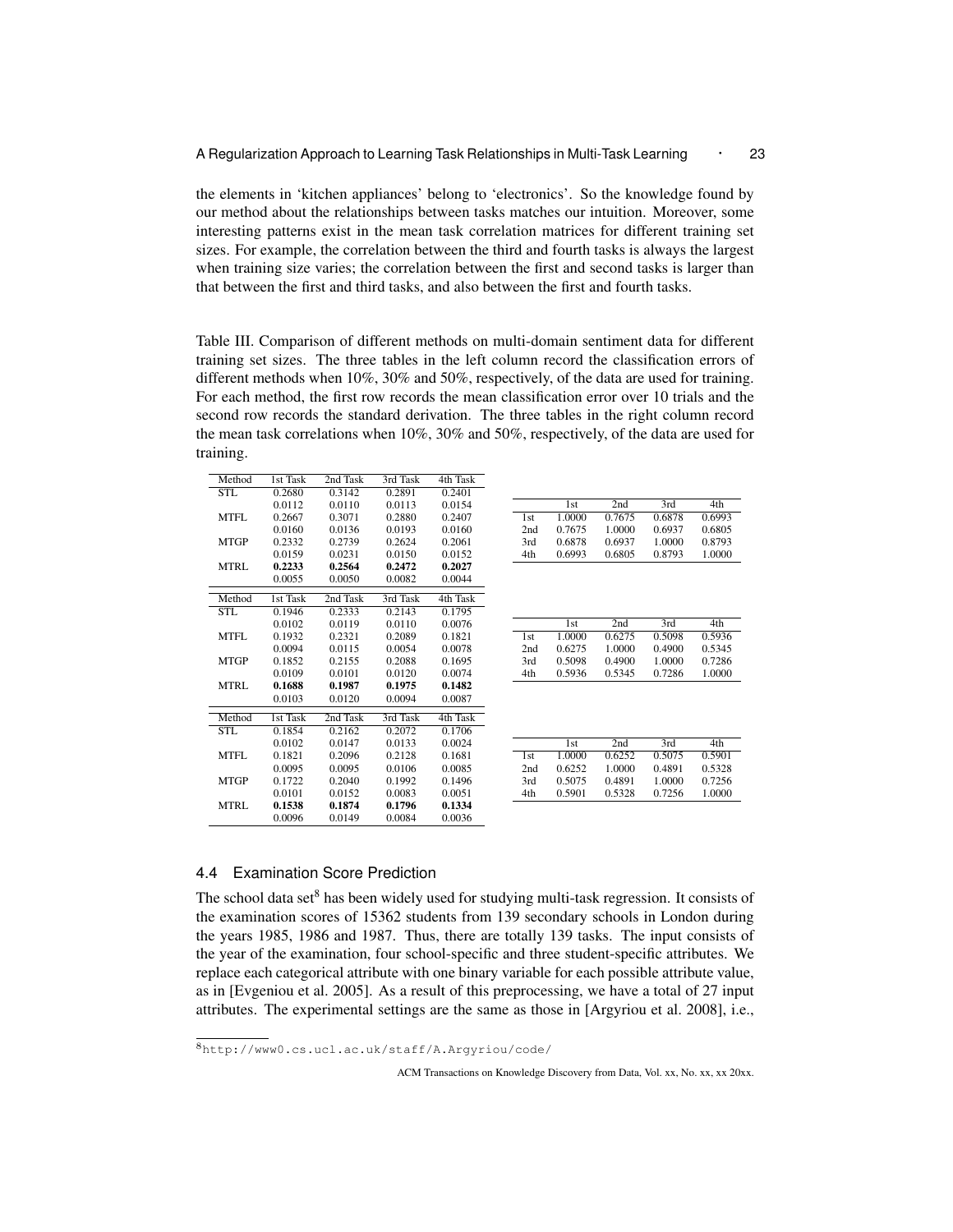we use the same 10 random splits of the data to generate the training and test sets, so that 75% of the examples from each school belong to the training set and 25% to the test set. For our performance measure, we use the measure of percentage explained variance from [Argyriou et al. 2008], which is defined as the percentage of one minus nMSE. We use five-fold cross validation to determine the values of the kernel parameters in the RBF kernel and the regularization parameters  $\lambda_1$  and  $\lambda_2$ . Since the experimental setting is the same, we compare our result with the results reported in [Argyriou et al. 2008; Bonilla et al. 2007]. The results are summarized in Table IV. We can see that the performance of MTRL is better than both STL and MTFL and is slightly better than MTGP.

Table IV. Comparison of different methods on school data (in mean*±*std-dev).

| Method      | <b>Explained Variance</b> |
|-------------|---------------------------|
| STL         | $23.5 + 1.9\%$            |
| MTFL        | $26.7 + 2.0\%$            |
| <b>MTGP</b> | $29.2 \pm 1.6\%$          |
| <b>MTRL</b> | $29.9 + 1.8\%$            |

## 4.5 Experiments on One Variant based on Matrix-Variate *t* Distribution

In this section, we investigate the performance of one variant of our method which is based on matrix-variate *t* distribution and discussed in section 2.6.2. Here we denote this variant by the MTRL*<sup>t</sup>* method.

We first conduct experiments on the toy problem where the synthetic data are generated in a way similar to the generation process described in Section 4.1. The initial values for **W**, **b** and  $\Omega$  are set to be  $0_{d \times m}$ ,  $0_m$  and  $\frac{1}{m}$ **I**<sub>m</sub> respectively. We set the values for the regularization parameters as  $\lambda_1 = \lambda_2 = 0.01$ . The estimated task correlation matrix **C** which is calculated from the task covariance matrix  $\Omega$  is as follows:

$$
\mathbf{C} = \left(\begin{array}{ccc} 1.0000 & -0.9979 & 0.0535 \\ -0.9979 & 1.0000 & -0.0535 \\ 0.0535 & -0.0535 & 1.0000 \end{array}\right),
$$

where the correlation between the first two tasks (i.e., -0.9979) approaches *−*1 and those for the other two pairs of tasks (i.e., 0.0535 and -0.0535) are close to 0. So the task correlations learned match our expectation, which demonstrates the effectiveness of the MTRL<sub>t</sub> method to learn the task relationships on this toy problem.

Since the  $MTRL<sub>t</sub>$  is not very easy to be extended to use the kernel trick, we just consider the linear model for  $MTRL_t$  and so does MTRL. We compare  $MTRL_t$  with MTRL on the SARCOS and school datasets with the same settings as in the previous experiments. The experimental results are record in Table V and VI. From the results, we can see that the performance of  $MTRL_t$  is comparable to and even better than that of MTRL, which confirms that the robustness of matrix-variate *t* distribution is helpful to the performance improvement.

Moreover, to show the convergence of the proposed MM algorithm in Section 2.6.2, we plot the change in value of the objective function in Figure 3. We can see that the proposed algorithm converges very fast, i.e., in no more than 15 iterations.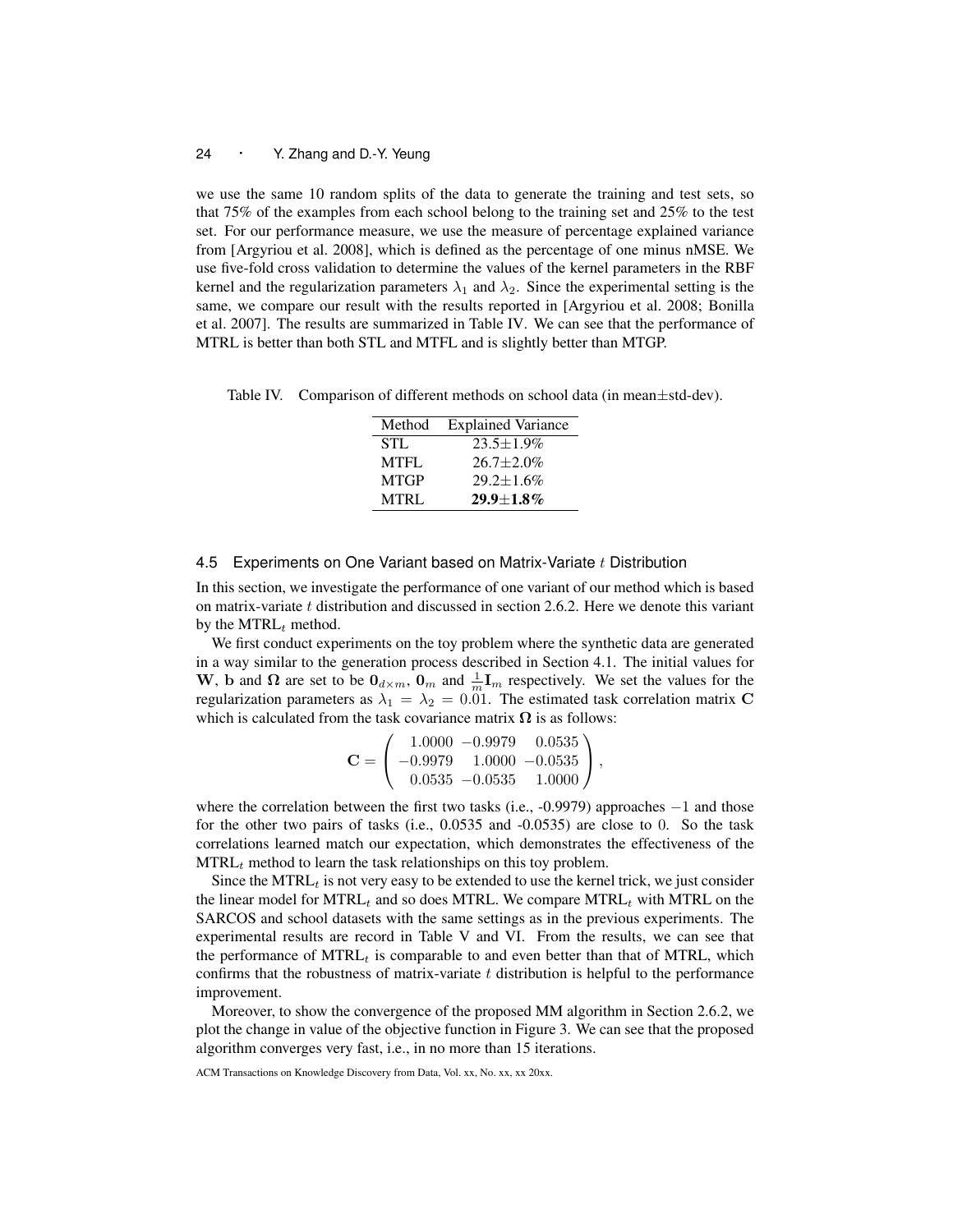Table V. Comparison between MTRL and MTRL*<sup>t</sup>* on SARCOS data. Each column represents one task. The first row of each method records the mean of nMSE over 10 trials and the second row records the standard derivation.

| Method            | 1st DOF | 2nd DOF | 3rd DOF | 4th DOF | 5th DOF | 6th DOF | 7th DOF |
|-------------------|---------|---------|---------|---------|---------|---------|---------|
| <b>MTRL</b>       | 0.1523  | 0.0625  | 0.1243  | 0.1117  | 0.0151  | 0.1679  | 0.5528  |
|                   | 0.0033  | 0.0031  | 0.0029  | 0.0041  | 0.0006  | 0.0044  | 0.0060  |
| MTRL <sub>t</sub> | 0.1346  | 0.0593  | 0.1140  | 0.1062  | 0.0149  | 0.1068  | 0.5156  |
|                   | 0.0039  | 0.0030  | 0.0054  | 0.0028  | 0.0008  | 0.0032  | 0.0106  |

Table VI. Comparison between MTRL and MTRL*<sup>t</sup>* on school data (in mean*±*std-dev).



Fig. 3. Convergence of objective function value of MTRL*t* on SARCOS data

# 4.6 Experiments on Asymmetric Multi-Task Learning

The above sections mainly focus on symmetric multi-task learning. Here in this section we report some experimental results on asymmetric multi-task learning [Xue et al. 2007; Argyriou et al. 2008; Romera-Paredes et al. 2012; Maurer et al. 2012] and choose the DP-MTL method in [Xue et al. 2007] as a baseline method. Since the DP-MTL method in [Xue et al. 2007] focuses on classification applications, we compare it with our method on the multi-domain sentiment application. Moreover, we also make comparison with conventional SVM which serves as a baseline single-task learning method.

All compared methods are tested under the leave-one-task-out (LOTO) setting. That is, in each fold, one task is treated as the new task while all other tasks are treated as existing tasks. Moreover, to see the effect of varying the training set size, we randomly sample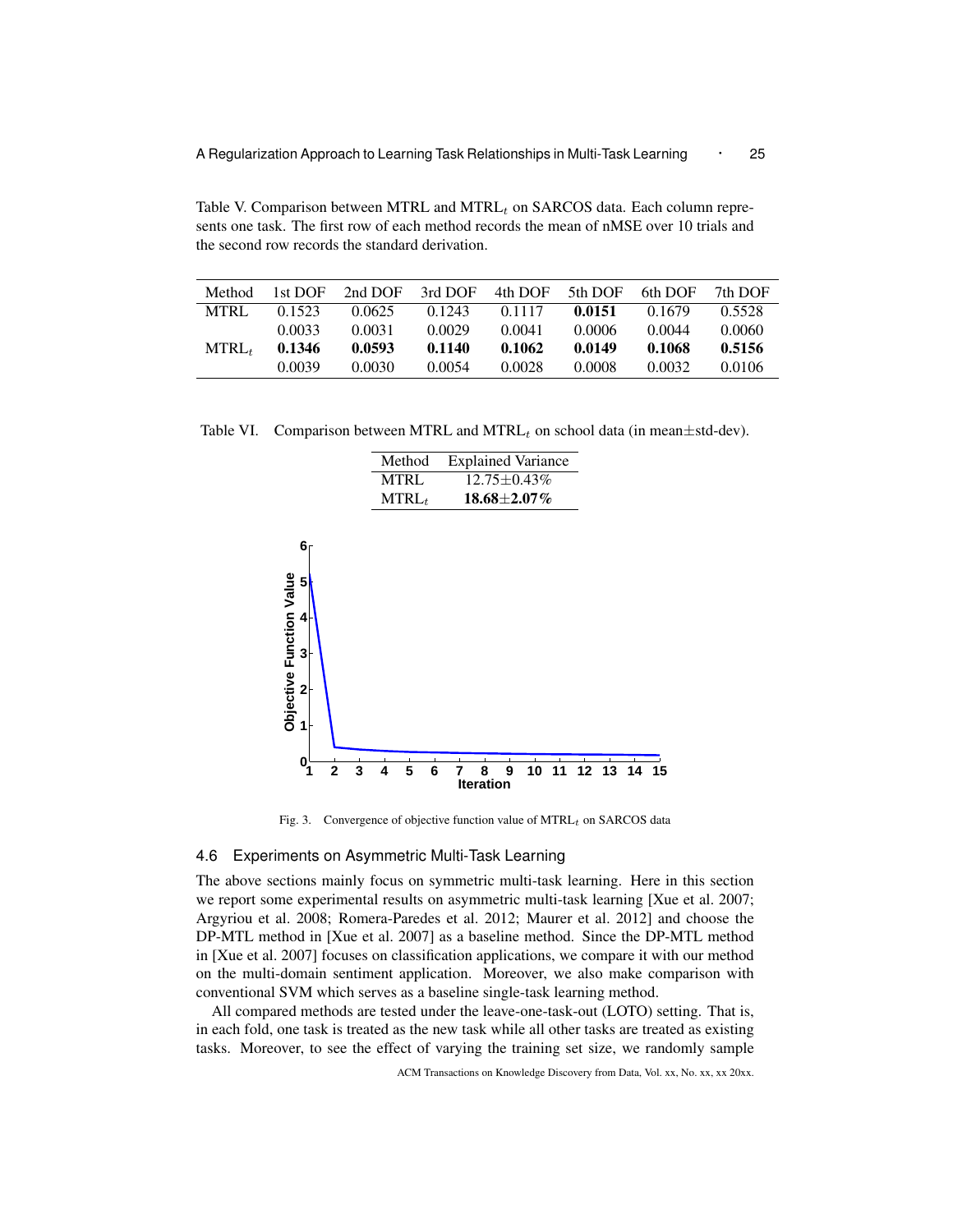10%, 30% or 50% of the data in the new task to form the training set and the rest is used as the test set. Each configuration is repeated 10 times and we record the mean and standard deviation of the classification error in the experimental results. The results are recorded in Table VII. We can see that our method outperforms both single-task learning and DP-MTL. In fact the performance of DP-MTL is even worse than that of single-task learning. One reason is that the relationships between tasks do not exhibit strong cluster structure, as can be revealed from the task correlation matrix in Table III. Since the tasks have no cluster structure, merging several tasks into one and learning common model parameters for the merged tasks will likely deteriorate the performance.

Table VII. Classification errors (in mean*±*std-dev) of different methods on the multidomain sentiment data for different training set sizes under the asymmetric multi-task setting. The three tables record the classification errors of different methods when 10%, 30% and 50%, respectively, of the data are used for training.

| New Task | STL                 | DP-MTL              | <b>MTRL</b>       |
|----------|---------------------|---------------------|-------------------|
| 1st Task | $0.3013 + 0.0265$   | $0.3483 + 0.0297$   | $0.2781 + 0.0170$ |
| 2nd Task | $0.3073 + 0.0117$   | $0.3349 + 0.0121$   | $0.2801 + 0.0293$ |
| 3rd Task | $0.2672 + 0.0267$   | $0.2936 \pm 0.0274$ | $0.2451 + 0.0078$ |
| 4th Task | $0.2340 + 0.0144$   | $0.2537 \pm 0.0128$ | $0.2114 + 0.0208$ |
| New Task | STL.                | DP-MTL              | <b>MTRL</b>       |
| 1st Task | $0.2434 + 0.0097$   | $0.2719 + 0.0212$   | $0.2164 + 0.0098$ |
| 2nd Task | $0.2479 + 0.0101$   | $0.2810 + 0.0253$   | $0.2120 + 0.0160$ |
| 3rd Task | $0.2050 + 0.0172$   | $0.2306 + 0.0131$   | $0.1883 + 0.0106$ |
| 4th Task | $0.1799 \pm 0.0057$ | $0.2141 + 0.0362$   | $0.1561 + 0.0123$ |
| New Task | STL                 | DP-MTL              | <b>MTRL</b>       |
| 1st Task | $0.2122 + 0.0083$   | $0.2576 + 0.0152$   | $0.1826 + 0.0156$ |
| 2nd Task | $0.2002 + 0.0112$   | $0.2582 + 0.0275$   | $0.1870 + 0.0151$ |
| 3rd Task | $0.1944 \pm 0.0069$ | $0.2252 + 0.0208$   | $0.1692 + 0.0107$ |
| 4th Task | $0.1678 + 0.0109$   | $0.1910 + 0.0227$   | $0.1398 + 0.0131$ |

# 5. CONCLUSION

In this paper, we have presented a regularization approach to learning the relationships between tasks in multi-task learning. Our method can model global task relationships and the learning problem can be formulated directly as a convex optimization problem by utilizing the matrix-variate normal distribution as a prior. We study the proposed method under both symmetric and asymmetric multi-task learning settings.

In some multi-task learning applications, there exist additional sources of data such as unlabeled data. In our future research, we will consider incorporating additional data sources into our regularization formulation in a way similar to manifold regularization [Belkin et al. 2006] to further boost the learning performance under both symmetric and asymmetric multi-task learning settings.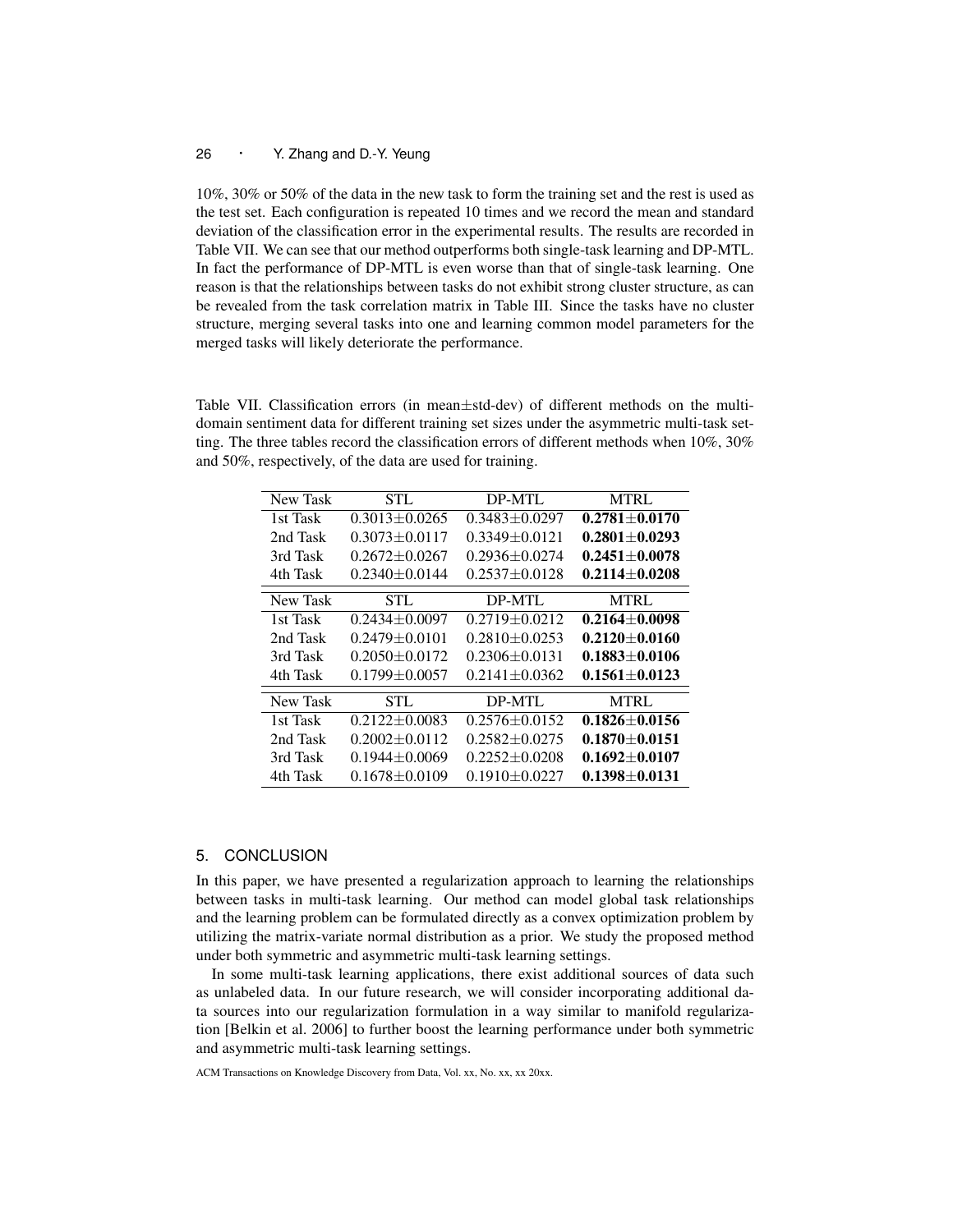A Regularization Approach to Learning Task Relationships in Multi-Task Learning *·* <sup>27</sup>

#### Acknowledgments

We thank Xuejun Liao for providing the source code of the DP-MTL method. Yu Zhang is supported by HKBU 'Start Up Grant for New Academics' and Dit-Yan Yeung is supported by General Research Fund 621310 from the Research Grants Council of Hong Kong.

#### **REFERENCES**

- ANDO, R. K. AND ZHANG, T. 2005. A framework for learning predictive structures from multiple tasks and unlabeled data. *Journal of Machine Learning Research 6*, 1817–1853.
- ARCHAMBEAU, C., GUO, S., AND ZOETER, O. 2011. Sparse Bayesian multi-task learning. In *Advances in Neural Information Processing Systems 24*, J. Shawe-Taylor, R. S. Zemel, P. Bartlett, F. C. N. Pereira, and K. Q. Weinberger, Eds. Granada, Spain, 1755–1763.
- ARGYRIOU, A., EVGENIOU, T., AND PONTIL, M. 2008. Convex multi-task feature learning. *Machine Learning 73,* 3, 243–272.
- ARGYRIOU, A., MAURER, A., AND PONTIL, M. 2008. An algorithm for transfer learning in a heterogeneous environment. In *Proceedings of European Conference on Machine Learning and Knowledge Discovery in Databases*. Antwerp, Belgium, 71–85.
- ARGYRIOU, A., MICCHELLI, C. A., PONTIL, M., AND YING, Y. 2008. A spectral regularization framework for multi-task structure learning. In *Advances in Neural Information Processing Systems 20*, J. Platt, D. Koller, Y. Singer, and S. Roweis, Eds. Vancouver, British Columbia, Canada, 25–32.
- BAKKER, B. AND HESKES, T. 2003. Task clustering and gating for bayesian multitask learning. *Journal of Machine Learning Research 4*, 83–99.
- BAXTER, J. 1997. A Bayesian/information theoretic model of learning to learn via multiple task sampling. *Machine Learning 28,* 1, 7–39.
- BELKIN, M., NIYOGI, P., AND SINDHWANI, V. 2006. Manifold regularization: A geometric framework for learning from labeled and unlabeled examples. *Journal of Machine Learning Research 7*, 2399–2434.
- BISHOP, C. M. 2006. *Pattern Recognition and Machine Learning*. Springer, New York.
- BONILLA, E., CHAI, K. M. A., AND WILLIAMS, C. 2007. Multi-task Gaussian process prediction. In *Advances in Neural Information Processing Systems 20*, J. Platt, D. Koller, Y. Singer, and S. Roweis, Eds. Vancouver, British Columbia, Canada, 153–160.
- BOYD, S. AND VANDENBERGHE, L. 2004. *Convex Optimization*. Cambridge University Press, New York, NY. CARUANA, R. 1997. Multitask learning. *Machine Learning 28,* 1, 41–75.
- CHEN, J., LIU, J., AND YE, J. 2010. Learning incoherent sparse and low-rank patterns from multiple tasks. In *Proceedings of the Sixteenth ACM SIGKDD International Conference on Knowledge Discovery and Data Mining*. Washington, DC, USA, 1179–1188.
- CHEN, J., TANG, L., LIU, J., AND YE, J. 2009. A convex formulation for learning shared structures from multiple tasks. In *Proceedings of the Twenty-sixth International Conference on Machine Learning*. Montreal, Quebec, Canada, 137–144.
- CHEN, J., ZHOU, J., AND YE, J. 2011. Integrating low-rank and group-sparse structures for robust multi-task learning. In *Proceedings of the 17th ACM SIGKDD International Conference on Knowledge Discovery and Data Mining*. San Diego, CA, USA, 42–50.
- DINUZZO, F. AND FUKUMIZU, K. 2011. Learning low-rank output kernels. In *Proceedings of the 3rd Asian Conference on Machine Learning*. Taoyuan, Taiwan, 181–196.
- DINUZZO, F., ONG, C. S., GEHLER, P. V., AND PILLONETTO, G. 2011. Learning output kernels with block coordinate descent. In *Proceedings of the 28th International Conference on Machine Learning*. Bellevue, Washington, USA, 49–56.
- EATON, E., DESJARDINS, M., AND LANE, T. 2008. Modeling transfer relationships between learning tasks for improved inductive transfer. In *Proceedings of European Conference on Machine Learning and Knowledge Discovery in Databases*. Antwerp, Belgium, 317–332.
- EVGENIOU, T., MICCHELLI, C. A., AND PONTIL, M. 2005. Learning multiple tasks with kernel methods. *Journal of Machine Learning Research 6*, 615–637.
- EVGENIOU, T. AND PONTIL, M. 2004. Regularized multi-task learning. In *Proceedings of the Tenth ACM SIGKDD International Conference on Knowledge Discovery and Data Mining*. Seattle, Washington, USA, 109–117.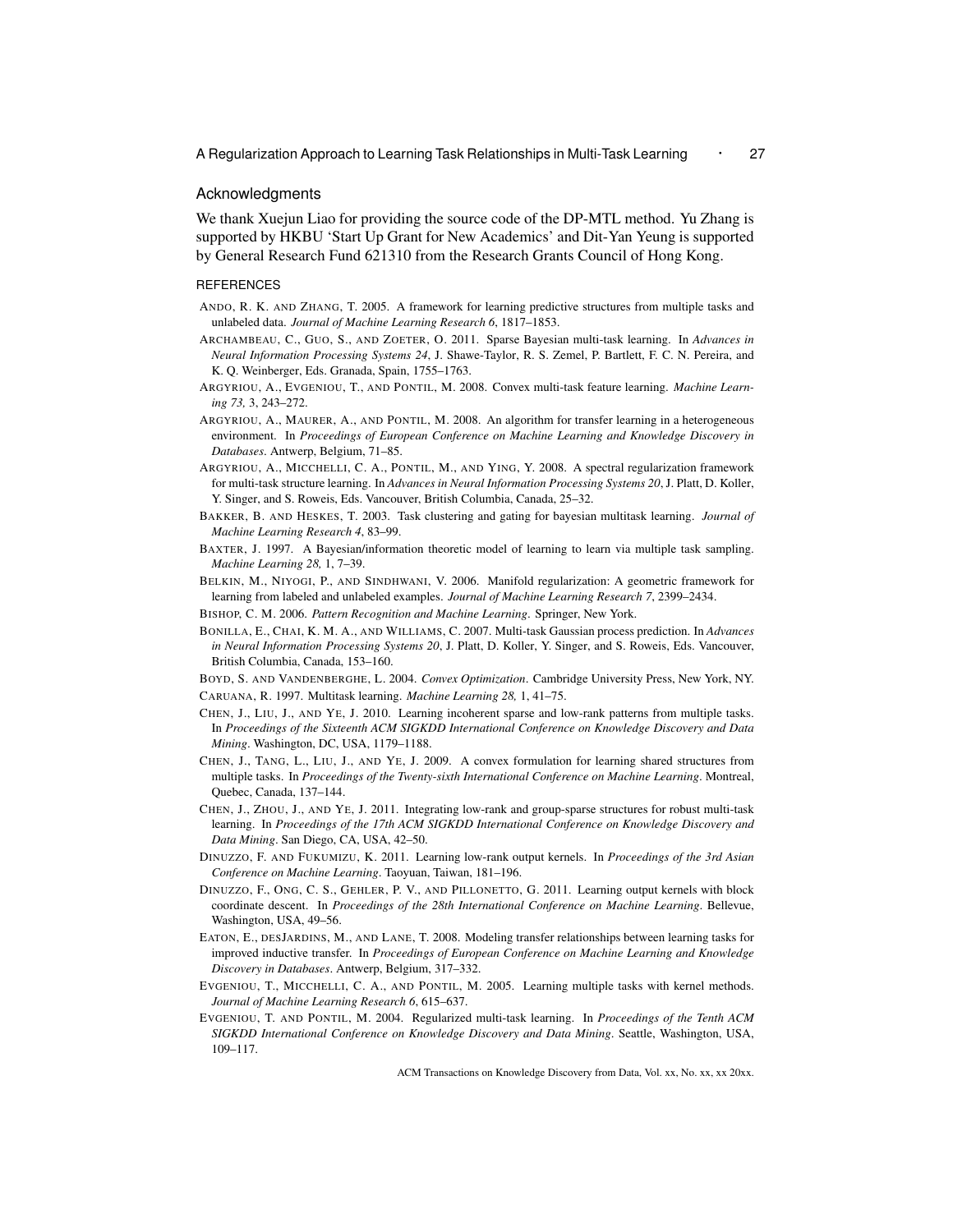- GESTEL, T. V., SUYKENS, J. A. K., BAESENS, B., VIAENE, S., VANTHIENEN, J., DEDENE, G., MOOR, B. D., AND VANDEWALLE, J. 2004. Benchmarking least squares support vector machine classifiers. *Machine Learning 54,* 1, 5–32.
- GUPTA, A. K. AND NAGAR, D. K. 2000. *Matrix variate distributions*. Chapman & Hall.
- JACOB, L., BACH, F., AND VERT, J.-P. 2008. Clustered multi-task learning: a convex formulation. In *Advances in Neural Information Processing Systems 21*, D. Koller, D. Schuurmans, Y. Bengio, and L. Bottou, Eds. Vancouver, British Columbia, Canada, 745–752.
- JALALI, A., RAVIKUMAR, P., SANGHAVI, S., AND RUAN, C. 2010. A dirty model for multi-task learning. In *Advances in Neural Information Processing Systems 23*, J. Lafferty, C. K. I. Williams, J. Shawe-Taylor, R. Zemel, and A. Culotta, Eds. 964–972.
- KATO, T., KASHIMA, H., SUGIYAMA, M., AND ASAI, K. 2008. Multi-task learning via conic programming. In *Advances in Neural Information Processing Systems 20*, J. Platt, D. Koller, Y. Singer, and S. Roweis, Eds. Vancouver, British Columbia, Canada, 737–744.
- KEERTHI, S. S. AND SHEVADE, S. K. 2003. SMO algorithm for least-squares SVM formulation. *Neural Computation 15,* 2, 487–507.
- KIENZLE, W. AND CHELLAPILLA, K. 2006. Personalized handwriting recognition via biased regularization. In *Proceedings of the Twenty-Third International Conference on Machine Learning*. Pittsburgh, Pennsylvania, USA, 457–464.
- KUMAR, A. AND III, H. D. 2012. Learning task grouping and overlap in multi-task learning. In *Proceedings of the 29 th International Conference on Machine Learning*. Edinburgh, Scotland, UK.
- LANGE, K., HUNTER, D. R., AND YANG, I. 2000. Optimization transfer using surrogate objective functions. *Journal of Computational and Graphical Statistics 9,* 1, 1–59.
- LOBO, M. S., VANDENBERGHE, L., BOYD, S., AND LEBRET, H. 1998. Applications of second-order cone programming. *Linear Algebra and its Applications 284*, 193–228.
- MAURER, A., PONTIL, M., AND ROMERA-PAREDES, B. 2012. Sparse coding for multitask and transfer learning. *CoRR abs/1209.0738*.
- OBOZINSKI, G., TASKAR, B., AND JORDAN, M. 2006. Multi-task feature selection. Tech. rep., Department of Statistics, University of California, Berkeley. June.
- OBOZINSKI1, G., TASKAR, B., AND JORDAN, M. I. 2010. Joint covariate selection and joint subspace selection for multiple classification problems. *Statistics and Computing 20,* 2, 231–252.
- PAN, S. AND YANG, Q. 2010. A survey on transfer learning. *IEEE Transactions on Knowledge and Data Engineering 22,* 10, 1345–1359.
- PASSOS, A., RAI, P., WAINER, J., AND III, H. D. 2012. Flexible modeling of latent task structures in multitask learning. In *Proceedings of the 29 th International Conference on Machine Learning*. Edinburgh, Scotland, UK.
- RAI, P. AND III, H. D. 2010. Infinite predictor subspace models for multitask learning. *Proceedings of the Thirteenth International Conference on Artificial Intelligence and Statistics*, 613–620.
- RAINA, R., NG, A. Y., AND KOLLER, D. 2006. Constructing informative priors using transfer learning. In *Proceedings of the Twenty-Third International Conference on Machine Learning*. Pittsburgh, Pennsylvania, USA, 713–720.
- RASMUSSEN, C. E. AND WILLIAMS, C. K. I. 2006. *Gaussian Processes for Machine Learning*. The MIT Press, Cambridge, MA, USA.
- ROMERA-PAREDES, B., ARGYRIOU, A., BERTHOUZE, N., AND PONTIL, M. 2012. Exploiting unrelated tasks in multi-task learning. *Proceedings of the Fifteenth International Conference on Artificial Intelligence and Statistics*, 951–959.
- THRUN, S. 1996. Is learning the *n*-th thing any easier than learning the first? In *Advances in Neural Information Processing Systems 8*, D. S. Touretzky, M. Mozer, and M. E. Hasselmo, Eds. Denver, CO, 640–646.
- THRUN, S. AND O'SULLIVAN, J. 1996. Discovering structure in multiple learning tasks: The TC algorithm. In *Proceedings of the Thirteenth International Conference on Machine Learning*. Bari, Italy, 489–497.
- TITSIAS, M. K. AND LÁZARO-GREDILLA, M. 2011. Spike and slab variational inference for multi-task and multiple kernel learning. In *Advances in Neural Information Processing Systems 24*, J. Shawe-Taylor, R. S. Zemel, P. L. Bartlett, F. C. N. Pereira, and K. Q. Weinberger, Eds. Granada, Spain, 2339–2347.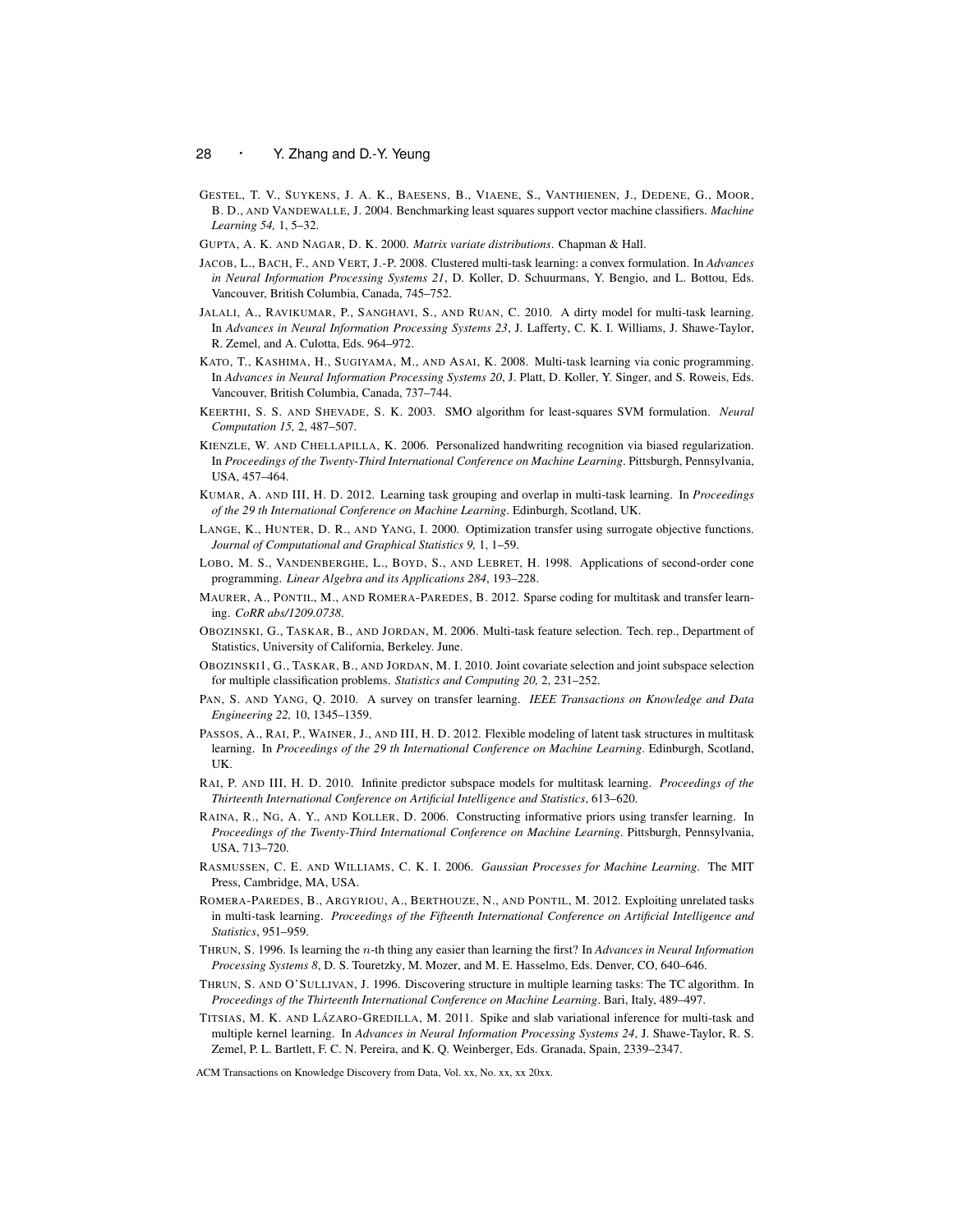- WU, P. AND DIETTERICH, T. G. 2004. Improving SVM accuracy by training on auxiliary data sources. In *Proceedings of the Twenty-first International Conference on Machine Learning*. Banff, Alberta, Canada.
- XUE, Y., LIAO, X., CARIN, L., AND KRISHNAPURAM, B. 2007. Multi-task learning for classification with Dirichlet process priors. *Journal of Machine Learning Research 8*, 35–63.
- YU, K., TRESP, V., AND SCHWAIGHOFER, A. 2005. Learning Gaussian processes from multiple tasks. In *Proceedings of the Twenty-Second International Conference on Machine Learning*. Bonn, Germany, 1012– 1019.
- YU, S., TRESP, V., AND YU, K. 2007. Robust multi-task learning with *t*-processes. In *Proceedings of the Twenty-Fourth International Conference on Machine Learning*. Corvalis, Oregon, USA, 1103–1110.
- ZHANG, Y. 2013. Heterogeneous-neighborhood-based multi-task local learning algorithms. In *Advances in Neural Information Processing Systems 26*. Lake Tahoe, Nevada, USA.
- ZHANG, Y. AND SCHNEIDER, J. G. 2010. Learning multiple tasks with a sparse matrix-normal penalty. In *Advances in Neural Information Processing Systems 23*, J. D. Lafferty, C. K. I. Williams, J. Shawe-Taylor, R. S. Zemel, and A. Culotta, Eds. Vancouver, British Columbia, Canada, 2550–2558.
- ZHANG, Y. AND YEUNG, D.-Y. 2010a. A convex formulation for learning task relationships in multi-task learning. In *Proceedings of the 26th Conference on Uncertainty in Artificial Intelligence*. Catalina Island, California, 733–742.
- ZHANG, Y. AND YEUNG, D.-Y. 2010b. Multi-task learning using generalized *t* process. In *Proceedings of the 13rd International Conference on Artificial Intelligence and Statistics*. Chia Laguna Resort, Sardinia, Italy, 964–971.
- ZHANG, Y. AND YEUNG, D.-Y. 2010c. Transfer metric learning by learning task relationships. In *Proceedings of the 16th ACM SIGKDD Conference on Knowledge Discovery and Data Mining*. Washington, DC, USA, 1199–1208.
- ZHANG, Y. AND YEUNG, D.-Y. 2012. Transfer metric learning with semi-supervised extension. *ACM Transactions on Intelligent Systems and Technology 3,* 3, article 54.
- ZHANG, Y., YEUNG, D.-Y., AND XU, Q. 2010. Probabilistic multi-task feature selection. In *Advances in Neural Information Processing Systems 23*, J. Lafferty, C. K. I. Williams, J. Shawe-Taylor, R. S. Zemel, and A. Culotta, Eds. Vancouver, British Columbia, Canada, 2559–2567.
- ZHU, J., CHEN, N., AND XING, E. P. 2011. Infinite latent SVM for classification and multi-task learning. In *Advances in Neural Information Processing Systems 24*, J. Shawe-Taylor, R. S. Zemel, P. L. Bartlett, F. C. N. Pereira, and K. Q. Weinberger, Eds. Granada, Spain, 1620–1628.

## Appendix A

In this section, we present an SMO algorithm to solve problem (13).

Recall that the dual form is formulated as follows:

$$
\max_{\mathbf{\alpha}} \quad h(\mathbf{\alpha}) = -\frac{1}{2}\mathbf{\alpha}^T \tilde{\mathbf{K}} \mathbf{\alpha} + \sum_{i,j} \alpha_j^i y_j^i
$$
  
s.t. 
$$
\sum_j \alpha_j^i = 0 \quad \forall i,
$$
 (30)

where **K** is the kernel matrix of all data points from all tasks using the multi-task kernel, and  $\tilde{\mathbf{K}} = \mathbf{K} + \frac{1}{2}\mathbf{\Lambda}$  where  $\mathbf{\Lambda}$  is a diagonal matrix whose diagonal element is equal to  $n_i$  if the corresponding data point belongs to the *i*th task. So the kernel function for calculating  $\tilde{\mathbf{K}}$ is  $\tilde{k}_{MT}(\mathbf{x}_{j_1}^{i_1}, \mathbf{x}_{j_2}^{i_2}) = k_{MT}(\mathbf{x}_{j_1}^{i_1}, \mathbf{x}_{j_2}^{i_2}) + \frac{n_{i_1}}{2} \delta(i_1, i_2) \delta(j_1, j_2)$  where  $\delta(\cdot, \cdot)$  is the Kronecker delta.

Note that for multiple tasks, there are *m* constraints in problem (30) with one for each task. For the single-task setting, however, there is only one constraint in the dual form.

We define

$$
F^i_j = -\frac{\partial h}{\partial \alpha^i_j} = \boldsymbol{\alpha}^T \tilde{\mathbf{k}}^i_j - y^i_j,
$$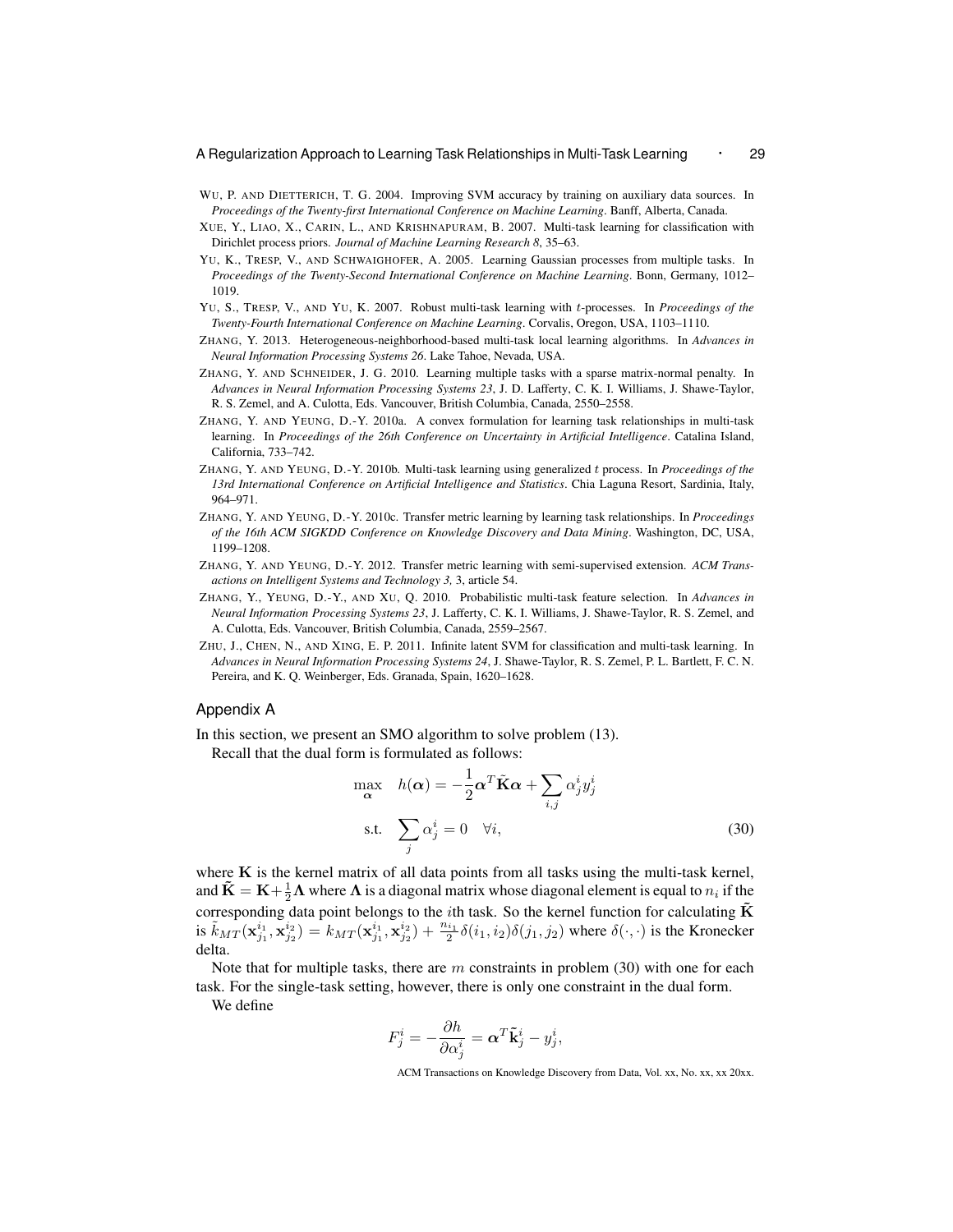where  $\tilde{\mathbf{k}}^i_j$  is a column of  $\tilde{\mathbf{K}}$  corresponding to  $\mathbf{x}^i_j$ . The Lagrangian of the dual form is

$$
\tilde{L} = \frac{1}{2} \alpha^T \tilde{\mathbf{K}} \alpha - \sum_{i,j} \alpha_j^i y_j^i - \sum_i \beta_i \sum_j \alpha_j^i.
$$
 (31)

The KKT conditions for the dual problem are

$$
\frac{\tilde{L}}{\partial \alpha_j^i} = \beta_i - F_j^i = 0 \quad \forall i, j.
$$

So the optimality conditions will hold at a given  $\alpha$  if and only if for all *j* we have  $F_j^i = \beta_i$ , that is, all  $\{F_j^i\}_{j=1}^{n_i}$  are identical for  $i = 1, \ldots, m$ . We introduce an index triple  $(i, j, k)$  to define a violation at  $\alpha$  if  $F^i_j \neq F^i_k$ . Thus the optimality conditions will hold at  $\alpha$  if and only if there does not exist any index triple that defines a violation.

Suppose  $(i, j, k)$  defines a violation at some  $\alpha$ . So we can adjust  $\alpha_j^i$  and  $\alpha_k^i$  to achieve an increase in *h* while maintaining the equality constraints  $\sum_j \alpha_j^i = 0$  for  $i = 1, \ldots, m$ . We define the following update:

$$
\tilde{\alpha}_j^i(t) = \alpha_j^i - t;
$$
  

$$
\tilde{\alpha}_k^i(t) = \alpha_k^i + t;
$$

other elements in *α* remain fixed.

The updated  $\alpha$  is denoted by  $\tilde{\alpha}(t)$ . We define  $\phi(t) = h(\tilde{\alpha}(t))$  and maximize  $\phi(t)$  to find the optimal  $t^*$ . Since  $\phi(t)$  is a quadratic function of  $t$ ,  $\phi(t) = \phi(0) + t\phi'(0) + \frac{t^2}{2}$  $\frac{t^2}{2}\phi''(0).$ So the optimal  $t^*$  can be calculated as

$$
t^* = -\frac{\phi'(0)}{\phi''(0)}.\tag{32}
$$

It is easy to show that

$$
\begin{split}\n\phi'(t) &= \frac{\partial \phi(t)}{\partial t} \\
&= \frac{\partial \phi(t)}{\partial \tilde{\alpha}_j^i(t)} \frac{\partial \tilde{\alpha}_j^i(t)}{\partial t} + \frac{\partial \phi(t)}{\partial \tilde{\alpha}_k^i(t)} \frac{\partial \tilde{\alpha}_k^i(t)}{\partial t} \\
&= \tilde{F}_j^i(t) - \tilde{F}_k^i(t) \\
\phi''(t) &= \frac{\partial \phi'(t)}{\partial t} \\
&= \frac{\partial \phi'(t)}{\partial \tilde{\alpha}_j^i(t)} \frac{\partial \tilde{\alpha}_j^i(t)}{\partial t} + \frac{\partial \phi'(t)}{\partial \tilde{\alpha}_k^i(t)} \frac{\partial \tilde{\alpha}_k^i(t)}{\partial t} \\
&= 2k_{MT}(\mathbf{x}_j^i, \mathbf{x}_k^i) - k_{MT}(\mathbf{x}_j^i, \mathbf{x}_j^i) - k_{MT}(\mathbf{x}_k^i, \mathbf{x}_k^i) - n_i,\n\end{split}
$$

where  $\tilde{F}^i_j(t)$  is the value of  $F^i_j$  at  $\tilde{\alpha}(t)$ . So

$$
t^* = -\frac{F_j^i - F_k^i}{\eta},\tag{33}
$$

where  $\eta = \phi''(0)$  is a constant. After updating  $\alpha$ , we can update  $F_q^p$  for all  $p, q$  as well as ACM Transactions on Knowledge Discovery from Data, Vol. xx, No. xx, xx 20xx.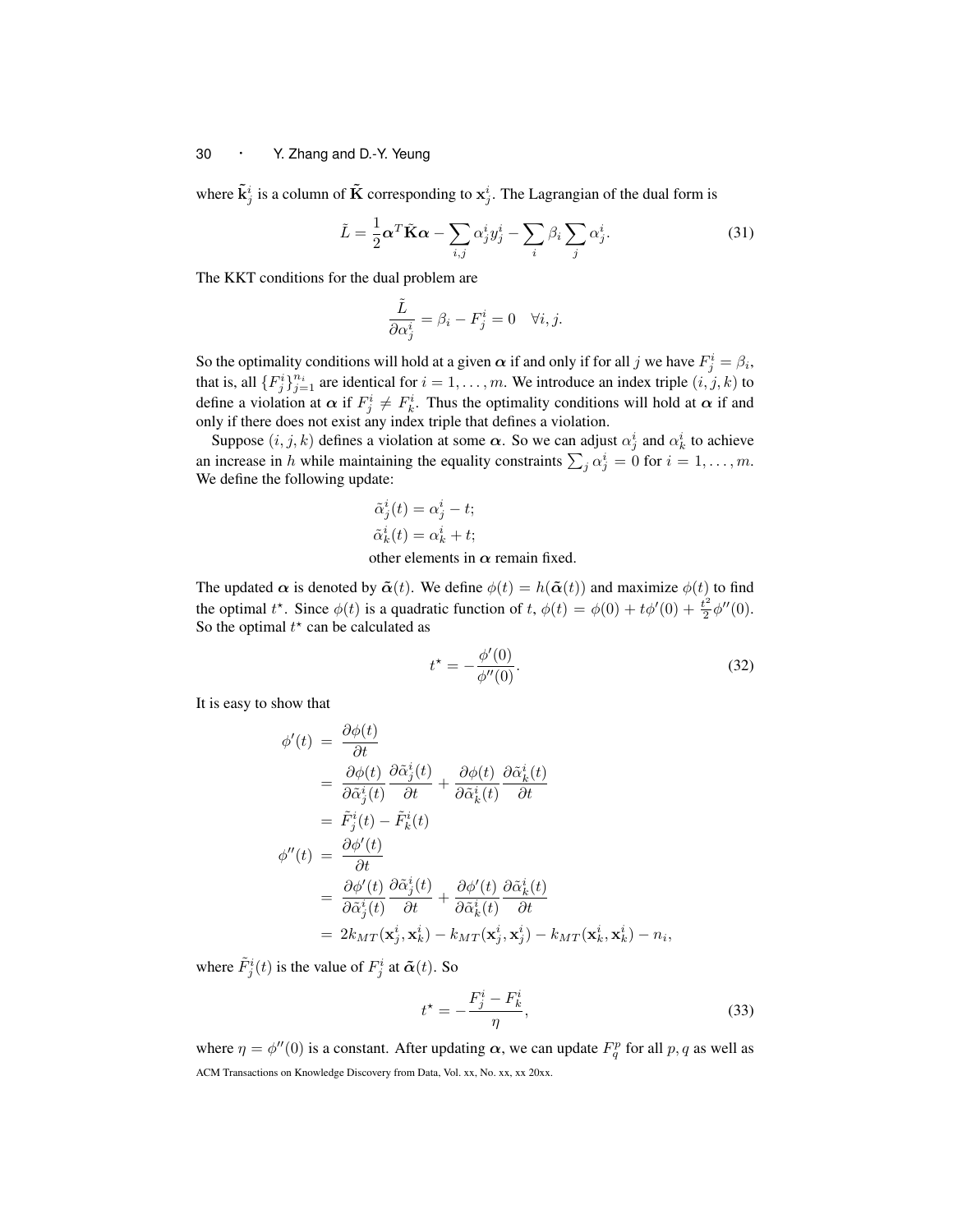*h* as:

$$
(F_q^p)^{new} = F_q^p + \tilde{k}_{MT}(\mathbf{x}_j^i, \mathbf{x}_q^p) [\tilde{\alpha}_j^i(t^*) - \alpha_j^i] + \tilde{k}_{MT}(\mathbf{x}_k^i, \mathbf{x}_q^p) [\tilde{\alpha}_k^i(t^*) - \alpha_k^i]
$$
(34)

$$
h^{new} = h^{old} + \phi(t^*) - \phi(0) = h^{old} - \frac{\eta(t^*)^2}{2}.
$$
\n(35)

The SMO algorithm is an iterative method and we need to define the stopping criterion. Similar to the SMO algorithm for SVM which uses the duality gap to define the stopping criterion, we also use a similar criterion here. When given an  $\alpha$ , let *E* denote the current primal objective function value, *h* the dual objective function value, *E<sup>⋆</sup>* the optimal primal objective function value, and  $h^*$  the optimal dual objective function value. By the Wolfe duality, we have

$$
E \ge E^\star = h^\star \ge h.
$$

Since  $E^*$  and  $h^*$  are unknown, we define the duality gap as  $D_{gap} = E - h$ . So the stopping criterion is defined as  $D_{gap} \leq \epsilon h$  where  $\epsilon$  is a small constant. From this stopping criterion, we can get

$$
E - E^* \le D_{\text{gap}} \le \epsilon h \le \epsilon E.
$$

Next we show how to calculate  $D_{gap}$  in term of  $\{F_j^i\}$  and  $\alpha$ . From the constraints in the primal form, we can get

$$
\varepsilon_j^i = y_j^i - (\mathbf{w}_i^T \Phi(\mathbf{x}_j^i) + b_i)
$$

$$
= \frac{n_i \alpha_j^i}{2} - b_i - F_j^i.
$$

Finally, *Dgap* can be calculated as

$$
D_{gap}
$$
  
= $E - h$   
= $\sum_{i=1}^{m} \frac{1}{n_i} \sum_{j=1}^{n_i} (\varepsilon_j^i)^2 + \frac{\lambda_1}{2} \text{tr}(\mathbf{W}\mathbf{W}^T) + \frac{\lambda_2}{2} \text{tr}(\mathbf{W}\mathbf{\Omega}^{-1}\mathbf{W}^T) - \left(-\frac{1}{2} \mathbf{\alpha}^T \tilde{\mathbf{K}} \mathbf{\alpha} + \sum_{i,j} \alpha_j^i y_j^i\right)$   
= $\sum_{i,j} \left[\alpha_j^i (F_j^i - \frac{n_i \alpha_j^i}{4}) + \frac{1}{n_i} (\varepsilon_j^i)^2\right].$ 

In the above calculation, we need to determine  ${b_i}$ . Here we choose  ${b_i}$  to minimize  $D_{gap}$  at the given  $\alpha$ , which is equivalent to minimizing  $\sum_{i,j} (\varepsilon_j^i)^2$ . So  $b_i$  can be calculated as

$$
b_i = \frac{1}{n_i} \sum_{j=1}^{n_i} \left( \frac{n_i \alpha_j^i}{2} - F_j^i \right).
$$
 (36)

The whole procedure for the SMO algorithm is summarized in Table VIII.

## Appendix B

In this section, we show how to formulate problem (21) as a second-order cone programming (SOCP) problem.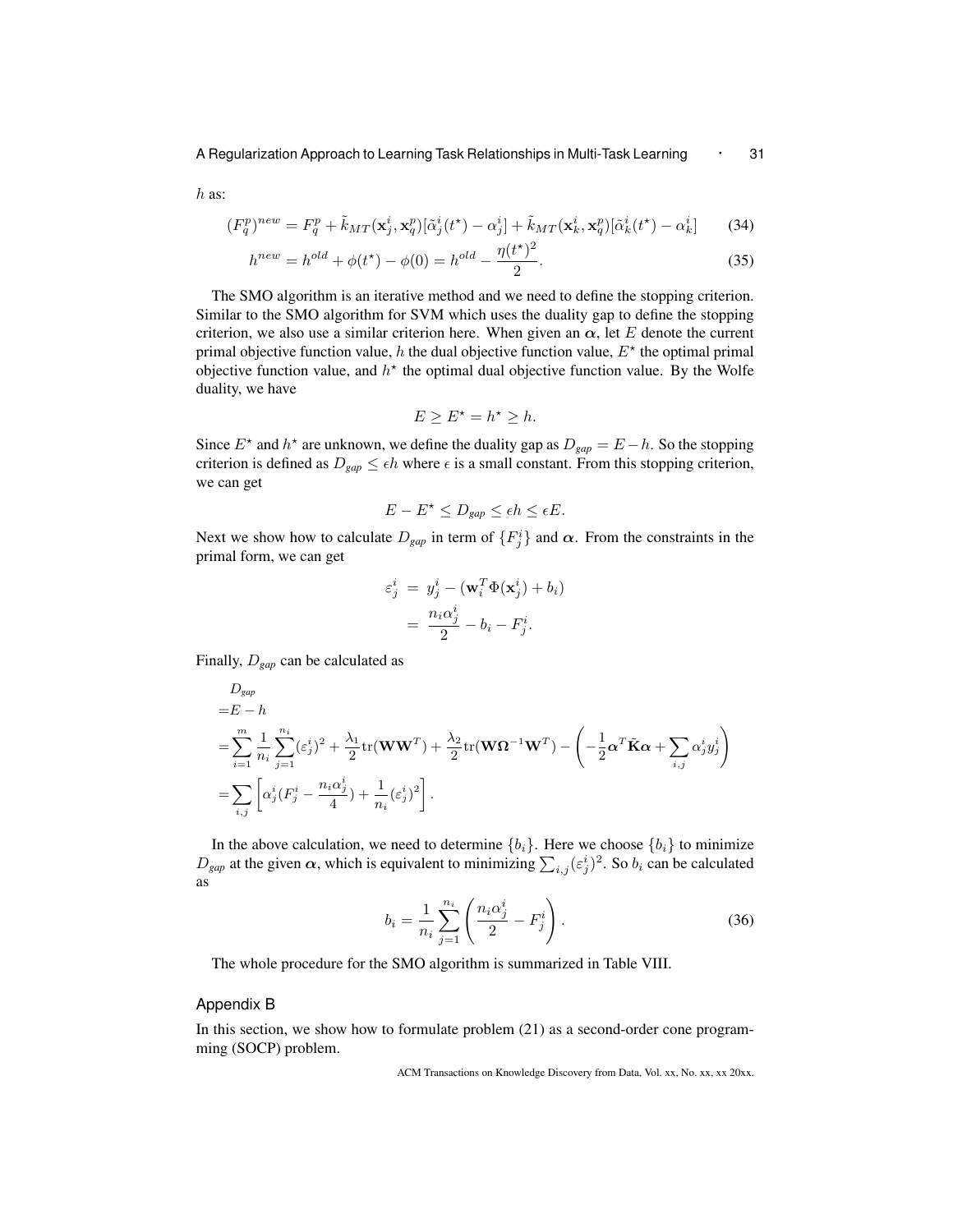Table VIII. SMO algorithm for problem (30)

| Input: training data $\{x_i^i, y_i^i\}_{i=1}^{n_i}, \epsilon$     |
|-------------------------------------------------------------------|
| Initialize $\alpha$ as a zero vector;                             |
| Initialize $\{F_i^i\}$ and h according to $\alpha$ ;              |
| Repeat                                                            |
| Find a triple $(i, j, k)$ that defines a violation for each task; |
| Calculate the optimal adjusted value $t^*$ using Eq. (33);        |
| Update $\{F_i^i\}$ and h according to Eqs. (34) and (35);         |
| Calculate ${b_i}$ according to Eq. (36)                           |
| Until $D_{\text{gap}} \leq \epsilon f$                            |
| Output: $\alpha$ and b.                                           |

We write  $\mathbf{W}_{\tilde{m}}^T \mathbf{W}_{\tilde{m}} = \begin{pmatrix} \Psi_{11} & \Psi_{12} \\ \Psi^T & \Psi_{22} \end{pmatrix}$  $\Psi_{11}^{T}$   $\Psi_{12}$  where  $\Psi_{11} \in \mathbb{R}^{m \times m}$ ,  $\Psi_{12} \in \mathbb{R}^{m \times 1}$  and  $\Psi_{22} \in \mathbb{R}^{m \times 2}$  $\mathbb{R}.$  Then  $\mathbf{\tilde{\Omega}} − t\mathbf{W}_{\tilde{m}}^T\mathbf{W}_{\tilde{m}} \succeq \mathbf{0}$  is equivalent to

$$
(1 - \sigma)\Omega - t\Psi_{11} \succeq 0
$$
  

$$
\sigma - t\Psi_{22} \geq (\omega_{\tilde{m}} - t\Psi_{12})^T ((1 - \sigma)\Omega - t\Psi_{11})^{-1} (\omega_{\tilde{m}} - t\Psi_{12}),
$$

which can be reformulated as

$$
(1-\sigma)\mathbf{I}_m - t\Omega^{-\frac{1}{2}}\mathbf{\Psi}_{11}\Omega^{-\frac{1}{2}} \succeq \mathbf{0}
$$
  

$$
\sigma - t\mathbf{\Psi}_{22} \geq (\omega_{\tilde{m}} - t\mathbf{\Psi}_{12})^T\Omega^{-\frac{1}{2}} \Big( (1-\sigma)\mathbf{I}_m - t\Omega^{-\frac{1}{2}}\mathbf{\Psi}_{11}\Omega^{-\frac{1}{2}} \Big)^{-1} \Omega^{-\frac{1}{2}} (\omega_{\tilde{m}} - t\mathbf{\Psi}_{12}),
$$

where  $\Omega^{-\frac{1}{2}}$  can be computed in advance. Let  $\tilde{\Psi}_{11} = \Omega^{-\frac{1}{2}}\Psi_{11}\Omega^{-\frac{1}{2}}$ , U and  $\lambda_1,\ldots,\lambda_m$ denote the eigenvector matrix and eigenvalues of  $\tilde{\Psi}_{11}$  with  $\lambda_1 \geq \ldots \geq \lambda_m \geq 0$ . Then

$$
(1 - \sigma)\mathbf{I}_m - t\mathbf{\tilde{\Psi}}_{11} \succeq \mathbf{0} \Longleftrightarrow 1 - \sigma \ge \lambda_1 t
$$

and

$$
\left((1-\sigma)\mathbf{I}_m - t\tilde{\mathbf{\Psi}}_{11}\right)^{-1} = \mathbf{U} \operatorname{diag}\left(\frac{1}{1-\sigma-t\lambda_1},\ldots,\frac{1}{1-\sigma-t\lambda_m}\right) \mathbf{U}^T,
$$

where the operator diag( $\cdot$ ) converts a vector to a diagonal matrix. Combining the above results, problem (20) is formulated as

$$
\min_{\omega_{\tilde{m}}, \sigma, \mathbf{f}, t} -t
$$
\n
$$
\text{s.t.} \quad 1 - \sigma \ge t\lambda_1
$$
\n
$$
\mathbf{f} = \mathbf{U}^T \mathbf{\Omega}^{-\frac{1}{2}} (\omega_{\tilde{m}} - t\mathbf{\Psi}_{12})
$$
\n
$$
\sum_{j=1}^m \frac{f_j^2}{1 - \sigma - t\lambda_j} \le \sigma - t\mathbf{\Psi}_{22}
$$
\n
$$
\omega_{\tilde{m}}^T \mathbf{\Omega}^{-1} \omega_{\tilde{m}} \le \sigma - \sigma^2,
$$
\n(37)

where  $f_j$  is the *j*th element of **f**. By introducing new variables  $h_j$  and  $r_j$  ( $j = 1, \ldots, m$ ), ACM Transactions on Knowledge Discovery from Data, Vol. xx, No. xx, xx 20xx.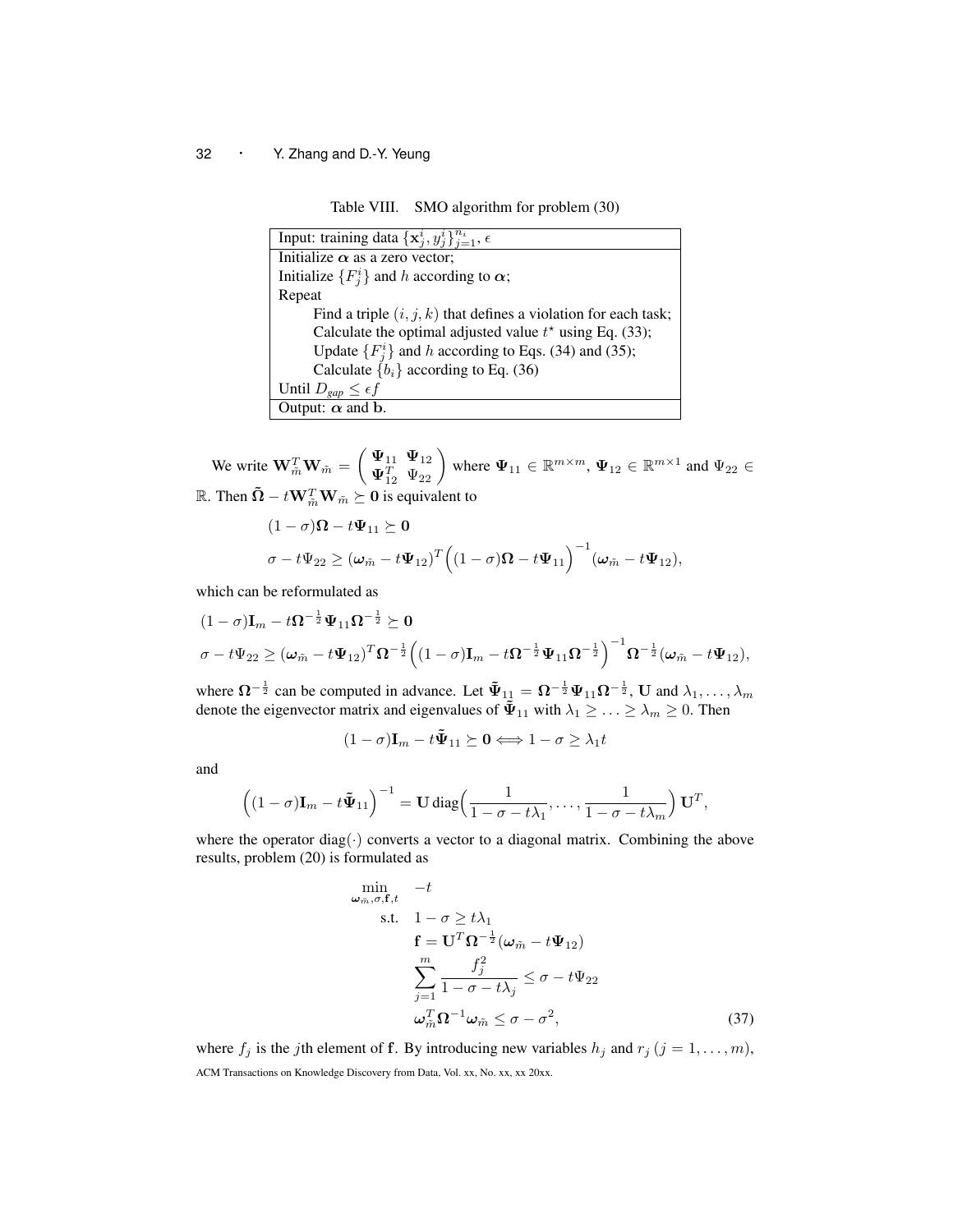(37) is reformulated as

$$
\min_{\omega_{\tilde{m}}, \sigma, \mathbf{f}, t, \mathbf{h}, \mathbf{r}} \quad -t
$$
\n
$$
\text{s.t.} \quad 1 - \sigma \ge t\lambda_1
$$
\n
$$
\mathbf{f} = \mathbf{U}^T \Omega^{-\frac{1}{2}} (\omega_{\tilde{m}} - t\Psi_{12})
$$
\n
$$
\sum_{j=1}^m h_j \le \sigma - t\Psi_{22}
$$
\n
$$
r_j = 1 - \sigma - t\lambda_j \ \forall j
$$
\n
$$
\frac{f_j^2}{r_j} \le h_j \ \forall j
$$
\n
$$
\omega_{\tilde{m}}^T \Omega^{-1} \omega_{\tilde{m}} \le \sigma - \sigma^2. \tag{38}
$$

Since

$$
\frac{f_j^2}{r_j} \le h_j \ (r_j, h_j > 0) \iff \left\| \left( \frac{f_j}{r_j - h_j} \right) \right\|_2 \le \frac{r_j + h_j}{2}
$$

and

$$
\omega_{\tilde{m}}^T \Omega^{-1} \omega_{\tilde{m}} \leq \sigma - \sigma^2 \iff \left\| \left( \frac{\Omega^{-\frac{1}{2}} \omega_{\tilde{m}}}{\frac{\sigma - 1}{2}} \right) \right\|_2 \leq \frac{\sigma + 1}{2},
$$

problem (38) is an SOCP problem [Lobo et al. 1998] with  $O(m)$  variables and  $O(m)$ constraints. Then we can use a standard solver to solve problem (38) efficiently.

## Appendix C

In this section, we will prove that the upper bound in Eq.  $(25)$  is tighter than that in Eq.  $(24)$ , which means that the following inequality holds:

$$
\text{tr}\big(\mathbf{M}^{-1}(\mathbf{I}_d + \mathbf{W}\boldsymbol{\Omega}^{-1}\mathbf{W}^T)\big) + \ln|\mathbf{M}| - d \le \text{tr}(\mathbf{W}\boldsymbol{\Omega}^{-1}\mathbf{W}^T),\tag{39}
$$

where  $\mathbf{M} = \mathbf{I}_d + \mathbf{W}^{(t)}(\mathbf{\Omega}^{(t)})^{-1}(\mathbf{W}^{(t)})^T$  or, more generally, any positive definite matrix. To prove (39), we first prove the following Lemma.

LEMMA 2. For two  $d \times d$  positive definite matrices **A** and **B**, the following equality *holds:*

$$
\mathrm{tr}(\mathbf{A}^{-1}\mathbf{B}) + \ln |\mathbf{A}| \leq \mathrm{tr}(\mathbf{B}).
$$

Proof:

Consider the function  $F(\mathbf{X}) = \text{tr}(\mathbf{X}^{-1} \mathbf{B}) + \ln |\mathbf{X}|$ . We set its derivative to zero to get

$$
\frac{\partial F(\mathbf{X})}{\partial \mathbf{X}} = \mathbf{X}^{-1} - \mathbf{X}^{-1} \mathbf{B} \mathbf{X}^{-1} = 0 \Rightarrow \mathbf{X} = \mathbf{B}.
$$

It is easy to prove that the maximum of  $F(X)$  holds at  $X = B$ , which implies

$$
\text{tr}(\mathbf{A}^{-1}\mathbf{B}) + \ln |\mathbf{A}| = F(\mathbf{A}) \le F(\mathbf{B}) = \ln |\mathbf{B}| + d.
$$

By using Lemma 1, we can get

$$
\ln|\mathbf{B}| + d \leq \operatorname{tr}(\mathbf{B}).
$$